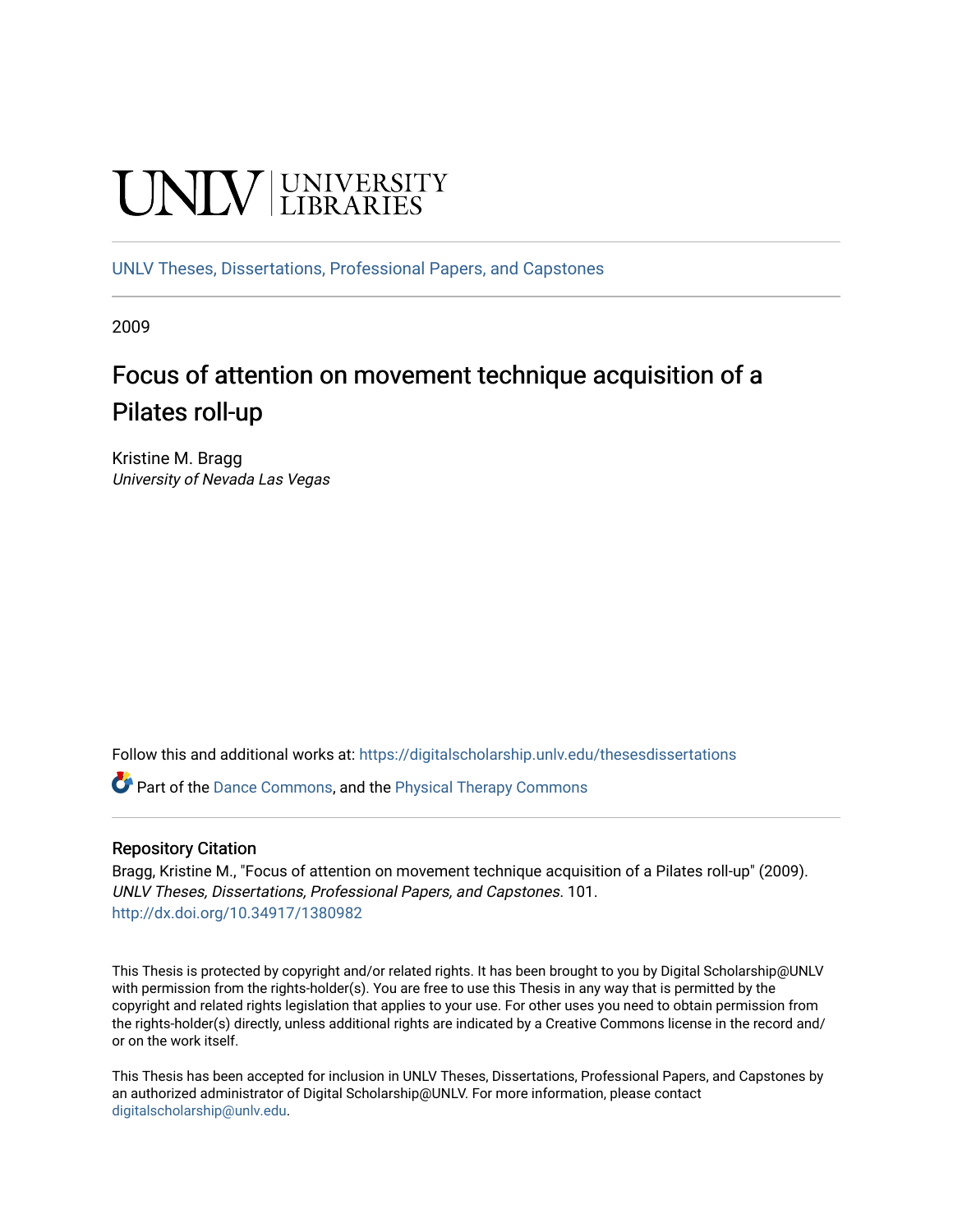# FOCUS OF ATTENTION ON MOVEMENT TECHNIQUE

# ACQUISITON OF A PILATES ROLL-UP

by

Kristine M. Bragg

Bachelor of Science Western Washington University 2007

A thesis submitted in partial fulfillment of the requirements for the

**Master of Science Degree in Kinesiology Department of Kinesiology and Nutrition Sciences School of Allied Health Sciences Division of Health Sciences** 

> **Graduate College University of Nevada, Las Vegas December 2009**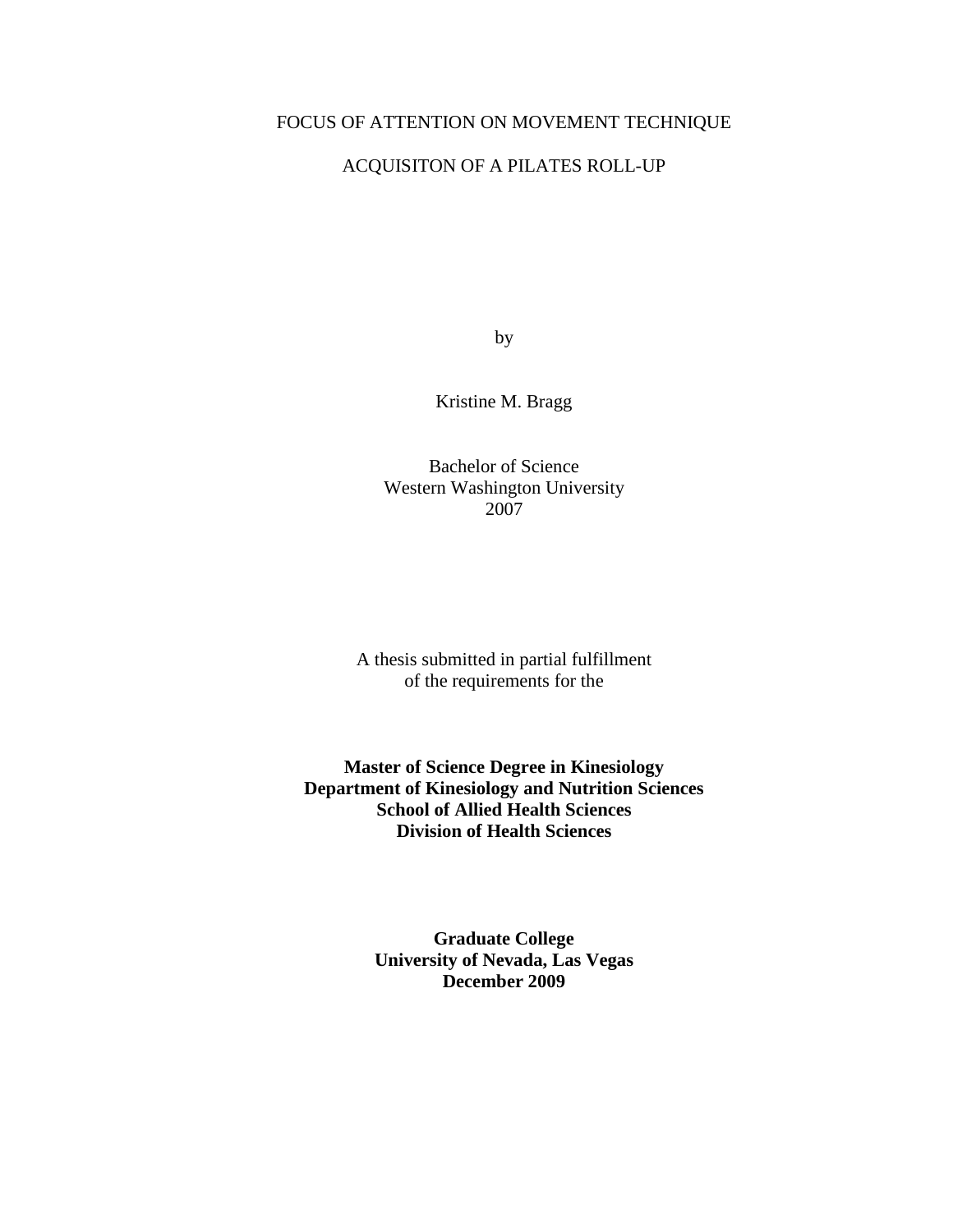Copyright by Kristine M. Bragg 2010 All Rights Reserved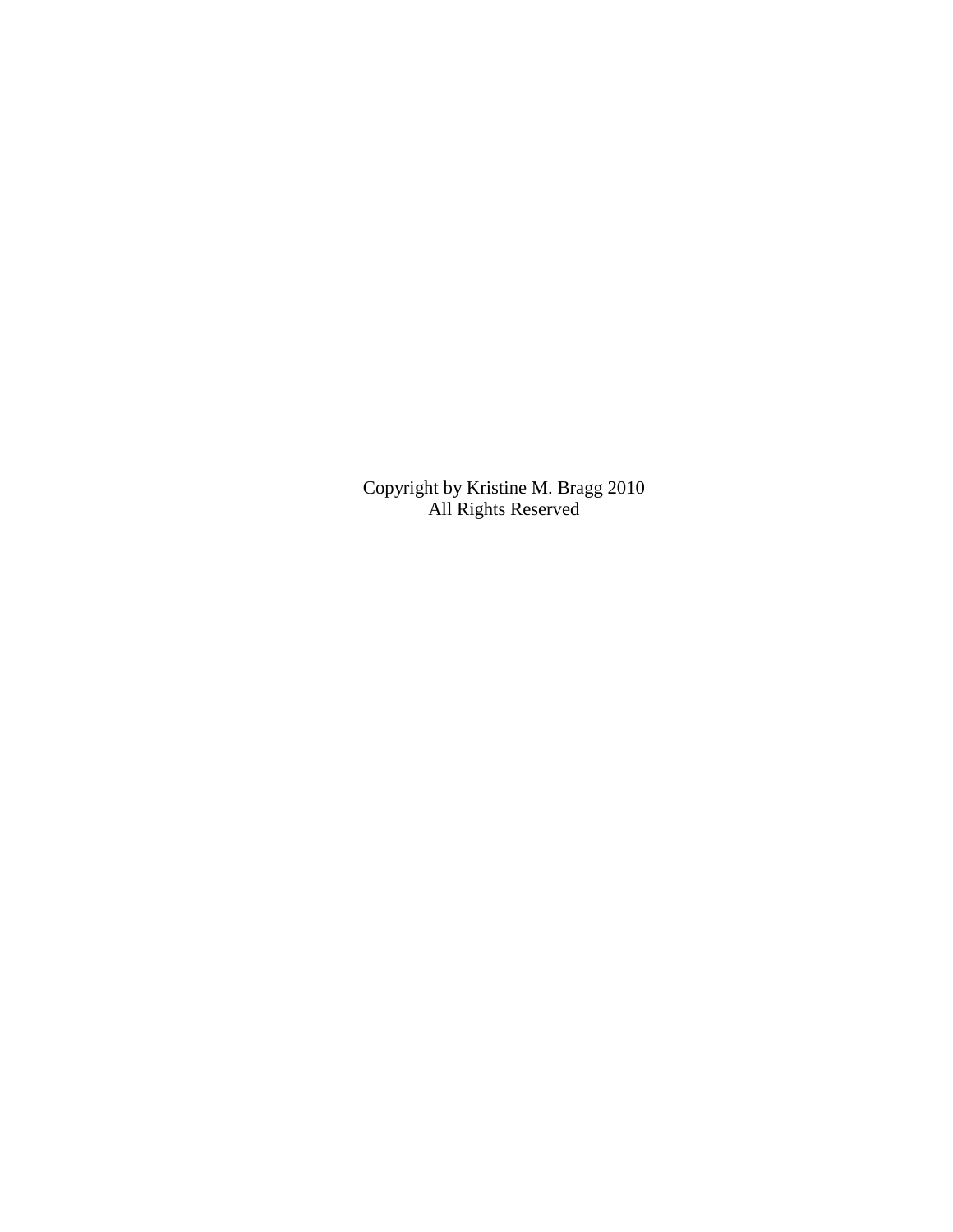

# THE GRADUATE COLLEGE

We recommend that the thesis prepared under our supervision by

# **Kristine M. Bragg**

entitled

# **Focus of Attention on Movement Technique Acquisition of a Pilates Roll-Up**

be accepted in partial fulfillment of the requirements for the degree of

# **Master of Science**

Kinesiology

Gabriele Wulf, Committee Chair

John Mercer, Committee Member

Richard Tandy, Committee Member

Louis Kavouras, Graduate Faculty Representative

Ronald Smith, Ph. D., Vice President for Research and Graduate Studies and Dean of the Graduate College

**December 2009**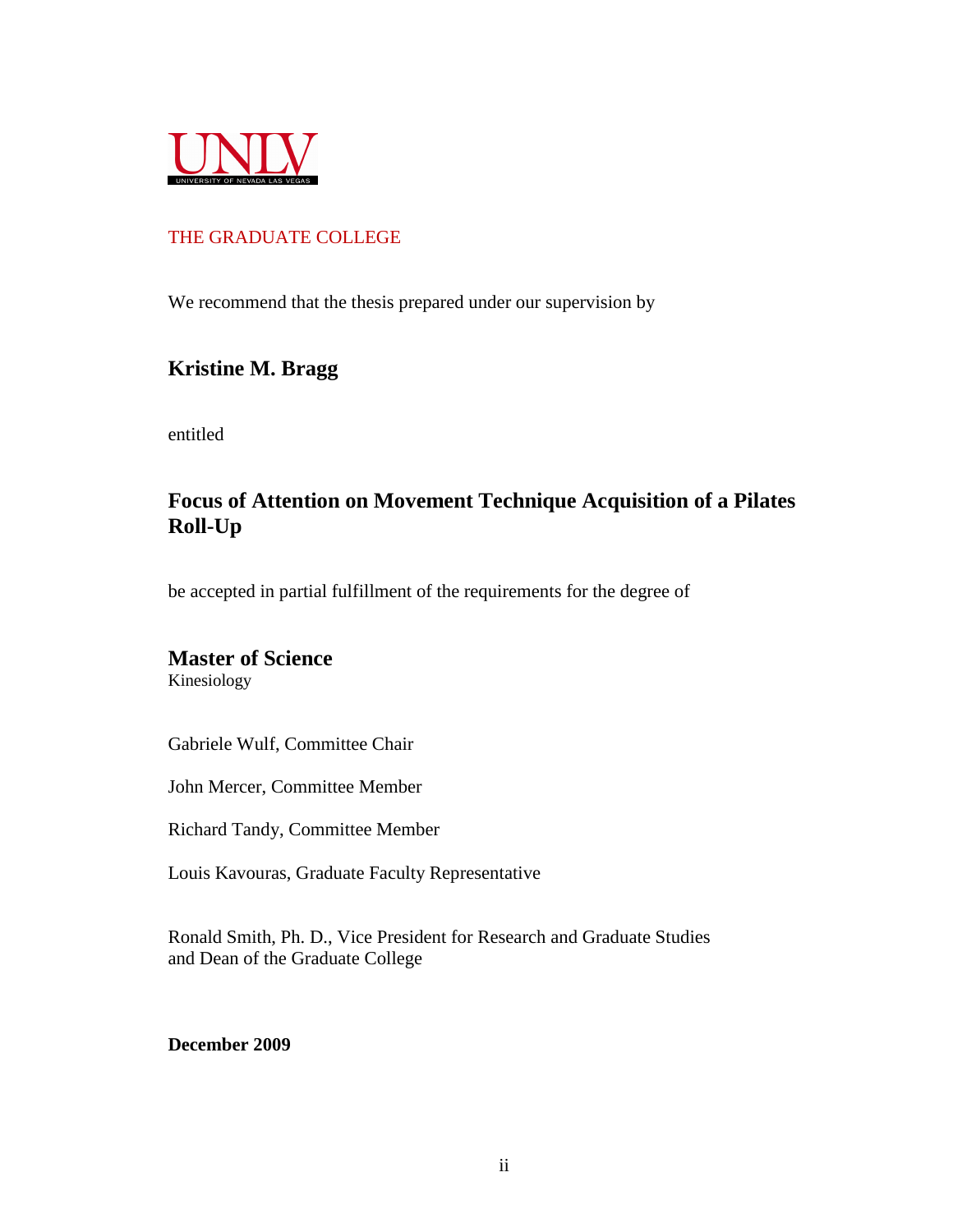## ABSTRACT

## **Focus of Attention on Movement Technique Acquisition of a Pilates Roll-up**

by

Kristine M. Bragg

Dr. Gabriele Wulf, Thesis Committee Chair Professor of Kinesiology University of Nevada, Las Vegas

 Focus of attention manipulation has been shown to have an effect on learning and performance of movement tasks. The purpose of this experiment was to determine whether inducing an external or internal focus of attention while learning a Pilates roll-up had an effect on movement technique acquisition. Movement form, movement time, and distance reached served as dependent variables. Participants  $(n=22)$  were assigned to either an external or internal focus group and verbally instructed through 2 sets of 6 repetitions of the roll-up per day over two practice days. A retention test on Day 3 consisting of 2 sets of 6 repetitions without instructions demonstrated the permanent effects of learning and produced no significant group differences. Further research is needed to establish a relationship between focus of attention and complex skill learning in which movement form is emphasized in execution.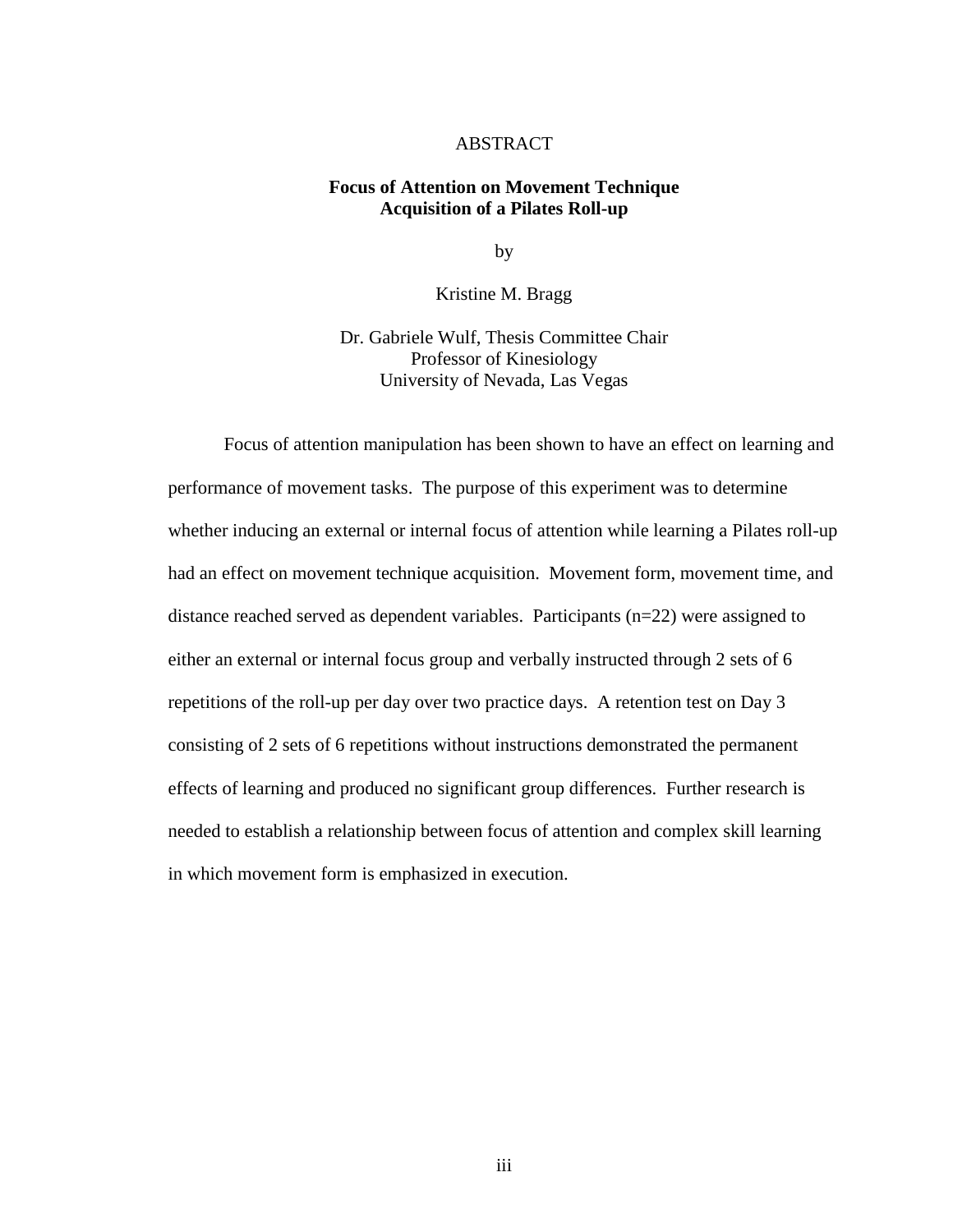# ACKNOWLEDGEMENTS

 I would like to thank my committee and my raters for their time and patience, my family for always listening, and everyone at ET for allowing me to be defined by more than academic achievement.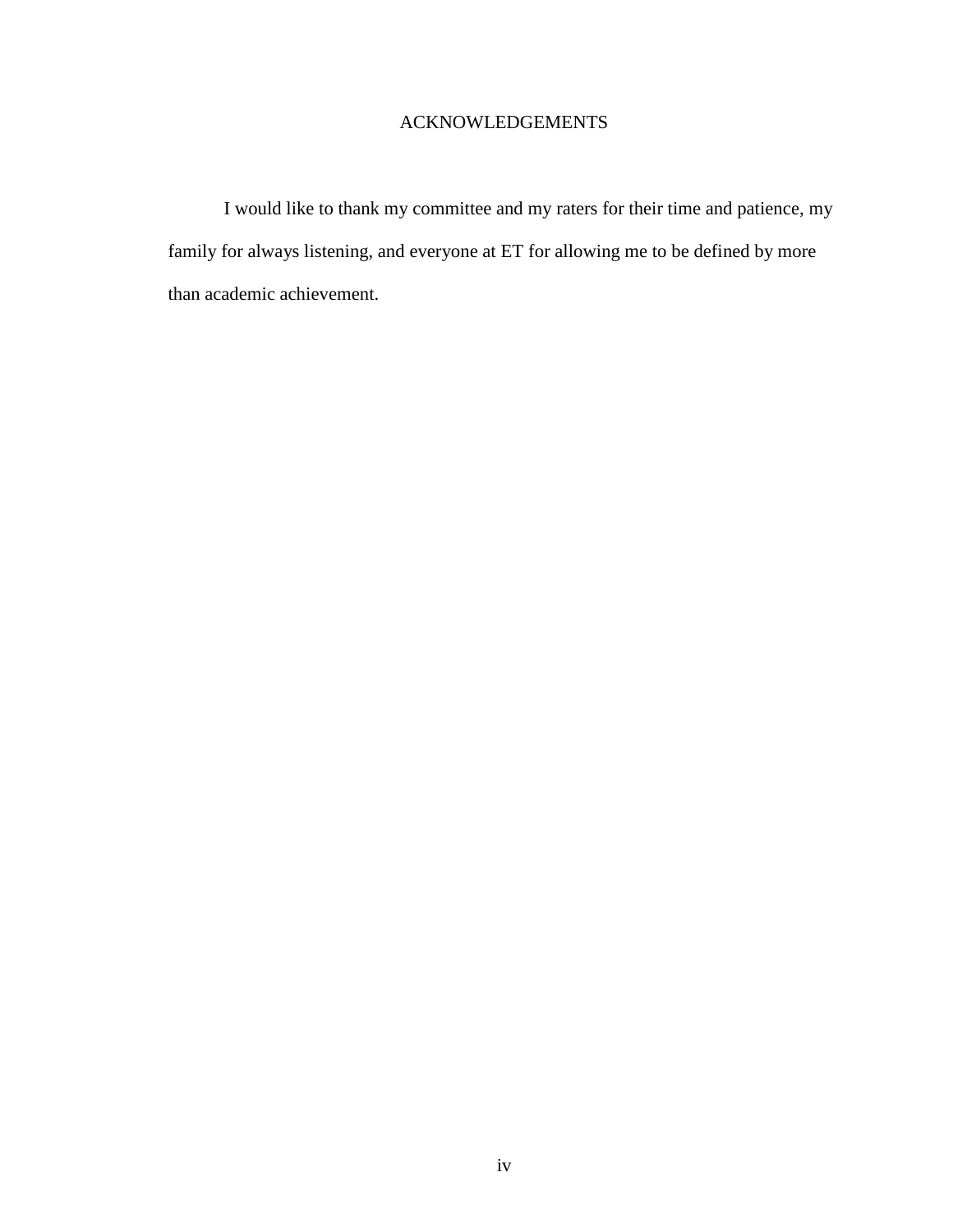| <b>CHAPTER 1</b>  |  |
|-------------------|--|
|                   |  |
|                   |  |
| <b>CHAPTER 2</b>  |  |
|                   |  |
|                   |  |
|                   |  |
|                   |  |
|                   |  |
|                   |  |
|                   |  |
|                   |  |
|                   |  |
| <b>CHAPTER 4</b>  |  |
|                   |  |
|                   |  |
|                   |  |
|                   |  |
| <b>CHAPTER 5</b>  |  |
|                   |  |
|                   |  |
|                   |  |
| <b>APPENDIX 1</b> |  |
|                   |  |
|                   |  |

# **TABLE OF CONTENTS**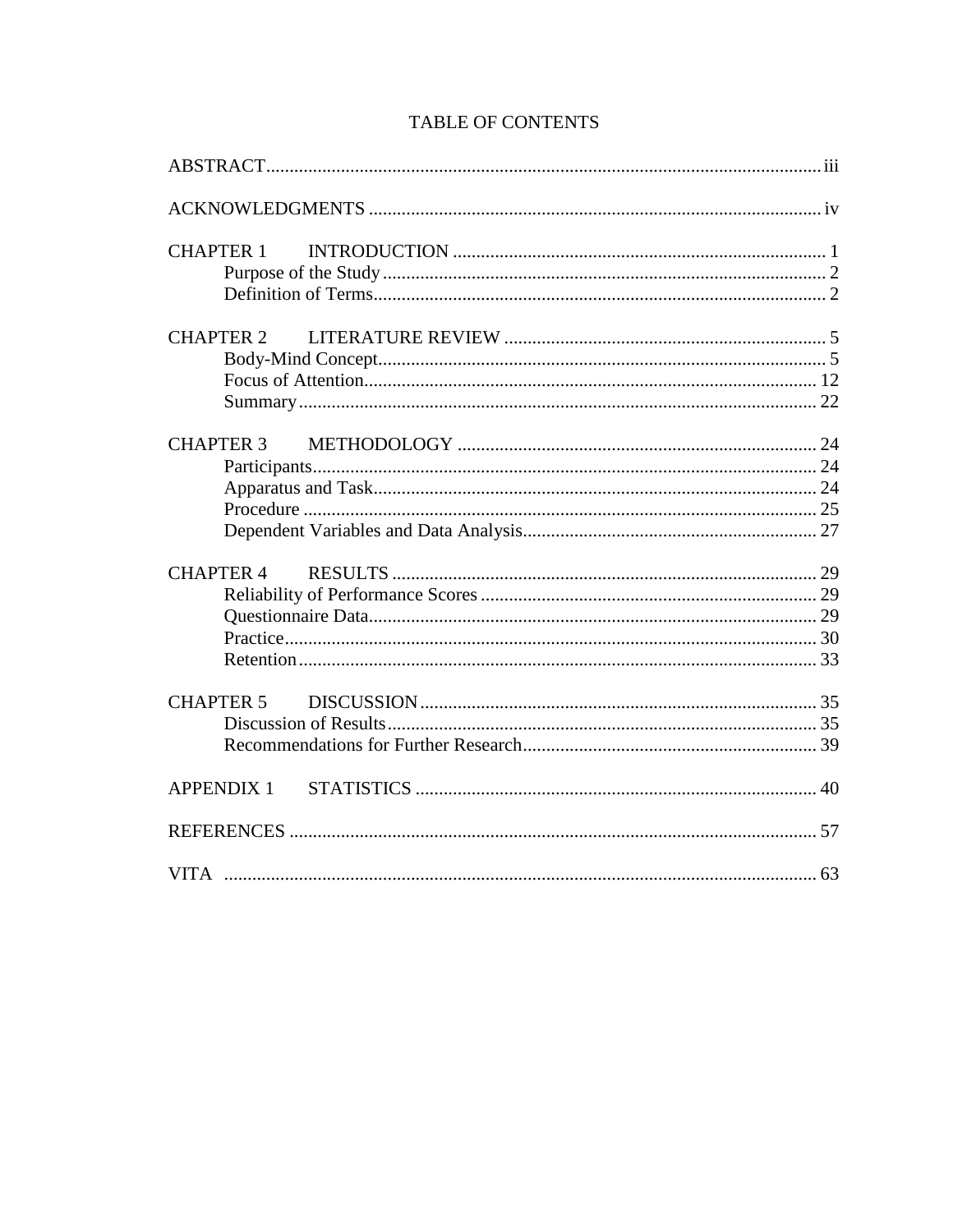## CHAPTER 1

#### INTRODUCTION

Human movement performance is affected by both physical capacity and mental strategy (Schmidt & Wrisberg, 2008; Wulf 2007a). Different fields of study ranging from medicine and science to art and leisure address the mental aspect contribution to successful movement outcome. Across this broad spectrum of literature, the research and scholarly opinions vary from one discipline to another. First, a variety of terms such as mental imagery, focus of attention and cognitive strategies act to define the method of mental engagement (Feldenkrais, 1972; Vernacchia, 2003; Singer, Lidor & Caraugh, 1993; Wulf). While much overlap occurs between the terms, there are limited conclusions to be drawn from the entirety of the research. A principle that can be agreed upon is the achievement of an ideal mind-set balanced between awareness and unawareness leading the ultimate goal of automaticity in motor skills (Singer et al., Vernacchia; Wulf, McNevin & Shea, 2001). However, where this mind-set occurs is a continued area of research.

Traditionally, it was thought that successful movement performance would result from paying attention to the movement itself, especially in beginners (Wulf, 2007b). Many physical activity instructors still teach with emphasis on "feeling the movement" and knowing how, when and where the body is placed throughout the activity (Feldenkrais, 1972; Franklin, 1996; Isacowitz, 2005; Pilates & Miller, 1945, Vernacchia, 2003). This is especially evident in activities with an artistic or technical component. The growing popularity of the body-mind connection in western culture gives heed to this type of practice.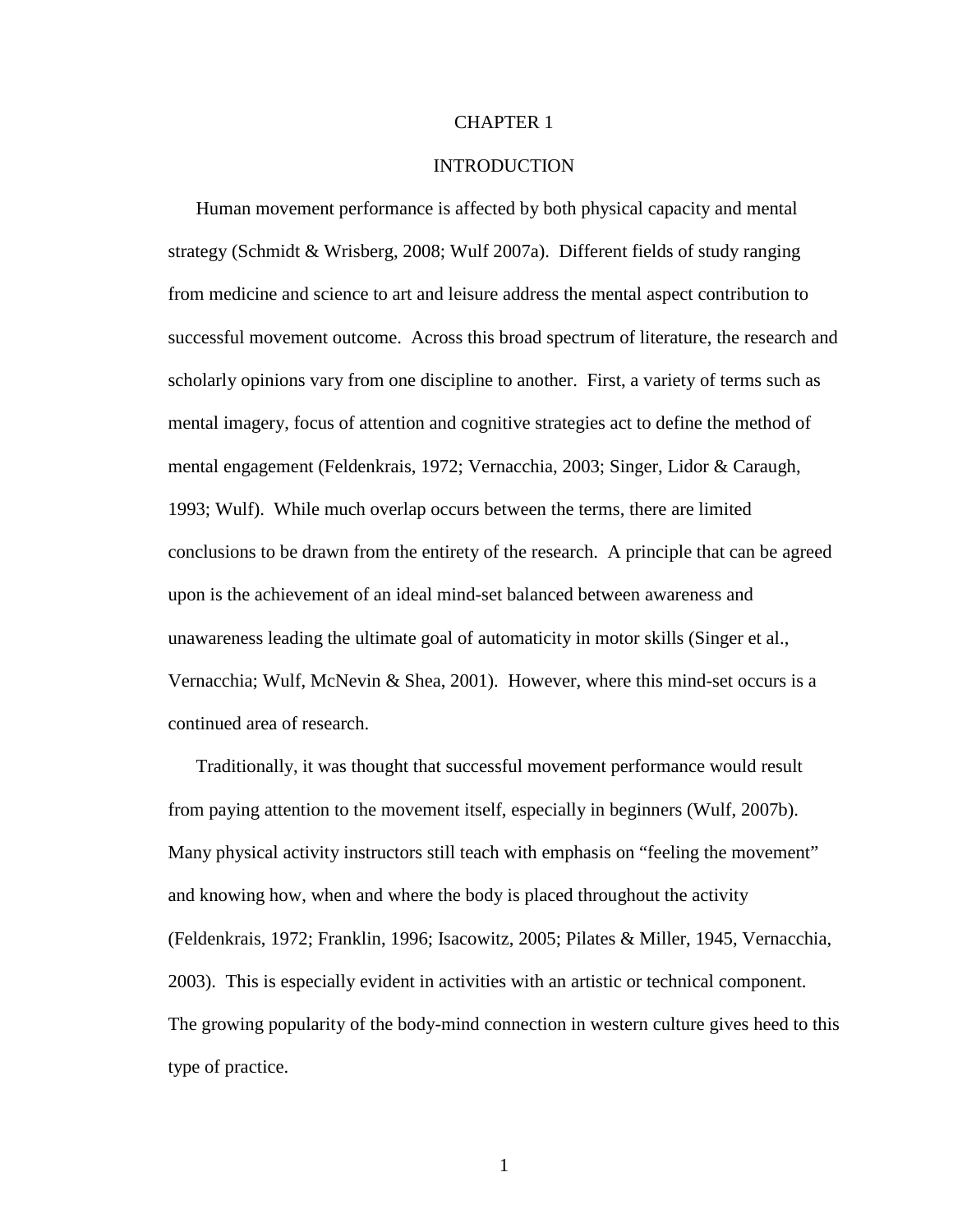Alternatively, in motor learning literature there is a well documented effect of adopting an external focus of attention to enhance in the learning and performance of a variety of motor skills (Wulf, 2007a). Using an external focus of attention requires the performer to focus on the effect of their movement in the environment, such as the swing of a club in golf, or the intended path of a basketball into a hoop. By removing attention to body mechanics, the performer relies on more automatic control processes to regulate force and neuromuscular coordination of the movement (Wulf et al., 2001). To date, nearly all studies on focus of attention have evaluated skills with a measureable, or quantitative, movement outcome. To make recommendations for focus of attention in activities with more reliance on technical components like gymnastics, diving or dancing, further research is warranted.

## Purpose of the Study

The purpose of this study was to determine whether inducing an internal or external focus of attention while learning a Pilates roll-up has an effect on movement technique acquisition. Specific components of form were evaluated along with overall movement quality, movement time and range of motion.

# Definition of Terms

## Attentional cue

 Prescriptive feedback that directs learners' attention to the most pertinent information for correcting a particular performance error.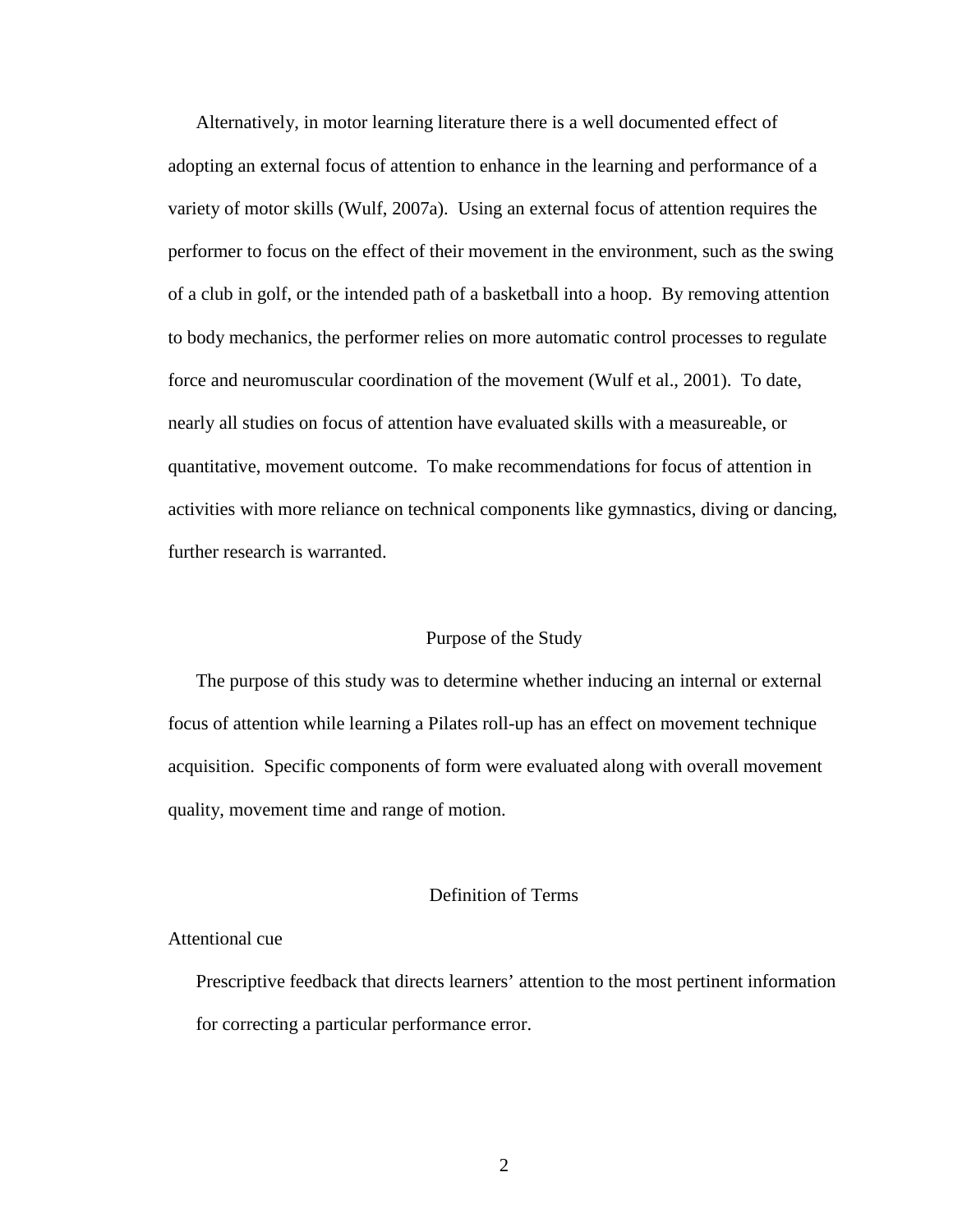Body-mind interaction

The relationship between cognitive thought processes and body function.

Constrained action hypothesis

 Attention focused directly on the movement (internal focus) constrains the motor system. Conversely, attention directed to the movement effect (external focus) promotes the utilization of automatic control processes.

## Direct imagery

The act of visualizing anatomical relationships of muscle and bone alignment.

# External focus

 A focus of attention that is directed to the outside of the body, specifically on the effect or outcome of the movement.

## Feldenkrais Method

 A system of mental and physical exercises designed to explore the kinesthetic awareness, or direct feel, of movement.

# Indirect imagery

The act of visualizing an inanimate object such as a bouncing ball or floating leaf.

# Internal focus

A focus of attention directed at one's body movement.

# Kinesthetic

 Sensory information about movement that comes from receptors in the muscles and joints.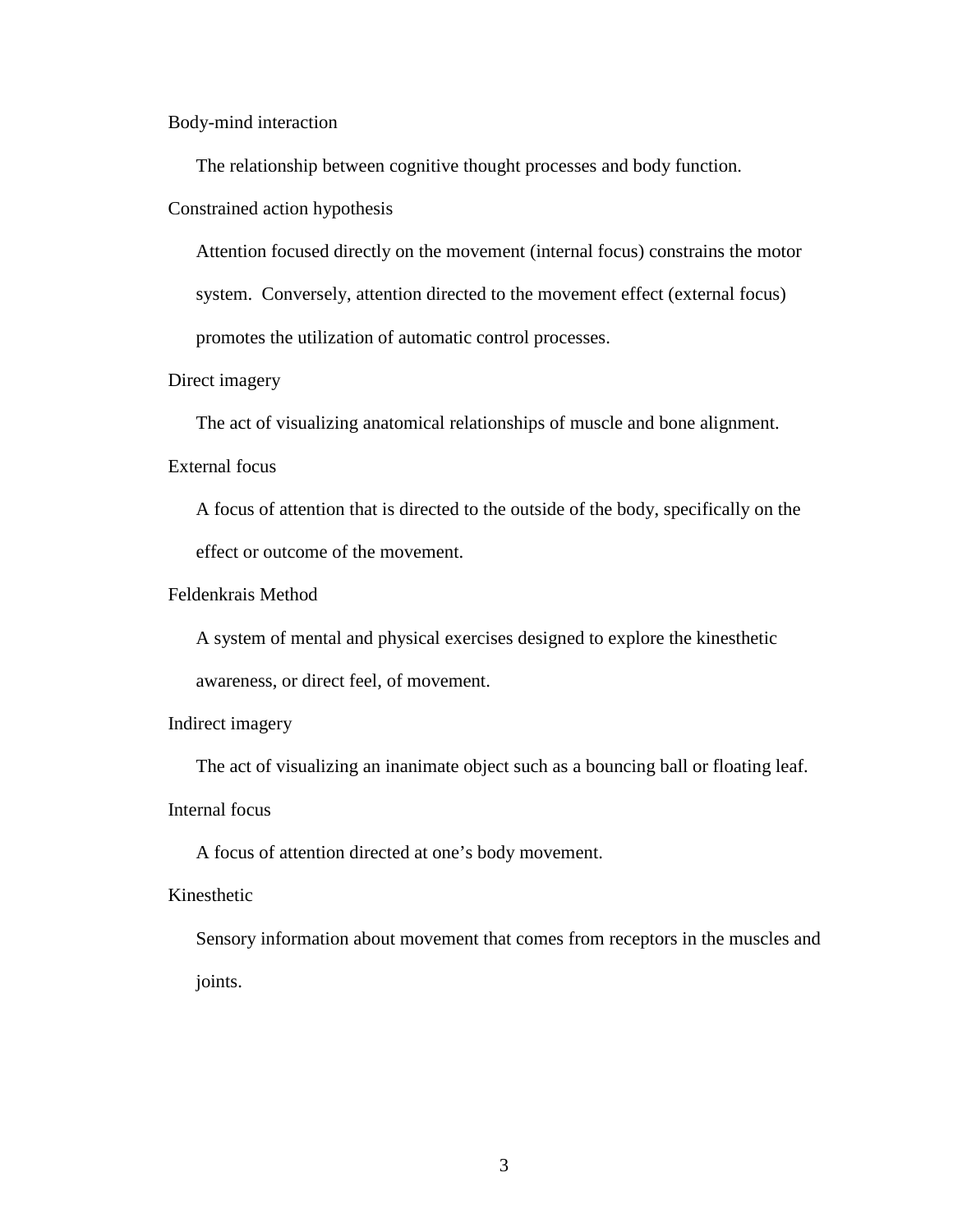# Pilates Method

A series of exercises used to increase components of fitness such as strength,

flexibility and balance.

# Somatic education

 A system of mental and physical exercises designed to explore the kinesthetic awareness, or direct feel, of movement.

# Transfer of learning

 The gain or loss of a person's proficiency on one task as a result of previous practice or experiences on another task.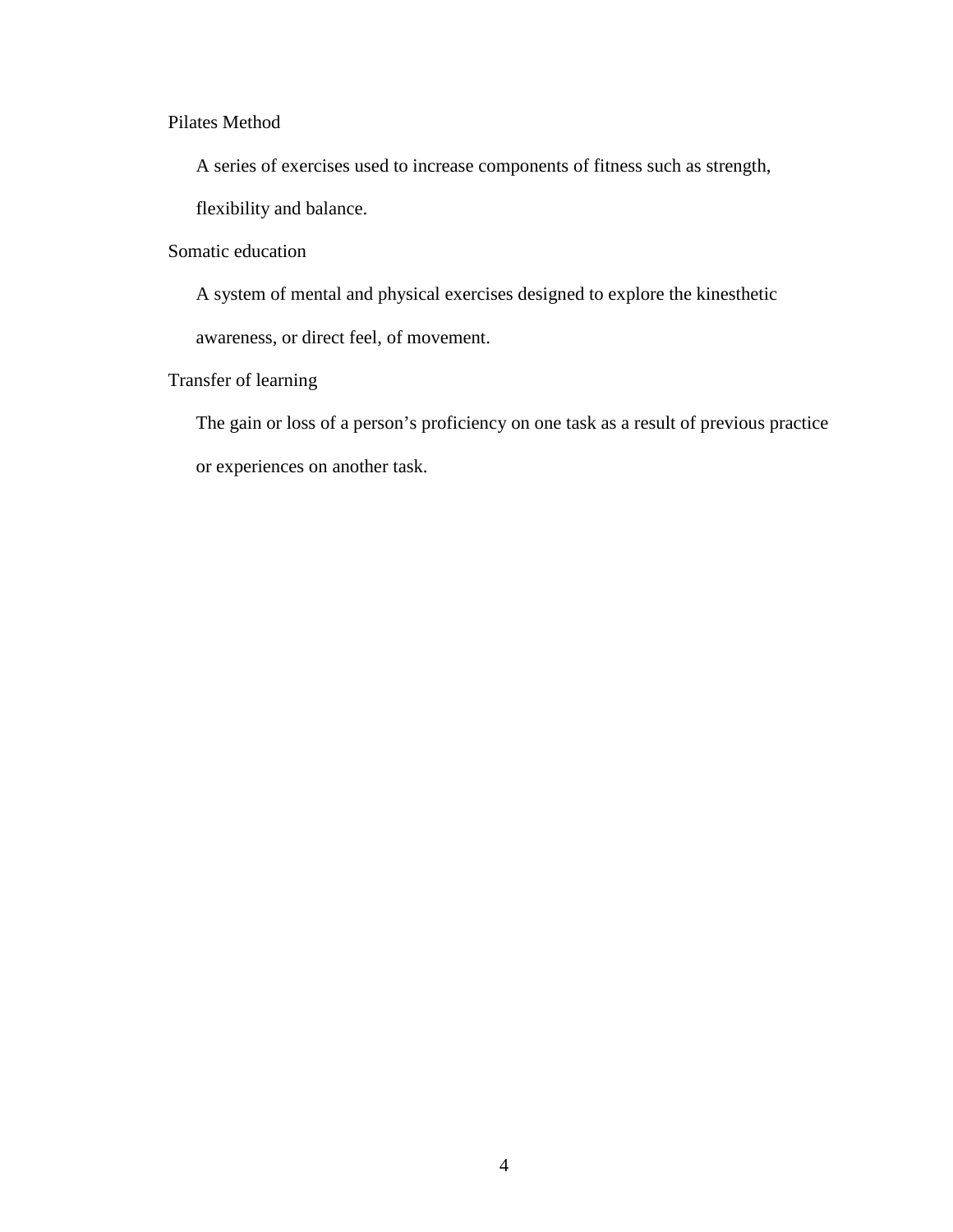## CHAPTER 2

#### LITERATURE REVIEW

#### Body-Mind Concept

The existence of a relationship between cognitive processes and their effect on the function of the body are referred to as the body-mind interaction. This concept has been present for centuries, and is currently recognized and under continuing research in psychology, neuroscience, medicine and physical activity (Pilates & Miller, 1945; Tan, 2007; Vernacchia, 2003). The overlying consensus is that through mental strategies, such as imagery and focus of attention, one can, to a degree, control or cause changes in bodily processes. In the field of physical activity, body-mind training is implemented by athletes, artists and physical therapists for overall performance enhancement. The following sections will discuss elements of mind-body practices directly related to physical activity.

#### Sport Psychology

Sports psychologist Ralph Vernacchia (2003) discusses three stages of concentration in physical activity processes. The first stage, decision making, occurs before movement initiation and acts to mentally prepare the individual for the upcoming task. This includes assessing the proper level and direction of attention to aid in decision making and alertness during the movement. Next, during the performance stage, the athlete is directed to achieve body-mind awareness through a generation of internal focus on the physical feel of the performance. Emphasis is placed on total awareness of movement feeling. Vernacchia says that kinesthetic awareness aids in confidence. The third stage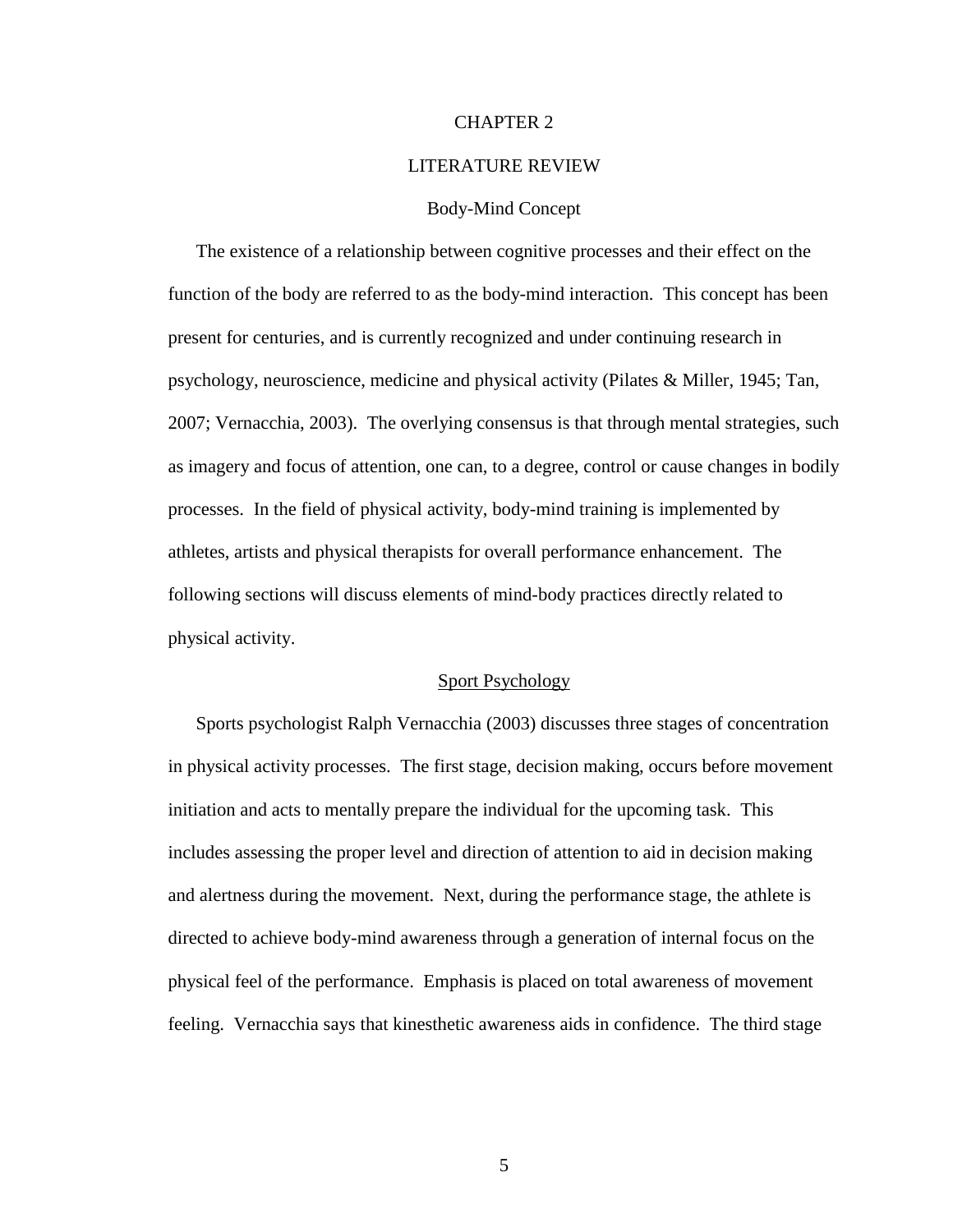of concentration, the evaluation stage, consists of assessing strategies used during performance and refinement for the future.

#### Feldenkrais Method

The Feldenkrais Method (FM) of somatic education is a system of mental and physical exercises designed to explore the kinesthetic awareness, or direct feel, of movement (Feldenkrais, 1972). The theory behind FM states that normal functioning and regulation of muscular movement are disrupted by activities of daily living. Feldenkrais believed declines in motor skills occur as a result of losing touch with the mental control of movements. Practice of FM aims to reeducate kinesthetic sense by attending to internal aspects of movement and enhanced body awareness. Individuals who practice FM are, in part, verbally guided through a series of movement exercises that direct their attention to muscle tone, skeletal alignment and intended course of movement actions (Buchanan & Ulrich, 2001). Feldenkrais referred to this as "awareness through movement," or ATM method. To test the effect of FM on improving movement capability, Dunn and Rogers (2000) measured distance reached during a hurdler's stretch before and after an ATM exercise. Twelve participants were given an imagery task to imagine a bristle brush gliding over the left side of the body. According to FM, participants would be expected to feel lighter and longer on their left side, and to reach farther in the stretch post-imagery versus pre-imagery. Eight out of 12 participants reported feeling "lighter" and "longer" on the left side of the body postimagery, and 10 of the 12 participants reached significantly farther on the side they perceived to be longer. However, this indicates that the two participants who felt the right side of the body was lighter and longer also reached significantly farther on the right side. The authors neither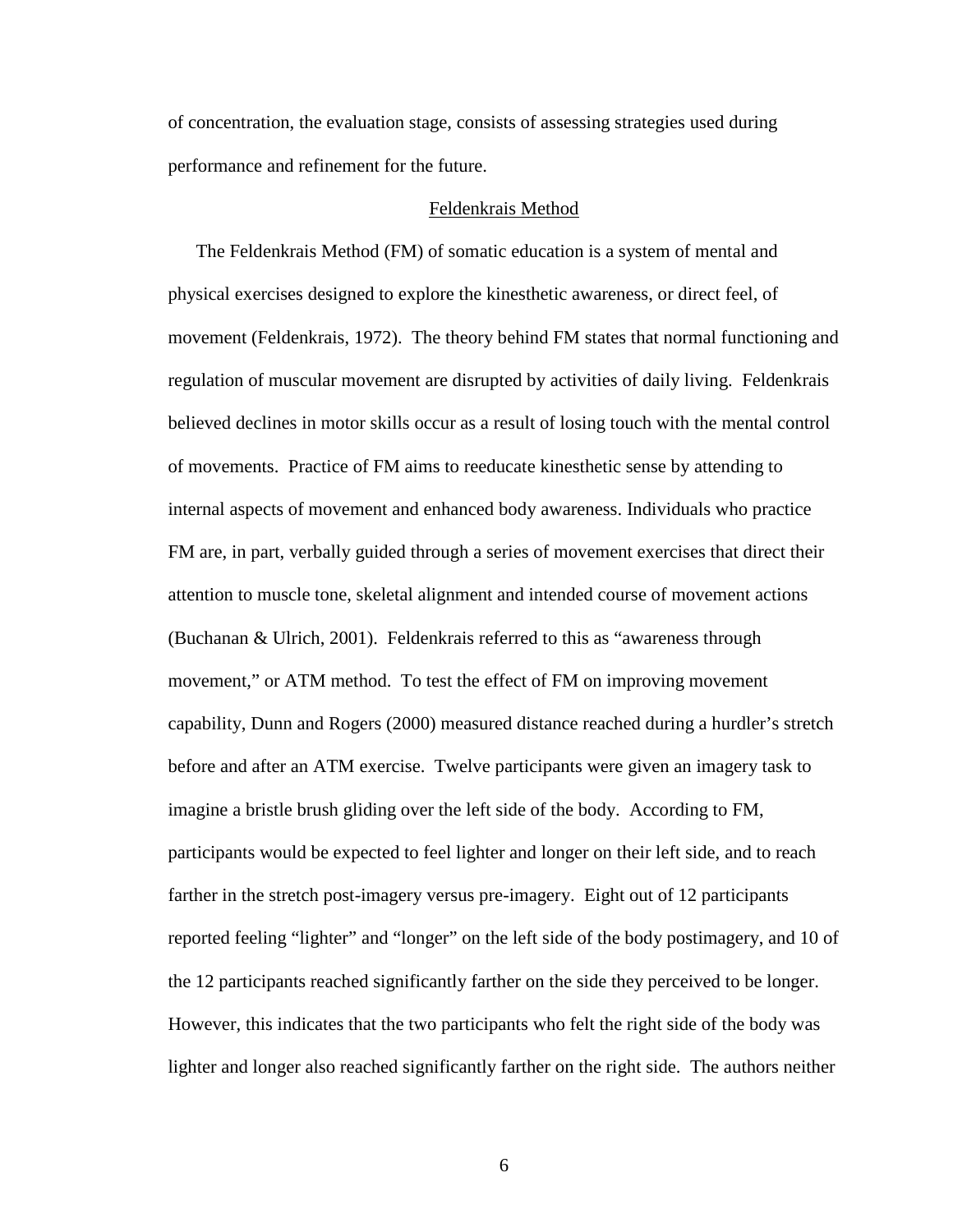reported data nor made comment regarding right side results. Therefore, this experiment provided weak evidence for the effect of FM on distance reached due to the limited nature of statistical analysis and discussion, as well as a small sample size and no reported control measurement.

In a commentary by Ives (2003), the author argued against scientific credibility of FM through conflicting experimental results, inappropriate comparisons and uncontrolled study designs (Kolt & McConville, 2000; Bearman & Shafarman, 1999). Ives noted the effects were likely psychological and not physiological and provided evidence for a "nonawareness" approach to motor skill learning as presented by Singer et al. (1993). The effectiveness of kinesthetic training is still debated, but practiced in hundreds of private clinics internationally (The Feldenkrais Educational Foundation of North America).

#### Imagery in Dance

The Feldenkrais Method is practiced by contemporary dancers in forms such as ballet and modern dance to enhance performance through body awareness (Fortin, Long, & Lord, 2002). The Flak project, a collaborative research study in dance education, followed 12 hours of contemporary dance classes in a professional setting. Each class incorporated a FM segment designed to aid in transfer of learning and movement awareness facilitation. This exploratory movement session dealt with sensorimotor experiences such as curving of the spine, feeling weight through the feet and imagining anatomical relationships within the body. Emphasis was placed on finite awareness of movement and sensations felt as well as personal theories and experiences of the instructors. Students were encouraged to discover differences in the subtleties of each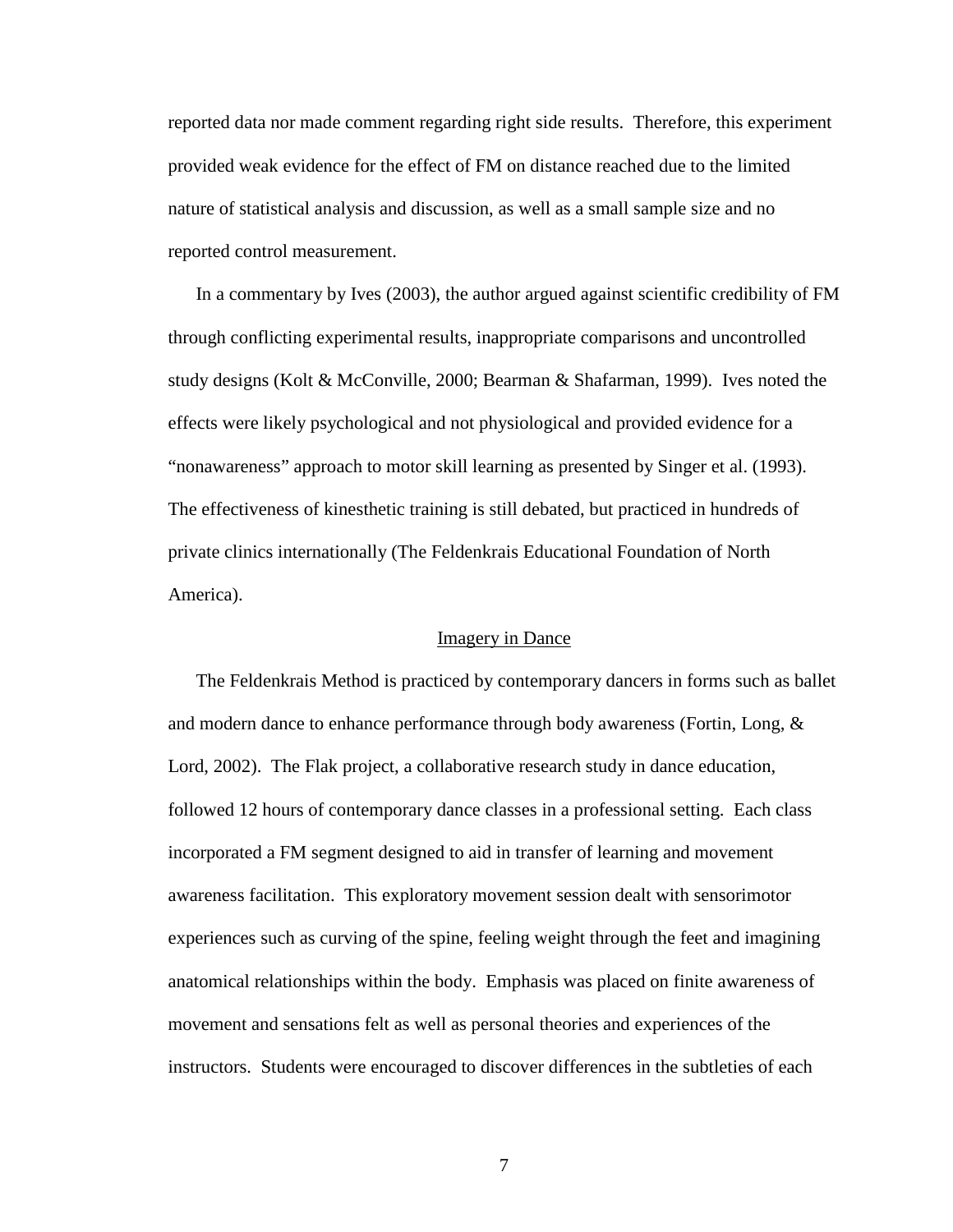movement and expected to gain a heightened sense of correct movement patterns. No evaluation of effectiveness of the included exercises was given, nevertheless researchers suggest following the specific examples provided in the study to incorporate selfawareness practice in the dance culture.

Further examples of practices to cultivate the mind-body relationship are found throughout dance literature. In a text devoted to the various uses of imagery in dance, Franklin (1996) begins his discussion with the importance of intention in creating movement. He directs the dancer to "focus on [the] body part with the intention of moving it." The use of images directs ones focus to the intention of the movement and results in a clearer outcome. According to Minton (2003), images are pictures created in the mind and can be direct or indirect. A direct image involves visualizing anatomical relationships of muscle and bone alignment, and an indirect image refers to imagining an inanimate object such as a bouncing ball or floating leaf. The purpose of dance imagery is to create awareness of the feel of the movement. Minton and Franklin use the term body-mind awareness and claim connecting the body and mind teaches the dancer to be conscious of changes in alignment and muscle tension over time.

#### Pilates Method

The Pilates method is a common training tool used by ballet and modern dancers. The success of Pilates in the dance population is credited to the direct application of Pilates principles to dance performance through body awareness education. The method is a series of exercises used to increase components of fitness such as strength, flexibility and balance. The practice includes mat and specialized equipment exercises, often incorporating the use of modalities such as Therabands and inflatable therapy balls.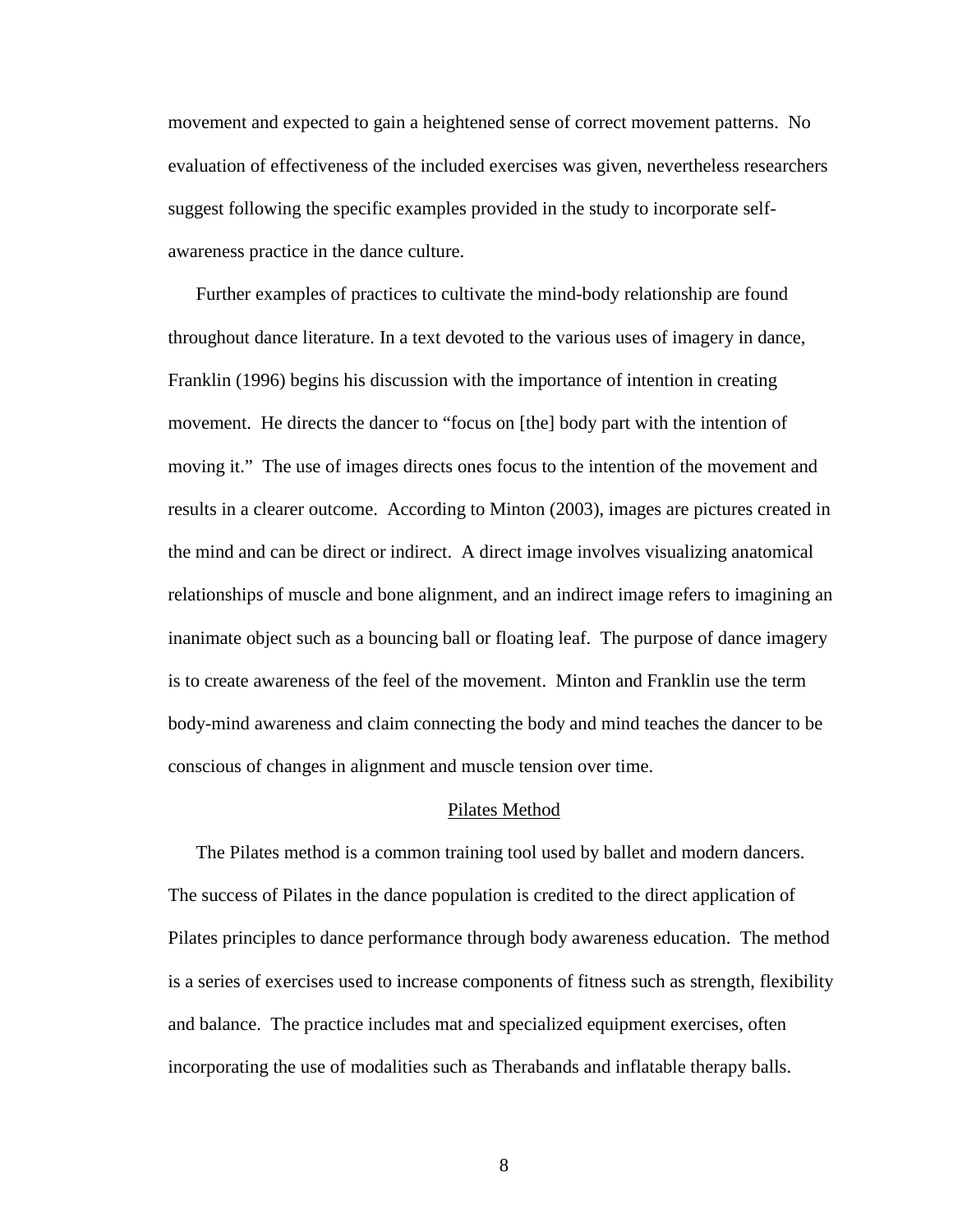According to Balanced Body University, Inc. (2007), the number of Americans engaging in Pilates practice increased from 1.7 million in the year 2000 to 10.6 million in the year 2006.

The developer, Joseph Pilates, was a trained boxer and gymnast who also studied yoga and meditation while growing up in Germany at the turn of the  $20<sup>th</sup>$  century. Pilates himself had no formal education in exercise science and has made claims that his exercises, "guard against unnecessary pounding or throbbing of your heart," and practitioners will develop, "perfect posture" (Pilates & Miller, 1945). Although lacking scientific basis in its development, Pilates has been adapted into clinical use for physical therapy and rehabilitation (Keays, Harris, Lucyshyn & MacIntyre, 2008). According to leading educators in Pilates today, the practice of Pilates should follow a set of guiding principles. While Pilates himself never published an official set of principles, modern Pilates schools derive their movement principles from suggestions of Pilates' main work, *Return to Life through Contrology* (1945). In this manuscript, Pilates discusses a direct connection between the health of the body and the health of the mind. He emphasizes the importance of proper breathing, uniform muscle development, and especially concentration to correct movement pattern. The concluding sentence of his work reiterates this teaching with the statement, "be certain that you have your entire body under complete mental control."

Isacowitz (2006) describes the Pilates method as introspective and discusses the significance of the mind, body, spirit connection. One of the outlined principles of Pilates practice according to Isacowitz is to "concentrate deeply." Through proper movement preparation and focusing on a particular muscle prior to the action, one will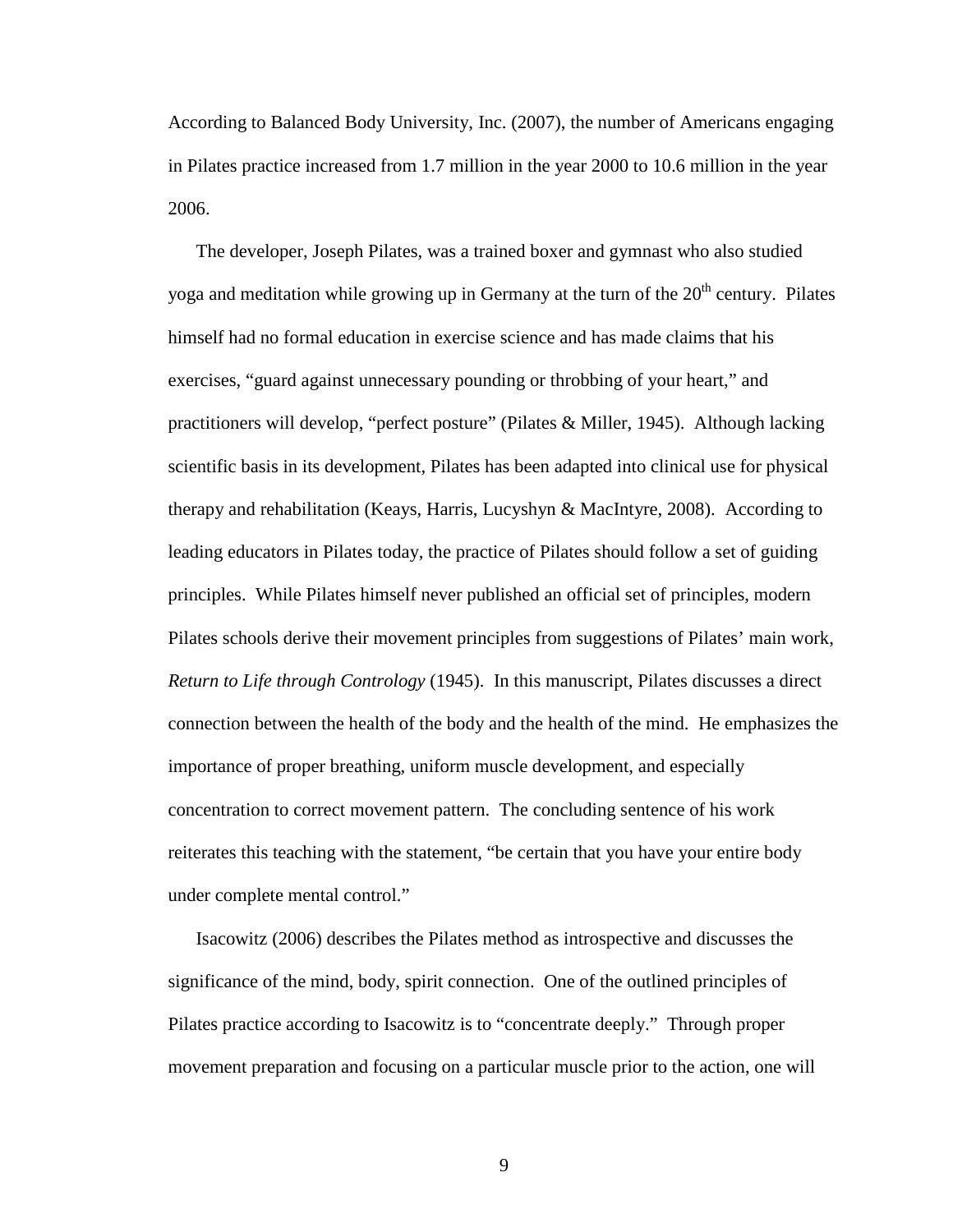motivate accurate and more intense firing of the muscle than if not thought about at all. This statement is comparable to Herman (2007), who has included control, precision, and body awareness as three of her main principles of Pilates practice. For control, she advises students to give attention to detail of their movement. For precision, the student must know where each movement starts and ends. Under these terms, control and precision refer to internal focus conditions, and the third, body awareness, directly denotes introspection as well. Romana Kryzanowska, an original student of Joseph Pilates also considers concentration and control as two of her six principles (Gallagher & Kryzanowska, 1999). Her philosophy suggests that physical activity without complete control of the mind leads to disorganized, counterproductive movement.

The widespread view in the Pilates practice is that one must be completely conscious of their body to practice movements correctly and ultimately achieve movement automaticity. Without scientific evidence to support these claims, Pilates-based teachings should be considered only on a theoretical basis. Recently, Pilates has gained interest in the field of scholarly research. Bernardo (2006) conducted a literature review of published research on Pilates in healthy adults. She located 39 articles in peer-reviewed journals among which included just 3 clinical trials. Within these trials, the author cited a lack of true experimental designs and small sample sizes. Due to the lack of sound research in the field, Bernardo concluded a need for research in Pilates.

In the past two years, further research has been performed primarily in the areas of exercise physiology, biomechanics and physical rehabilitation (Keays et al., 2008; Lynch, Chalmers, Knutzen & Martin, 2009). Shedden and Kravitz (2007) suggest a stronger support of Pilates' benefits in the literature, citing studies in motor control, range of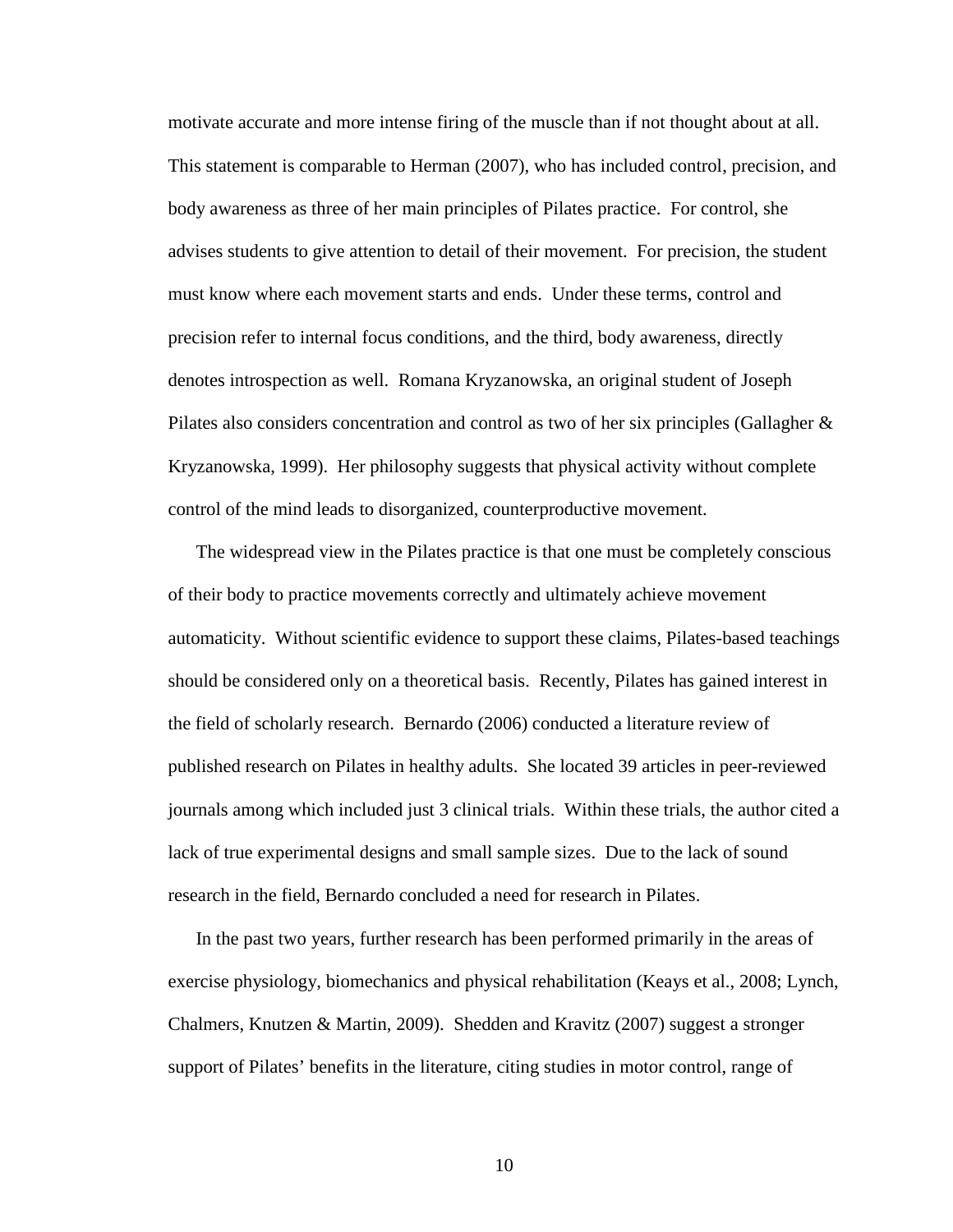motion, body composition, injury rehabilitation and progressive overload. While the research topics appear to have expanded, the efficacy of Pilates in specific contexts, such as motor control, are still limited.

Lange, Unnitham, Larkam and Latta (2000) published a review to summarize the claims made on the effectiveness of Pilates-inspired exercises in motor learning. Leading sources (Balanced Body, Inc., 2007; Merrithew Corporation, 2009) contend that Pilates leads to enhanced core control, balance, posture, coordination and aesthetically pleasing movement form. Clinical studies to examine these effects is limited and of mixed results. In a study of low back pain and postural enhancement, improvement was observed with combinations of Pilates alone or with added postural and relaxation exercises (Curnow, Cobbin, Wyndham & Choy, 2009). However, no significant difference between experimental groups was established and results of a one-legged standing test were reported unreliable. Asymptomatic females training in Pilates demonstrated better transverse abdominal isolation over the abdominal curl and control experimental groups after a six month period in a separate study (Herrington & Davies, 2005). The Pilates participants passed the TrA isolation test at a rate of 93% versus 33% in the abdominal curl group and 25% in the control group. Conversely, isokinetic evaluation of trunk flexors (abdominals) and extensors revealed only a slight but significant increase in total work performed (10%) by flexors after 12 weeks of training. As observed by the dissimilarity in results of the existing literature, it is naïve to claim of Pilates exercise contributes to enhanced movement form.

Lange et al. (2000) continued their review with recommendations to facilitate the motor learning process in Pilates by means of concepts addressed in motor learning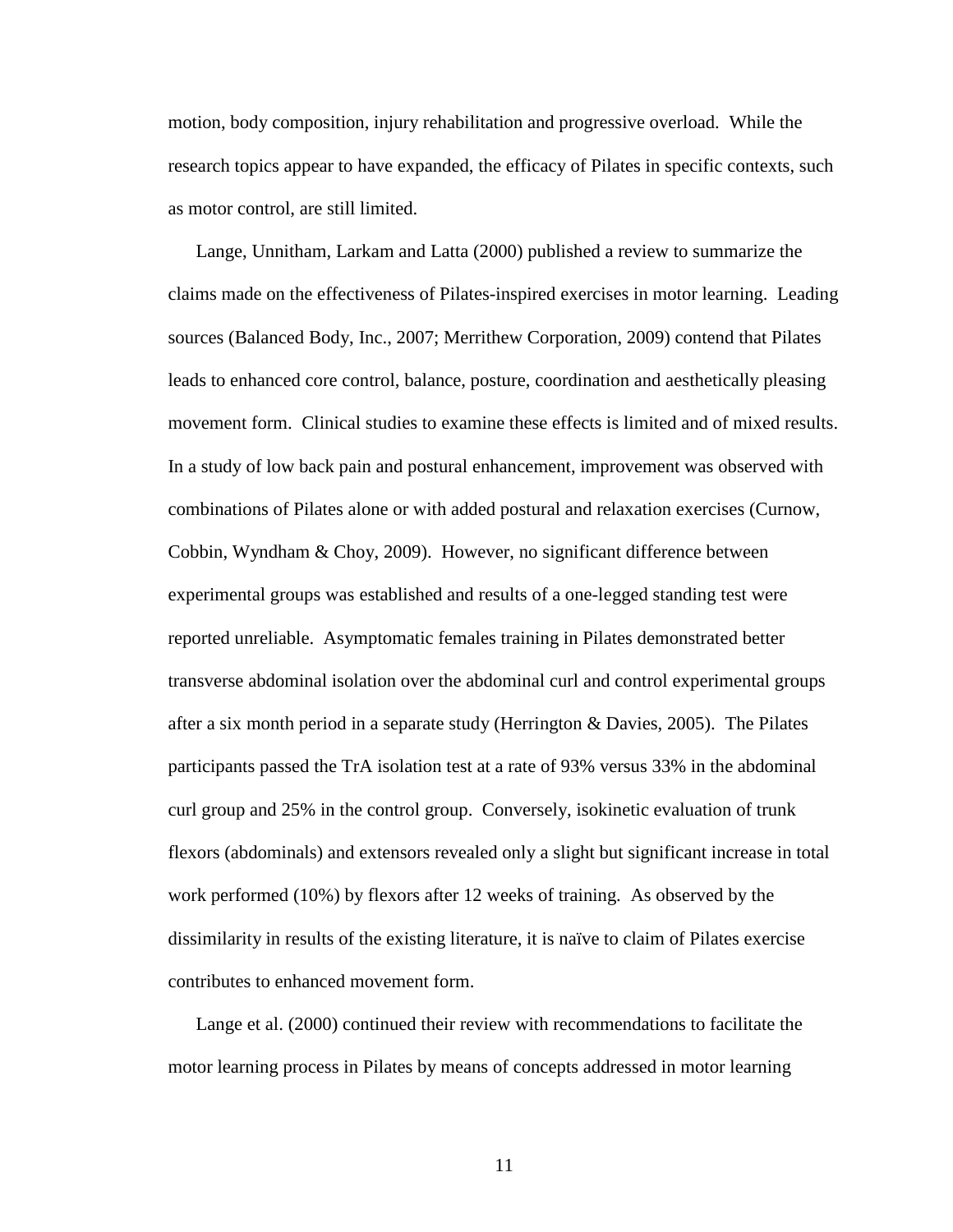literature. Discussion included frequency and specificity of augmented verbal feedback, recognizing the learning performance distinction and variation in the ordering of practice trials (contextual interference). In particular, when giving verbal feedback it was advised to direct focus to internal body sensations. An example was to "funnel ribs to pelvic bowl." Currently, no controlled experimental studies exist that investigate focus of attention to body awareness and enhanced movement in Pilates. Still, the methodology continues to be used in practice of the performing arts, therapy and fitness training. A review of the motor learning literature in sport provides numerous examples of focus of attention and its effect on movement learning and performance. The following section will discuss the effects of external focus of attention, a concept missing from the bodymind teachings.

#### Focus of Attention

Motor learning literature identifies two types of attentional focus: internal and external (Wulf, 2007b). An internal focus of attention directs ones thoughts to their body, or on the movement itself. An external focus of attention directs thoughts outside of the body, or on the effect of the movement. Focus of attention may vary according to the nature of the task and the performer's level of expertise. The following sections will discuss focus of attention as is applies to different motor skill situations.

Wulf, Höβ & Prinz (1998, Experiment 1) placed subjects on a ski-simulator apparatus or a stabilometer (1998, Experiment 2) with instructions that induced either an internal or external focus of attention. A ski-simulator consists of a platform attached to two rails by a set of wheels. When the subject exerts force to either side of the platform, it will begin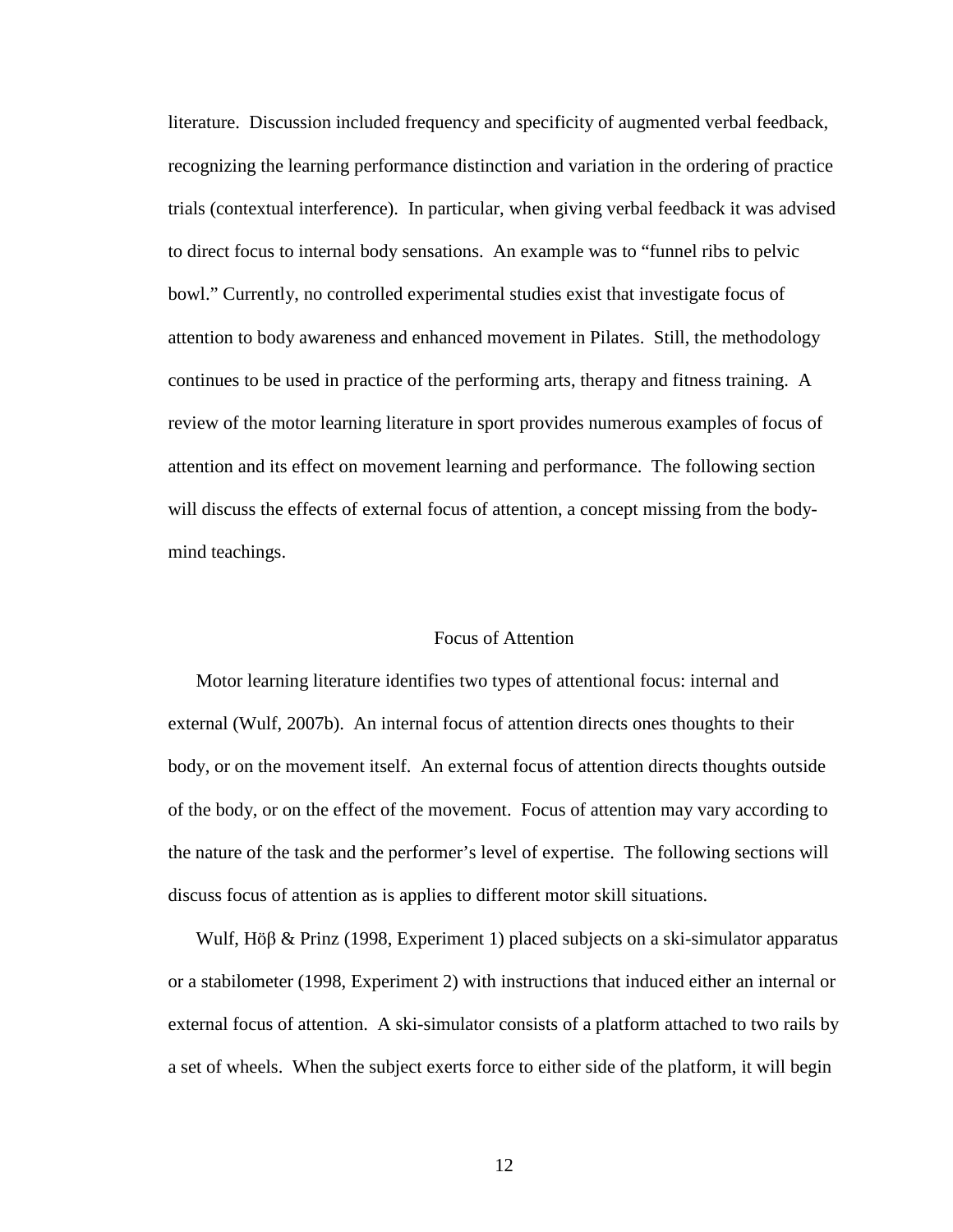to slide down the ramp until the participant's weight is shifted and the platform glides in the opposite direction. While performing the ski-simulator task (Wulf et al., Experiment 1), participants in the internal focus group were instructed to push on the platform with the outer foot and focus on that foot. Participants in the external focus group were instructed to focus on the wheels underneath the platform while sliding back and forth. The actual distance between the participant's foot and the wheels measured only about an inch, but after two days of practice, the external focus group produced significantly larger amplitudes and showed greater improvement in learning over the internal focus group. On the day three retention test with no attentional focus instructions, the external focus group again produced larger amplitudes over the internal focus group, demonstrating the more permanent learning effects of the skill. In the second experiment (Wulf et al., Experiment 2), similar findings resulted in the case of the stabilometer. While standing on the stabilometer, or balance platform, the goal is to hold the platform horizontal by applying equal weight in each foot. For this task, internal focus instructions directed subjects to focus on their feet, while the external focus instructions directed subjects to focus on small green markers placed on the platform just in front of their feet. On practice trials during Days 1 and 2, there were no notable differences in balance performance. On the Day 3 retention test when instructions were removed, the external focus group performed with a smaller degree of error than the internal focus group.

To test the effects of focus of attention in the field, Wulf, Lauterbach and Toole (1999) selected a golf task. Each participant  $(n = 20)$  performed a pitch shot to a target with a diameter of 90 cm placed at a distance of 15 m away from where the participant was standing. Performance was measured by a score assigned to different regions within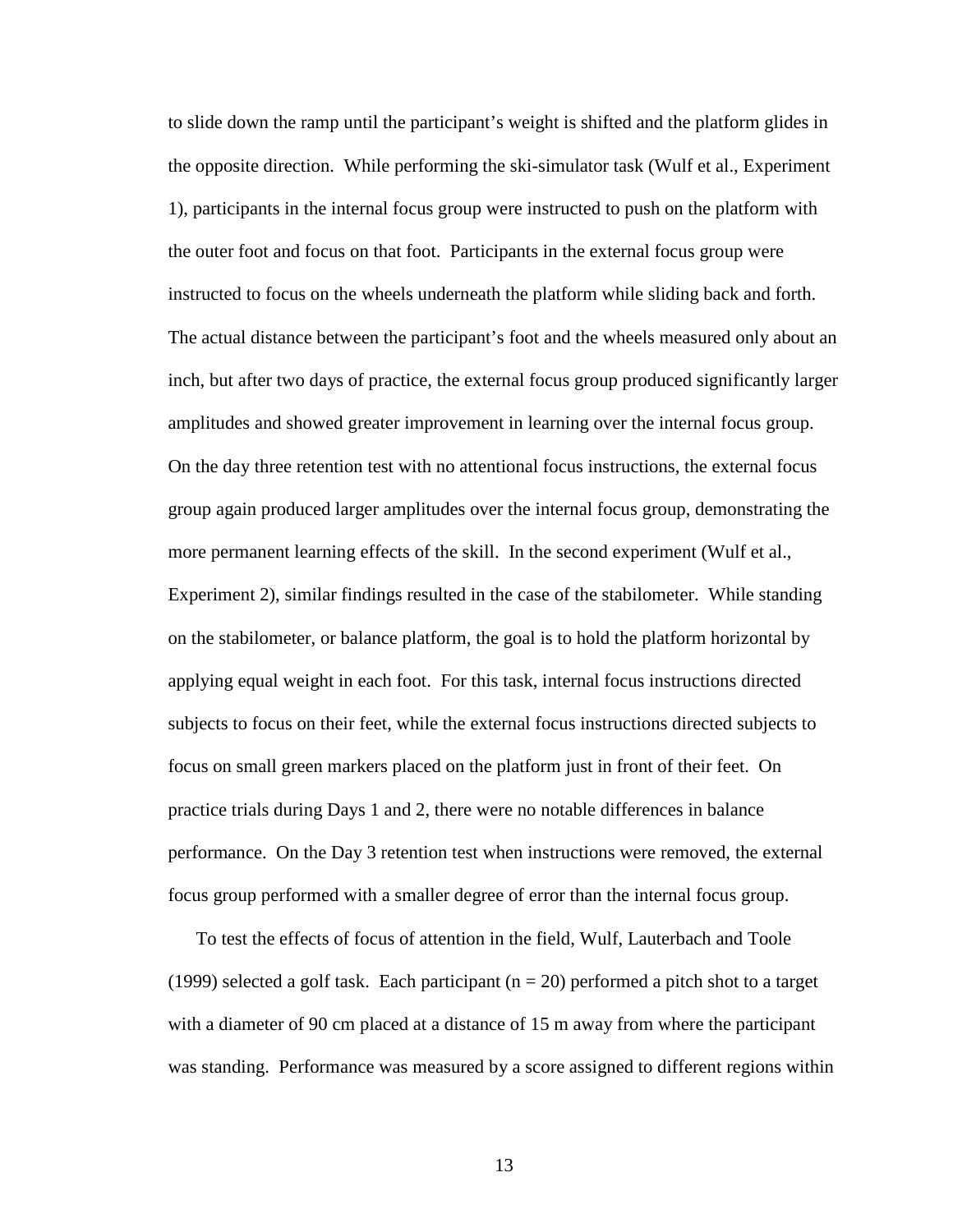the target. Experimental groups consisted of an internal focus group, which received instructions to focus on their arms, and an external focus group, which received instructions to focus on the club while swinging. The external focus group scored higher across all 80 practice trials with reminders of where to focus attention as well as on 30 retention trials with no focus of attention instructions. Experimental evidence for the external focus advantage now existed for sport skill application with sufficient support to continue observing the focus of attention effect.

#### Level of Performer

The effect of instructions given to performers who are in the beginning stages of learning a movement task differs from those who are well-practiced, or experts, at the task. It was therefore necessary to further examine the possible effect of focus of attention instructions on individuals of varied skill levels. In a study of high and low skilled golfers, the findings of Perkins-Ceccato, Passmore and Lee (2003) suggest that internal focus instructions are more advantageous to the low skilled golfer, while external focus instructions are advantageous to the high skilled golfers. This effect was observed only in the variable error outcome measure, demonstrating performance consistency from shot to shot, but not in average error, which represents shot accuracy. Any observed effect of average error may have been lost due to the ordering of attentional focus conditions. Each participant was presented with both focus conditions, and this may have caused a carryover effect from the initial instructions to the subsequent condition. Additionally, the instructions given under the internal focus condition lacked specificity about which aspect of the skill to focus on. The internal focus instructions directed participants to "concentrate on the form of the golf swing and to adjust the force of their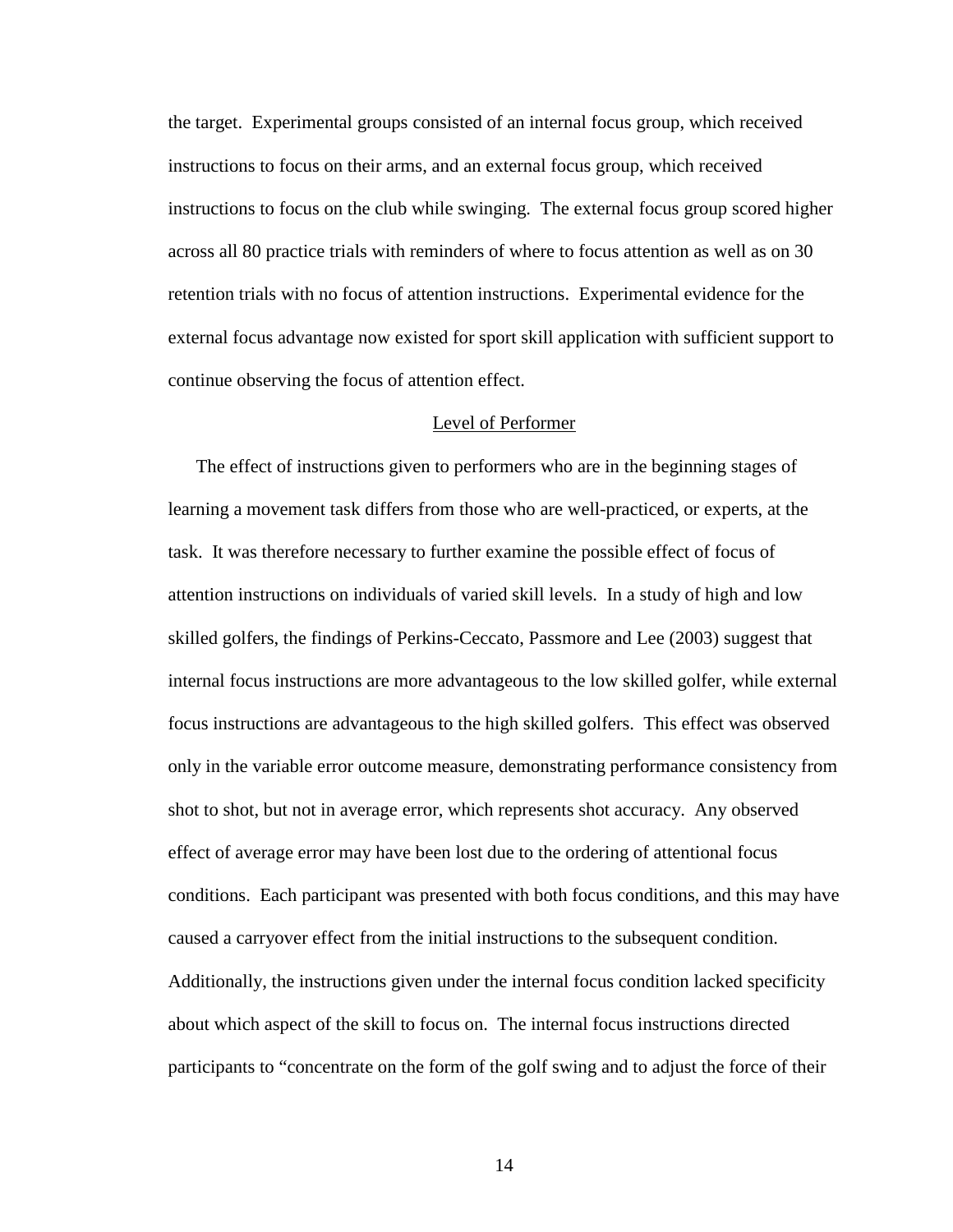swing depending on the distance of the shot." This may have lead to varied interpretation with the possibility that individuals focused on the club while attending to the force of the swing and not to their bodily production of force. In this case, participants could have been implementing external focus techniques under the internal focus condition.

As a follow-up to Wulf et al. (1999), Wulf and Su (2007) repeated their initial study of golf pitch shots in novice golfers with the addition of a control group to measure participants' performance when left to their own devices. As observed previously, the external focus group achieved greater accuracy than the internal focus. The performance of the internal focus group was similar to the control group, demonstrating the enhanced learning effect of external focus over internal focus and natural focus tendencies (control).

#### Constrained Action Hypothesis

To explain the observed advantage of external focus, Wulf, McNevin and Shea (2001) proposed the constrained action hypothesis. The hypothesis proposes that attention focused directly on the movement (internal focus) constrains the motor system. Conversely, attention directed to the movement effect (external focus) facilitates the utilization of available automatic control processes. The motor system operates through a series of reflexive control mechanisms lying in the spinal cord and brainstem (Schmidt and Wrisberg, 2008). The monosynaptic (M1) stretch reflex operates involuntarily such as in control of postural sway because it travels the shortest distance up the spinal cord. In reactions with a longer latency between stimulus and response, the higher order of reflex is used. This allows more opportunity for voluntary or conscious contribution to movement. According to constrained-action hypothesis, external focus enhances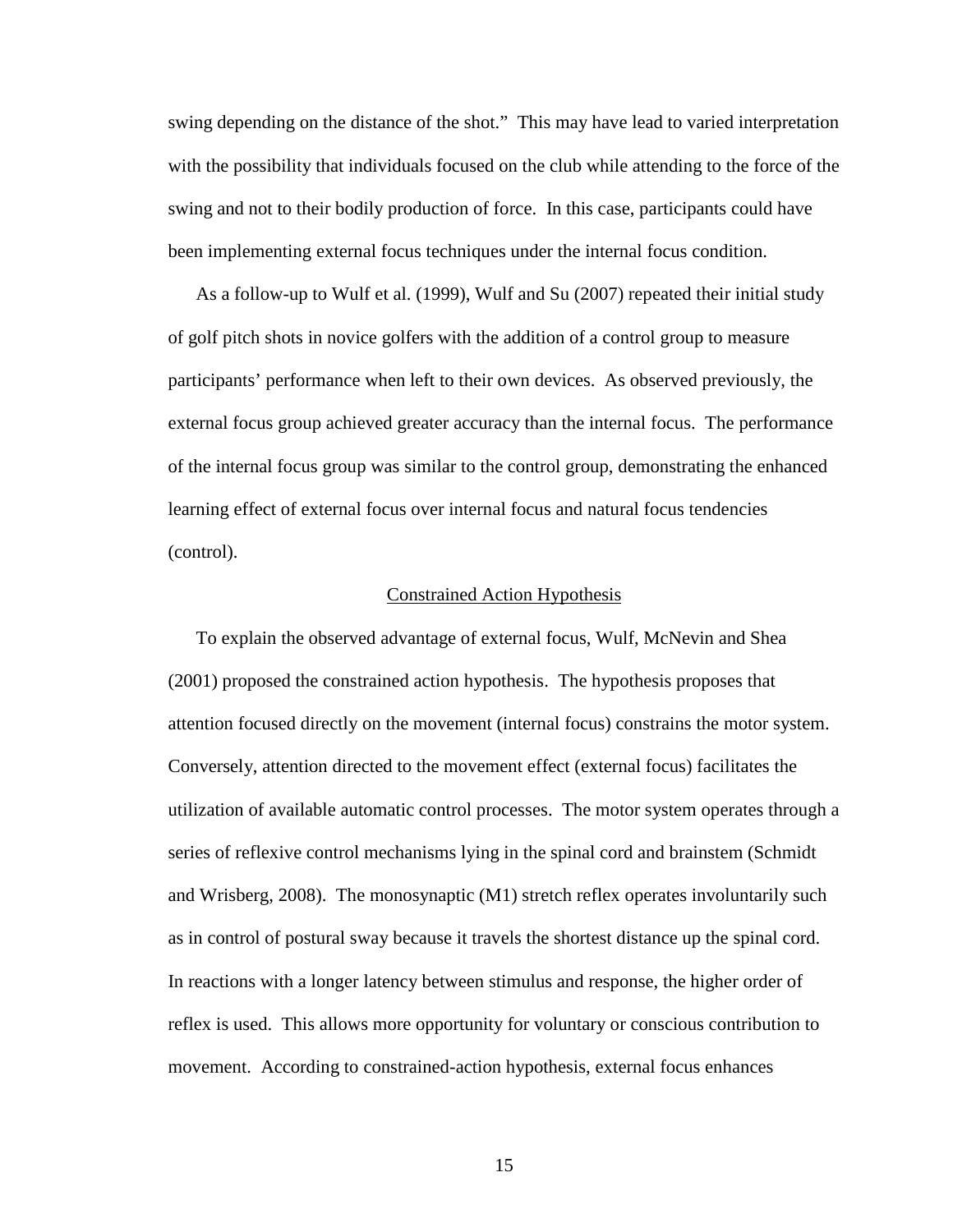coordination by removing conscious awareness to movement and permitting a greater degree of reflexive control.

To test the constrained-action hypothesis Wulf et al. (2001) designed an experiment similar to Wulf et al. (1998) using the stabilometer for a dynamic balance task assigning participants to either internal or external focus conditions. As supported by previous research their experiment reported smaller errors (i.e. better performance) for the external focus group than the internal focus group. The frequency of movement adjustments was also higher in the external focus group. The frequency of adjustments reflect the level of involuntary, reflexive control being utilized. A higher frequency of adjustments indicates higher automaticity and less conscious interference with the movement. Additionally, probe reaction time (RT) measured attentional demands through integration of a secondary task. The external focus condition demonstrated lowered probe RTs, suggesting a higher level of attention was available to the secondary task as a result of less conscience interference on the primary task.

Constrained action hypothesis also indicates that a certain level of task difficulty must be present for the external advantage effect to emerge. Therefore, tasks that are already highly automated will not gain additional benefit from external focus, as there is minimal, if any, voluntary control contribution. Evidence from Wulf, Töllner and Shea (2007) demonstrates this effect through a two-part experiment involving balance tasks performed on a flat, metal force plate (solid surface), foam mat on top of the force plate, or a rubber disk on the force plate. While standing on the solid surface, no significant difference was observed between focus of attention conditions. On the foam surface, participants had a higher magnitude of sway than while standing on the solid surface. Simple main effects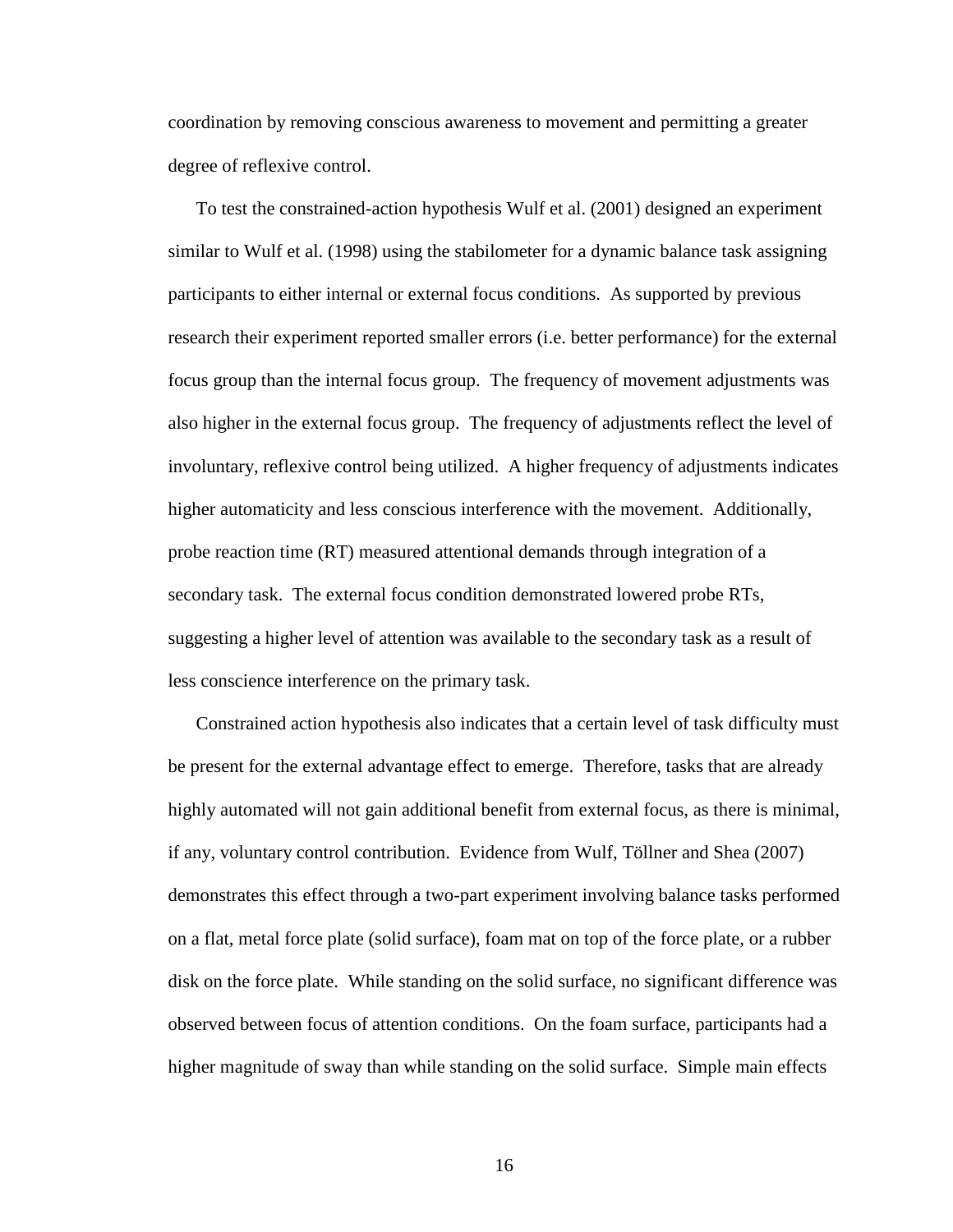for the foam surface yielded a significant difference between external focus and control groups, but found no significant difference between internal focus and control or internal focus and external focus. Under the third and most unstable condition of the experiment, the rubber disk, the effect of external focus emerged with greater postural stability achieved under external focus compared to both internal focus and control conditions.

While standing on the more compliant surfaces (solid and foam), there was little opportunity for voluntary control mechanisms to contribute to balance. As the support surface decreased in stability and higher reflexive control was warranted, the external focus condition proved advantageous by limiting voluntary contribution to movement as postulated by the constrained-action hypothesis.

#### EMG and Kinematics

Additional observations of the external focus advantage have been documented across varied participant skill levels in both complex motor tasks and sport skill situations such as dart throwing (Marchant, Clough & Crawshaw, 2007), cycling on a pedalo (Totsika & Wulf, 2003), basketball free throws (Zachary, Wulf, Mercer & Bezodis, 2005), soccer chips (Uehara, Button & Davids, 2008) and volleyball serves (Wulf, McConnel, Gärtner & Schwarz, 2002). Aside from measuring task outcome variables as noted in these studies, the external focus advantage has been studied on the neuromuscular level through electromyography (EMG) and in kinematic measures of force production and joint torque.

Vance, Wulf, Töllner, McNevin, and Mercer (2004) measured EMG in the biceps and triceps while participants performed a biceps curl with a curl bar in a within subjects study design. Four sets of biceps curls were counterbalanced under the two experimental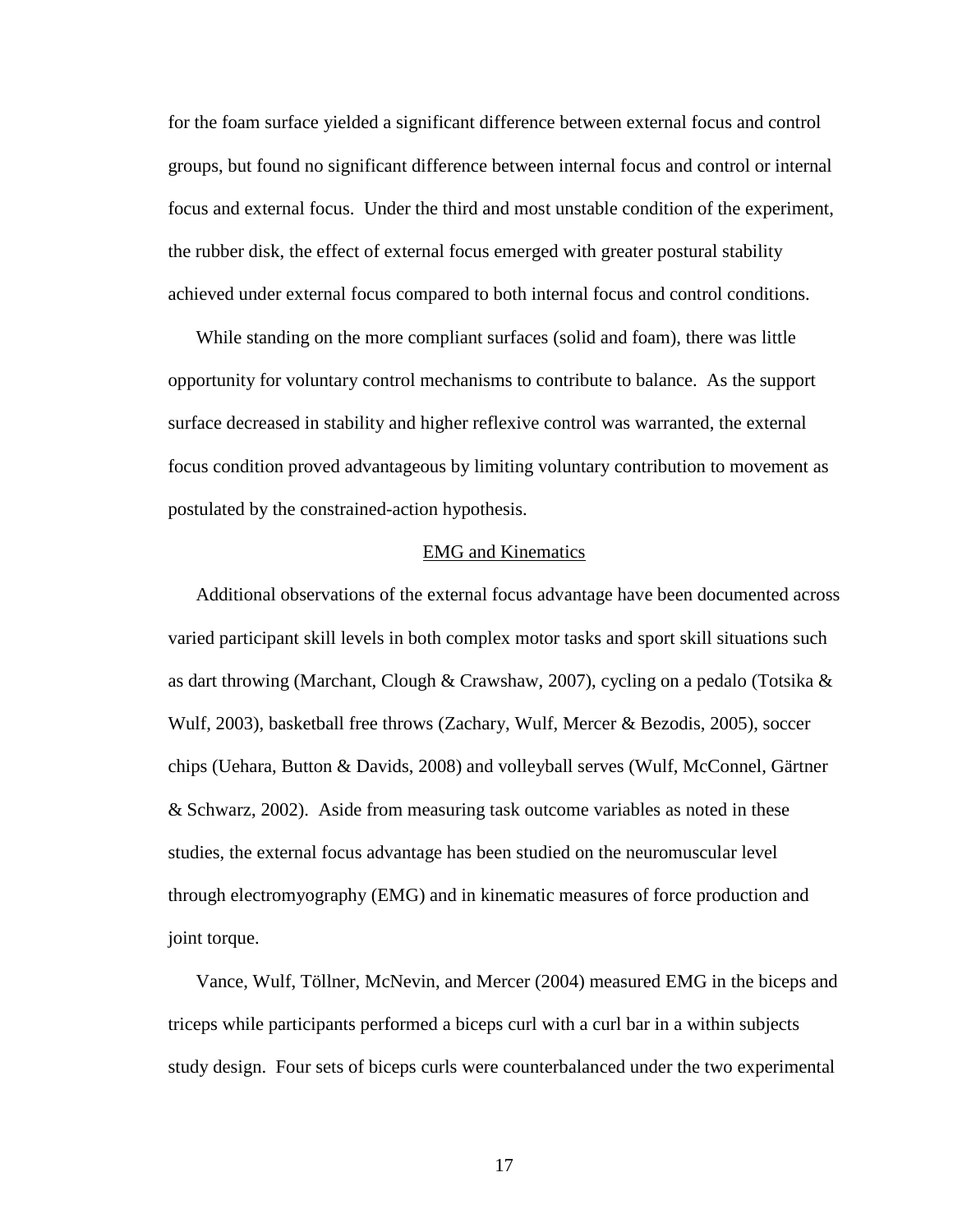conditions, focusing either on their arms (internal focus) or on the curl bar (external focus). In Experiment 1, biceps curls were performed significantly faster under the external focus condition with an average angular velocity of 76.7  $\degree$ /sec versus 82.2  $\degree$ /sec for external and internal conditions, respectively. Although no instructions were given about movement speed, the present findings demonstrated that movements were unintentionally performed faster under the external condition. Measurements of integrated EMG (iEMG) represent EMG activity as a function of time. The iEMG results for the external condition were significantly lower in both biceps, and triceps. Because all trials required the same amount of weight to be lifted, the reduced iEMG under external focus shows the same amount of muscular activity was exerted with less effort than under internal focus. Thus, the observed results followed the notion that external focus would facilitate greater movement economy through lowered neuromuscular activity (Wulf et al., 2001). Even when movement time was controlled for in Experiment 2, the iEMG activity was still reduced under external focus conditions, but was only significant during the flexion phase.

In a task requiring maximal force production, Wulf, Zachary, Granados, and Dufek (2007) assigned participants to a jump-and-reach task using a Vertec instrument to measure height reached. In a within-participants design with control, external focus (rungs of the Vertec) and internal focus (fingers) conditions counterbalanced, the external focus group jumped significantly higher than the other two conditions. To establish cause for the observed effect, a second experiment tracked each participant's center of mass (COM) as they jumped under the same conditions. If the COM displacement was greater in the external focus condition, jump height could be attributed to greater force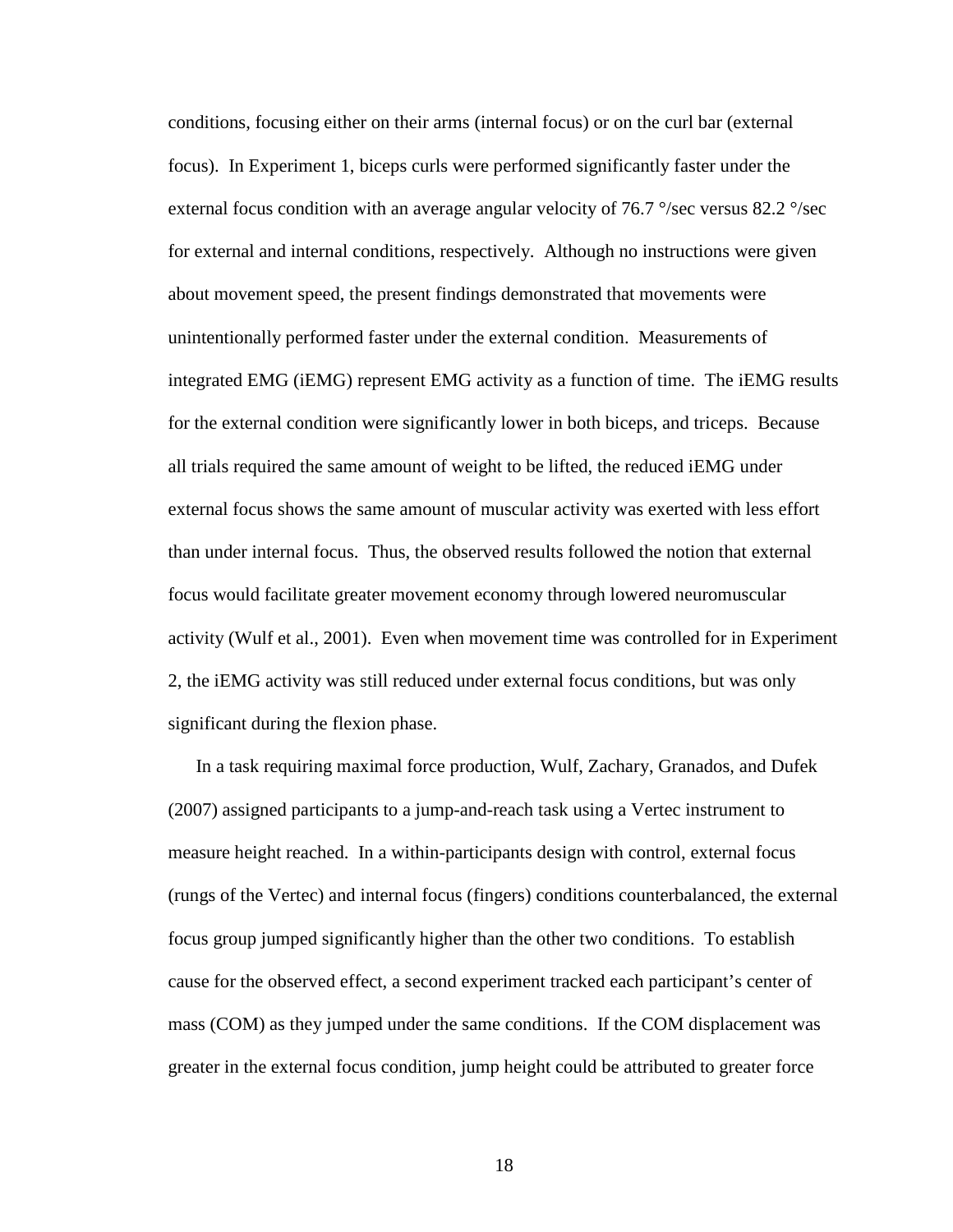production and not left to question whether participants were production other effective actions, such as increasing joint angles. The COM displacement was greater for external focus (24.5 cm) than internal (23.2 cm), and the effect of focus condition was significant.

Further research examples combining EMG, maximum force production and movement accuracy have produced complimentary results. In a follow-up study of jumpand-reach height with the Vertec, Wulf and Dufek (2009) collected additional kinematic data to expand knowledge of the underlying sources contributing to the external focus advantage. Participants' jump height, center of mass displacement, jump impulse and lower extremity joint moments were all significantly greater while focusing externally. Also, in a force production task of isokinetic elbow flexion performed on a dynamometer, external focus resulted in higher peak net joint torque, lower peak EMG and lower mean integrated EMG (Marchant, Greig & Scott, 2008). Both studies demonstrate that the effect of directing one's attention to the movement outcome results in greater force production with less muscular activity. This suggests more efficient co-contraction and recruitment of muscles involved in the task. Zachry et al. (2005) found that external focus increased basketball free throw accuracy accompanied by decreased EMG activity in the shooting arm. The lowered EMG effect was significant for the biceps brachii (agonist) and triceps bracii (antagonist) but also produced a trend of decreased activity in the flexor carpi radialis and deltoid. Unlike Vance et al. (2004), where the participants were instructed to focus on the arm under internal conditions, Zachry et al. directed the shooters' attention to their wrist. The effect of lowered EMG in muscle groups not specifically instructed to focus on demonstrates a possible spreading effect of neuromuscular coordination throughout the motor system.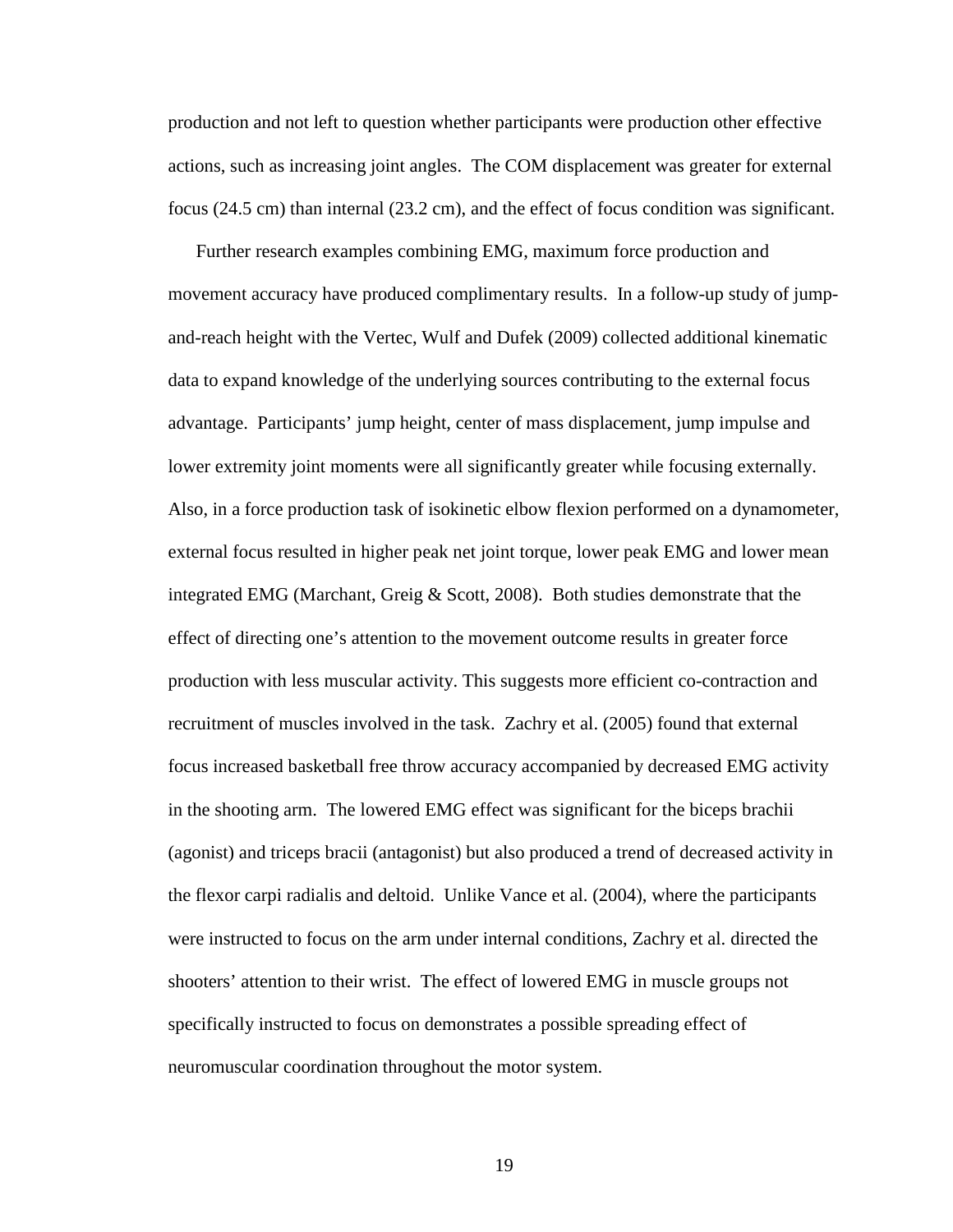#### Qualitative Skill Acquisition

As observed in over a decade of research (see Wulf, 2007a), this decreased "noise" in the motor system has brought about beneficial effects of external focus in several aspects of movement learning and performance. The immediate learning effects have been observed for from the first day of practice to retention and transfer conditions as well as in displays of increased movement accuracy and maximum force production. These advantages are measurable against control conditions in addition to internal focus instruction. Still, a considerable shortcoming in the focus of attention research involves a lack of evaluation of tasks for which movement form is emphasized. Quantitative measures of speed, amplitude and accuracy are not determinants of movement success in all movement skills as they are for activities such as basketball or golf. In competitive athletics, gymnasts, divers and figure skaters are just a few examples of sports that are rated for success based on movement form. Also, dancers rely on specific technique to adhere to style parameters and delivery of a message or story in their composition.

One study of movement form and external focus feedback has been conducted using a volleyball task (Wulf et al., 2002, Experiment 1). Movement quality assessed in both novices and advanced players via expert rating resulted in no differences under internal and external focus of attention. Movement accuracy, as defined by points scored for hitting within a target range, was significantly increased for the external conditions. For the quantitative aspect of the skill (movement accuracy) the external focus advantage concurred with previous studies (Wulf et al., 1998; 1999; 2001; Zachry et al., 2005). The qualitative aspect (movement form) drew no conclusion as to an advantage of one focus of attention over another.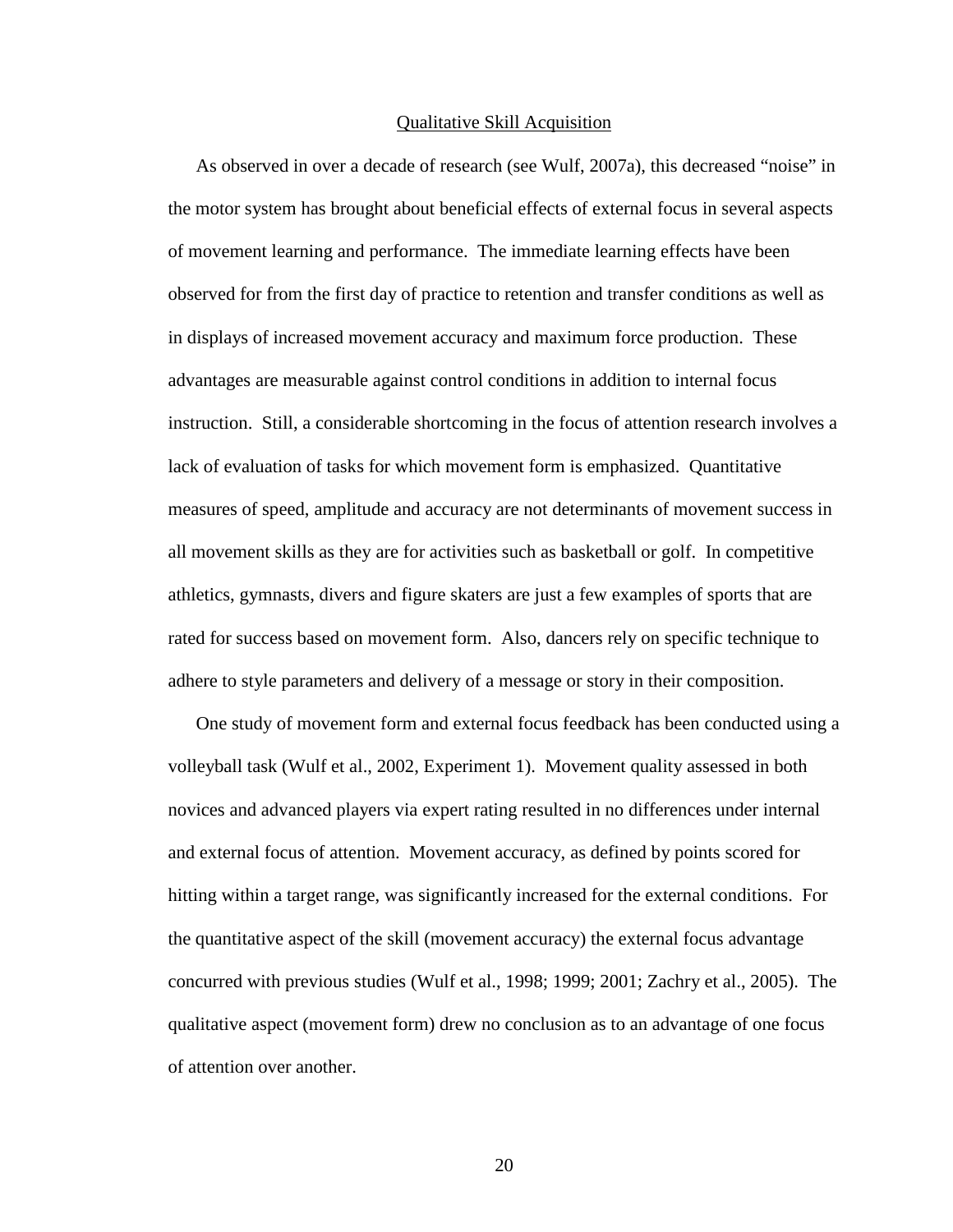In a study of novices performing a soccer chip (Uehara et al., 2008) with the nondominant foot over a barrier to a target, outcome measures of landing accuracy, consistency and qualitative movement form showed comparable improvement regardless of focus instructions. However, a shortcoming may have resulted from the wording of the instructions. As stated in the study, the internal focus instructions directed focus to participants' body parts. One movement cue said, "to plac[e] your right foot next to the side of the ball." Under external focus, the instructions were not as clear. The intention was to direct focus to movement outcome, but the cue made no reference to the actual goal of hitting the target. Participants' final instruction set suggested the ball be kicked, "as if passing…to another player." The event of kicking the ball towards a target may result in an entirely different movement pattern than kicking towards another player. Therefore, this set of external focus instructions cannot be evaluated as effective for this skill.

In a study with a juggling task, Zentgraf and Munzert (2009) measured differential effects of kinematics and ball trajectories between attentional focus conditions. Results here proved no further sound conclusions about the effect on movement form correctness. For the outcome variable of ball height, external focus was more successful, producing the least amount of height discrepancy between balls in flight. This would be an expected result of enhanced neuromuscular control and muscular co-contraction under external focus (Wulf et al., 2001). Conversely, analysis of body displacement indicated a benefit of internal focus. The least amount of elbow flexion and shoulder displacement occurred for the internal focus group, with the external focus and control groups performing similarly. Researchers suggested minimal body displacement reflected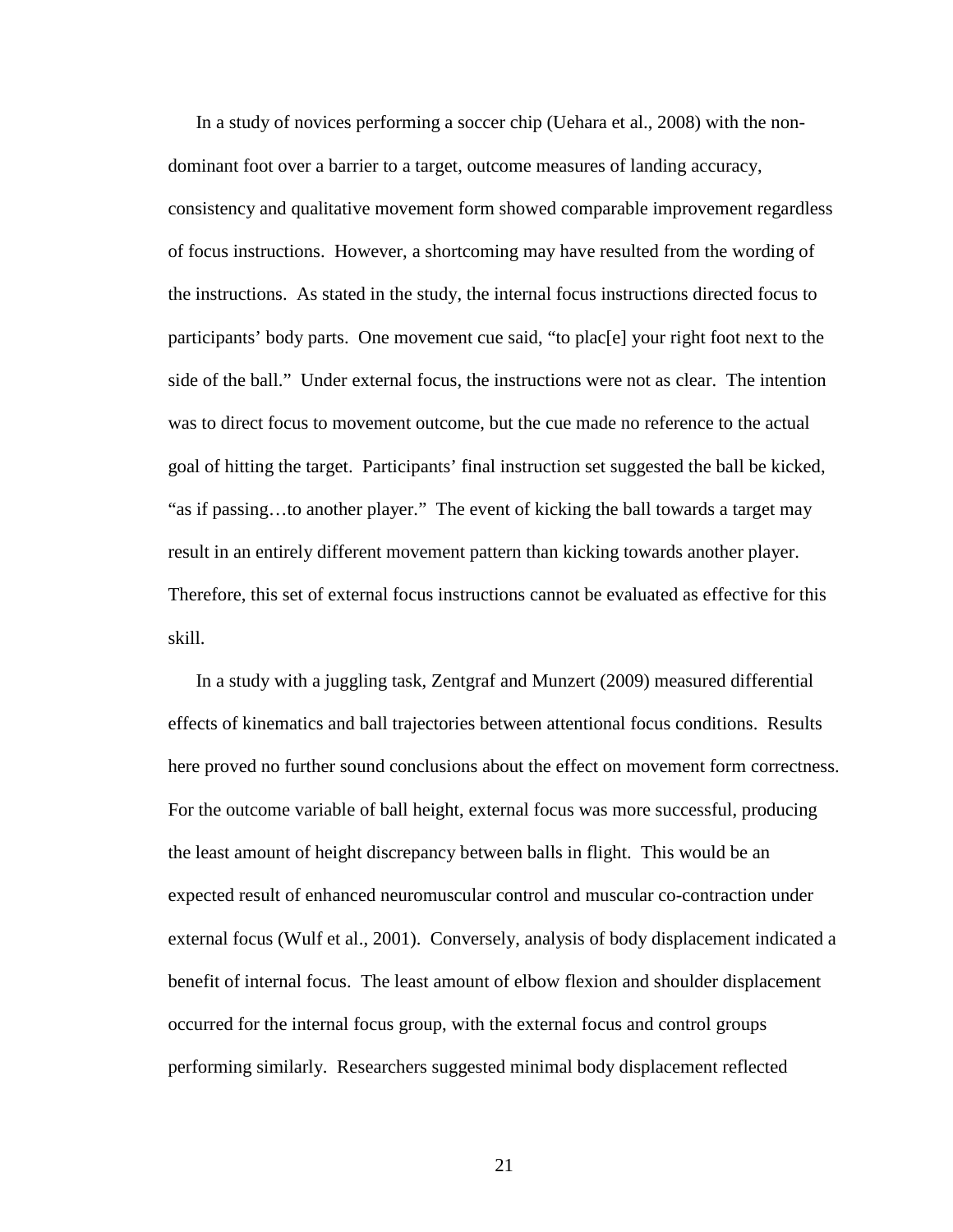enhanced control as demonstrated by previous analysis of an expert juggler. It is difficult to conclude whether the smaller movements in novices were indicative of greater control as they were in the expert juggler. For a novice, lesser joint displacement could be a result of stiffer movement. Conscious attention to body mechanics may have shortened a naturally occurring range of motion for the beginners. After all, the goal of achieving smaller discrepancy in ball height was performed more successfully in the novice with external focus instructions.

A third measured factor, overall task correctness, as determined by three expert raters, found the effect of trial block significant, but no significant difference for the effect of group. The complexity of juggling and number of variables measured may have contributed to the inconsistent results. Furthermore, the main goal of the juggling task as well as volleyball (Wulf et al., 2002) and soccer (Uehara et al., 2008) involved object manipulation. To produce reliable evidence to the focus of attention effect on qualitative movement, the evaluated task needs to be one in which the main goal is proper movement technique. Continued investigation using movement activities with increased dependence on qualitative factors will provide more relevant results.

#### Summary

Pilates is not completely void of suggestions to induce an external focus of attention. During a roll-up skill, students may be instructed to "hold the reins of a horse" (Isacowitz, 2006) or to visualize picking-up a "strand of pearls" (Herman, 2007). More common cues involve a combination of internal and external reference points. Instructions to "not wear your shoulders as earrings" (Balanced Body, Inc., 2007) provide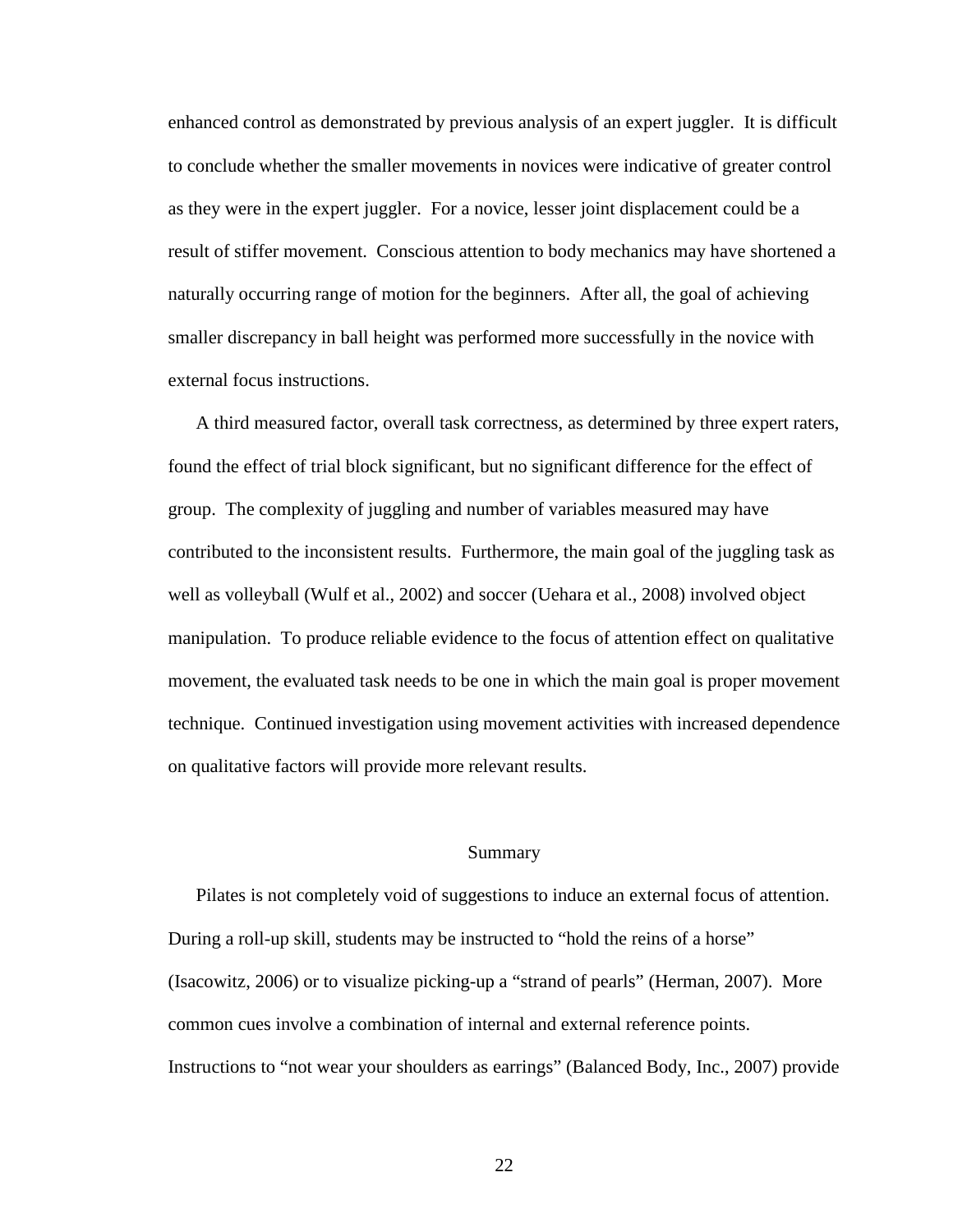an external imagery, but still refer to segments of the body. In the currently reviewed Pilates sources, no acknowledgement of a difference between internal and external focus directions was given. Isacowitz (2005) has assigned four categories to movement cueing instruction: visual, auditory, experimental, and tactile. Under the auditory category, two sub-categories are listed: analytical and figurative. An analytical cue gives scientifically sound information, such as muscles used. A figurative cue uses images to provide a shortcut, or a quicker way to describe the movement. Isacowitz admits that for certain skills, no amount of his explaining seems to illustrate the purpose of the movement correctly. This demonstrates fundamental need for motor learning research to address the issue of where to direct attention while learning technical movement.

Without reliable literature, the performing art and body-mind exercise methods will continue to make recommendations based on personal theory. The purpose of the present experiment is to examine both internal and external focus of attention on movement for acquisition of a Pilates skill.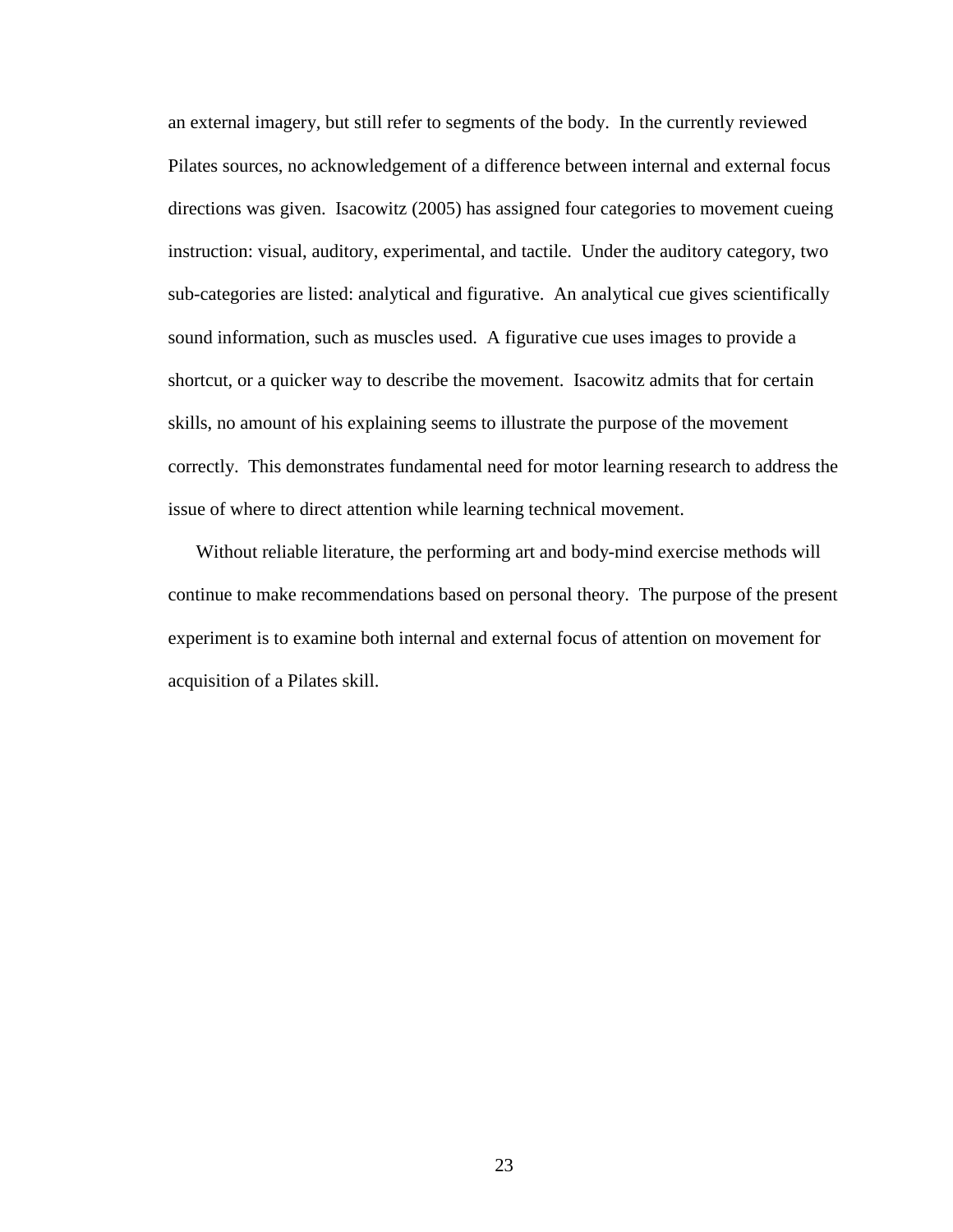## CHAPTER 3

#### METHODOLOGY

#### Participants

Twenty-two healthy adults ( $F = 13$ ,  $M = 9$ ) aged 18-31 years old were recruited from the Department of Kinesiology and Nutrition Sciences. Participants began by giving written informed consent acknowledging their understanding of the experiment and willingness to complete the study. None of the participants had previous routine experience with Pilates practice, nor motor impairments affecting normal movement skill acquisition. Participants attended testing on three separate days over a one week period.

## Apparatus and Task

The Pilates roll-up exercise was performed on a standard 24" x 68" Pilates mat measuring ¼" thick to serve as a cushion between the participant and the tile flooring of the laboratory. The task required the participant to learn a roll-up with guided instructions. The roll-up begins with the participant lying supine with the arms extended to 180 degrees. The motion sequence proceeded as follows: arms rise above the head, followed by lifting of the head, shoulders and back until the participant is in a seated position with maximal flexion of the spine. The participant extends to an upright seated position and rolls back down, returning to the starting position.

All trials were recorded with a Sony HC62 video camera (60 Hz) and analyzed with Dartfish TeamPro software (v.4.0). The camera was placed 14 feet from the mat with a view of the participant's left side. A colored marker was placed on the participant's left pointer finger and left lateral malleolus for reference measurement.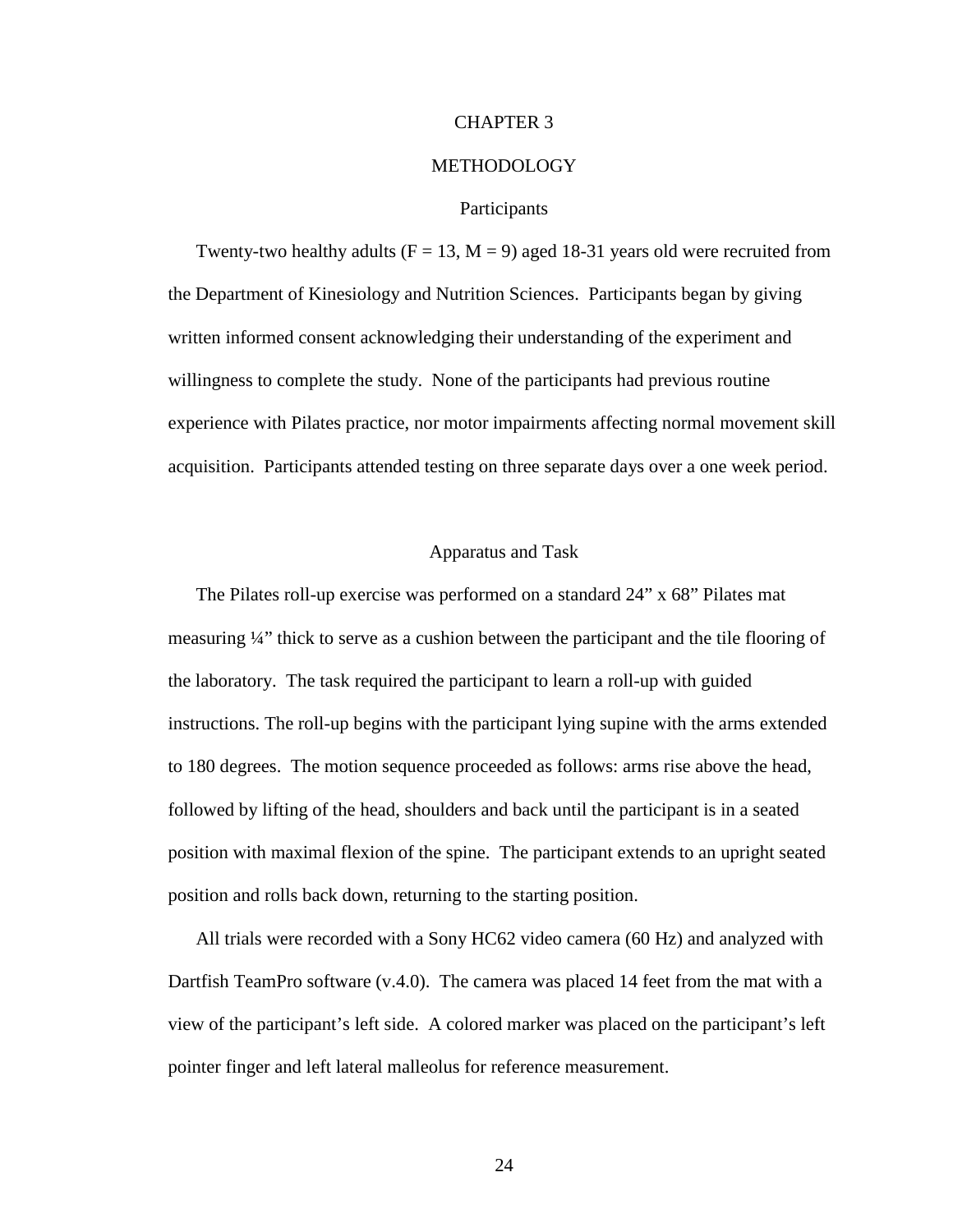#### Procedure

Participants were randomly assigned to the internal or external focus groups. On Day 1, all participants were recorded performing a seated forward reach with standardized form instruction for reference of baseline distance reached. All participants were then shown a video demonstration of the Pilates roll-up with explanation of the skill. They were next given a guided warm-up of 3 deep breaths followed by 10 abdominal crunches and 5 roll downs from a seated to lying position as modeled by a typical Pilates warm-up. Participants in the internal focus condition were given verbal cues that involved references to their body movements (see Table 1, top). The cues given to participants in the external focus group were similar, but body parts were not mentioned; instead, they involved analogies to provide the same information (see Table 1, bottom). Participants were instructed through 2 sets of 6 repetitions of the roll-up with a 90 -second break between sets. One instruction script repeated every other repetition to allow adequate information to be given. Day 2 proceeded with the same protocol as Day 1. After two days of practice, a retention test was conducted on Day 3 to assess any differential effects of the treatment conditions on learning. For retention testing, a warm-up was given, but there were no movement demonstrations or instructions. The participants performed 2 sets of 6 trials at their own pace. At the end of the experiment, participants were administered a short questionnaire regarding variables related to the task. Finally, participants were debriefed by the experimenter as to the instructional conditions and purpose of the study.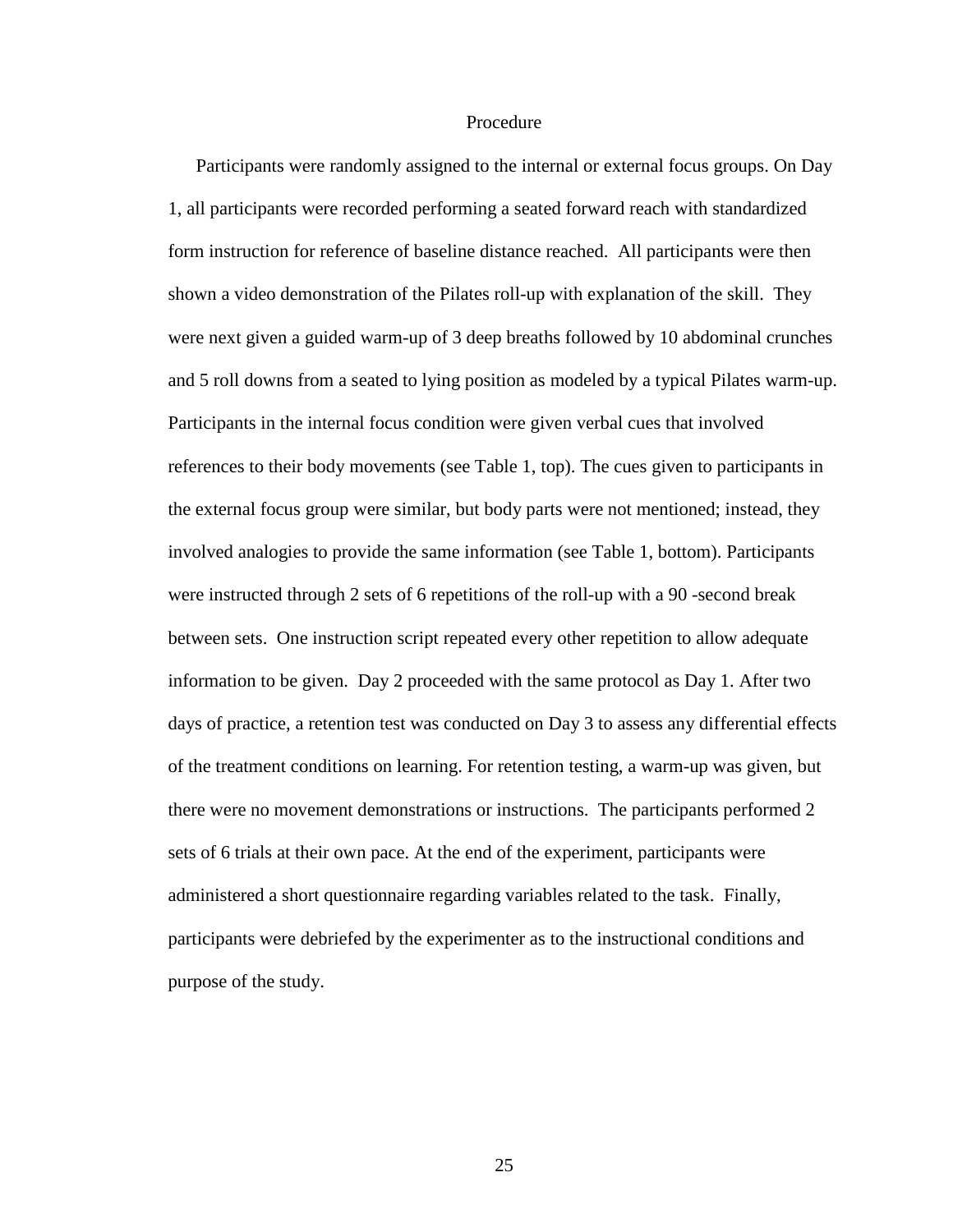Table 1.

# *Verbal Instructions*

## Internal Focus Instructions

Think about your body placement to create a continuous, fluid motion

Inhale: Arms rise

Exhale: Roll up, curling your spine…reach past your feet

Inhale: Sit-up, hands in line with shoulders

Exhale: Roll down, legs stay straight

Inhale: Arms rise

Exhale: Roll up, chin lifted

Inhale: Sit up, press shoulders down

Exhale: Roll down

# External Focus Instructions

Think about the images I am giving you to create a continuous, fluid motion Inhale: Reach to the ceiling Exhale: Roll-up like a banana peel…reach for the wall Inhale: Sit up, still reaching for the wall Exhale: Press into the floor, roll down Inhale: Reach to the ceiling Exhale: Roll up, tennis ball under your chin Inhale: Sit up, waterfall down the back Exhale: Roll down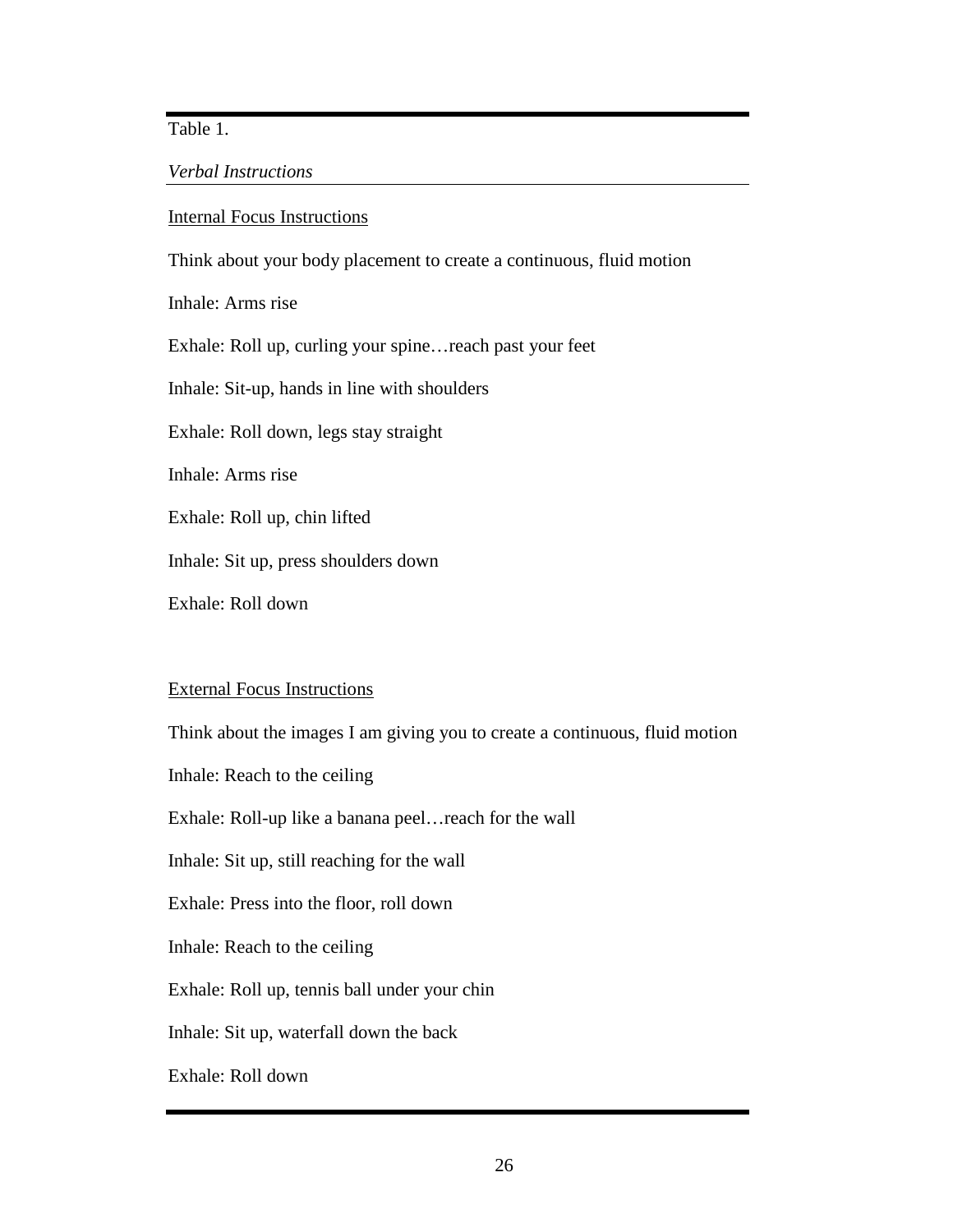# Dependent Variables and Data Analysis

Movement form rating served as a measure of the quality of the movement. Two raters trained by the experimenter in the skill and scoring procedure rated the first and last repetition performed by all participants on each day for a total of six ratings per participant. Scores were determined by rating five elements of movement form on a numbered scale according to degree of correctness in form execution (see Table 2). Raters were blind to group assignment and experimental procedure.

# Table 2.

# *Movement Form Rating System*

| Element 1:<br>incorrect | $\mathcal{D}_{\mathcal{L}}$ | Spine curves one vertebra at a time<br>partially correct       | 4                           | completely correct<br>5             |
|-------------------------|-----------------------------|----------------------------------------------------------------|-----------------------------|-------------------------------------|
| Element 2:<br>incorrect |                             | <b>Shoulders are pressed down</b><br>partially correct<br>3    | $\overline{4}$              | completely correct<br>$\mathcal{L}$ |
| Element 3:<br>incorrect | $\mathcal{D}_{\mathcal{L}}$ | Arms stay in proper alignment<br>partially correct<br>3        | $\boldsymbol{\vartriangle}$ | completely correct<br>5             |
| Element 4:<br>incorrect | Feet stay on the floor      | partially correct<br>3                                         | $\overline{4}$              | completely correct<br>$\mathcal{D}$ |
| Element 5:<br>incorrect | 2                           | Movement maintains a continuous flow<br>partially correct<br>3 |                             | completely correct<br>5             |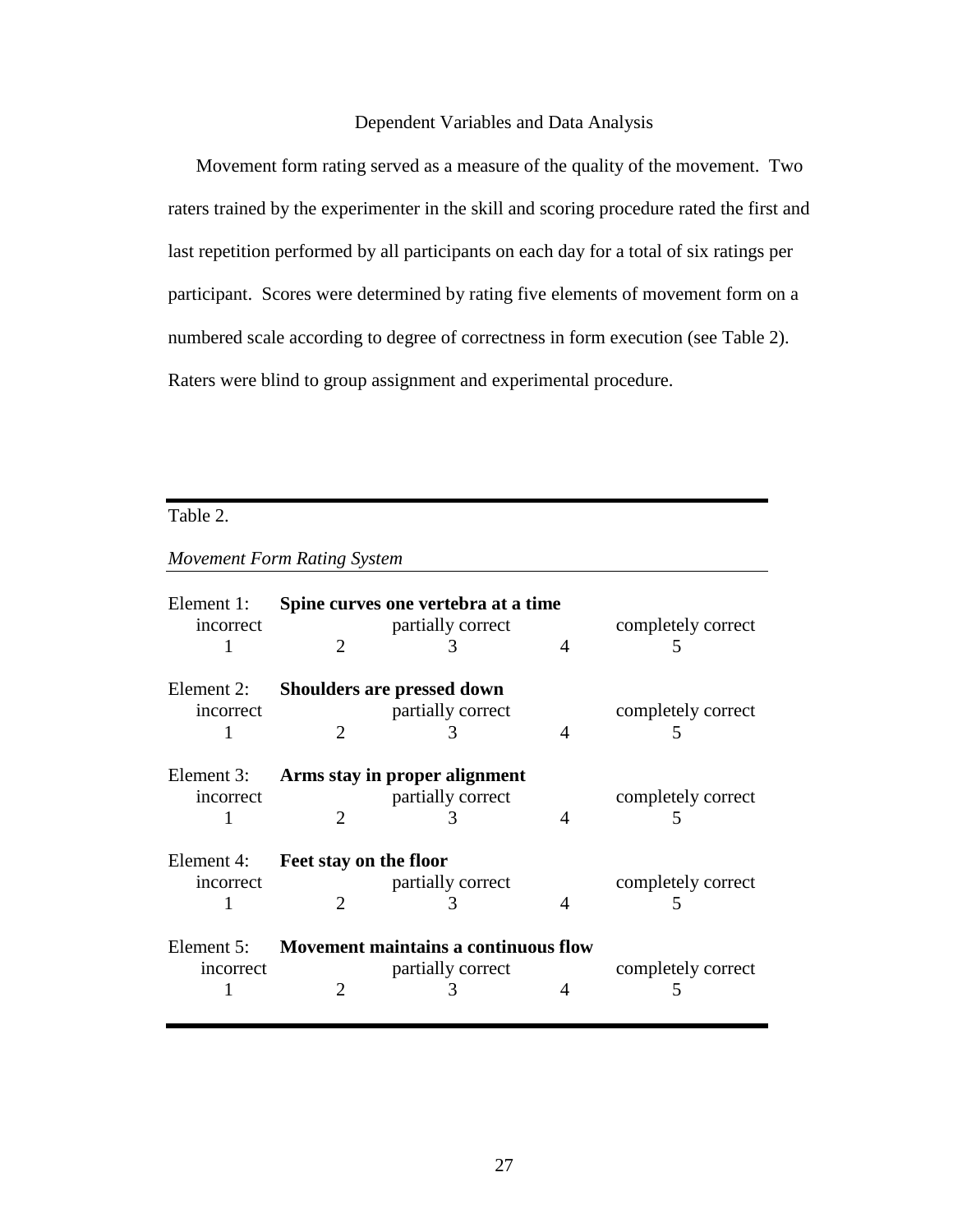Additionally, kinematic measures derived from the Dartfish software (v.4.0) were used as objective measures of movement time per repetition and distance reached while in flexion. Movement time was the total amount of time for one repetition of the roll-up to be completed. Start time was defined as the first frame with movement of the marker placed on the pointer finger followed by 5 consecutive frames of upward movement. End time was defined as the final frame of marker movement proceeded by at least 5 frames of downward movement. Distance reached was measured as the distance displaced on the horizontal axis between the markers on the pointer finger and the lateral malleolus. Distance reached was reported as the distance measured (cm) for each repetition minus the respective participants' baseline measurement from Day 1. A positive distance reached indicated reach beyond their respective baseline reach, and a negative distance reached indicated reach less than baseline.

An intraclass correlation coefficient for form scores of the two raters was performed as a measure of reliability. Form scores, as well as distance reached, were analyzed in a 2 (focus group) x 2 (day) x 2 (trial) ANOVA with repeated measures on the last two factors for the practice phase (Days 1 and 2), and a 2 (focus group) x 2 (trial) ANOVA with repeated measures on the last factor for the retention phase (Day 3). Movement time was analyzed in a 2 (focus group)  $x$  2 (day)  $x$  12 (trial) ANOVA with repeated measures on the last two factors, and a 2 (focus group) x 12 (trial) ANOVA with repeated measures on the last factor for the retention phase (Day 3).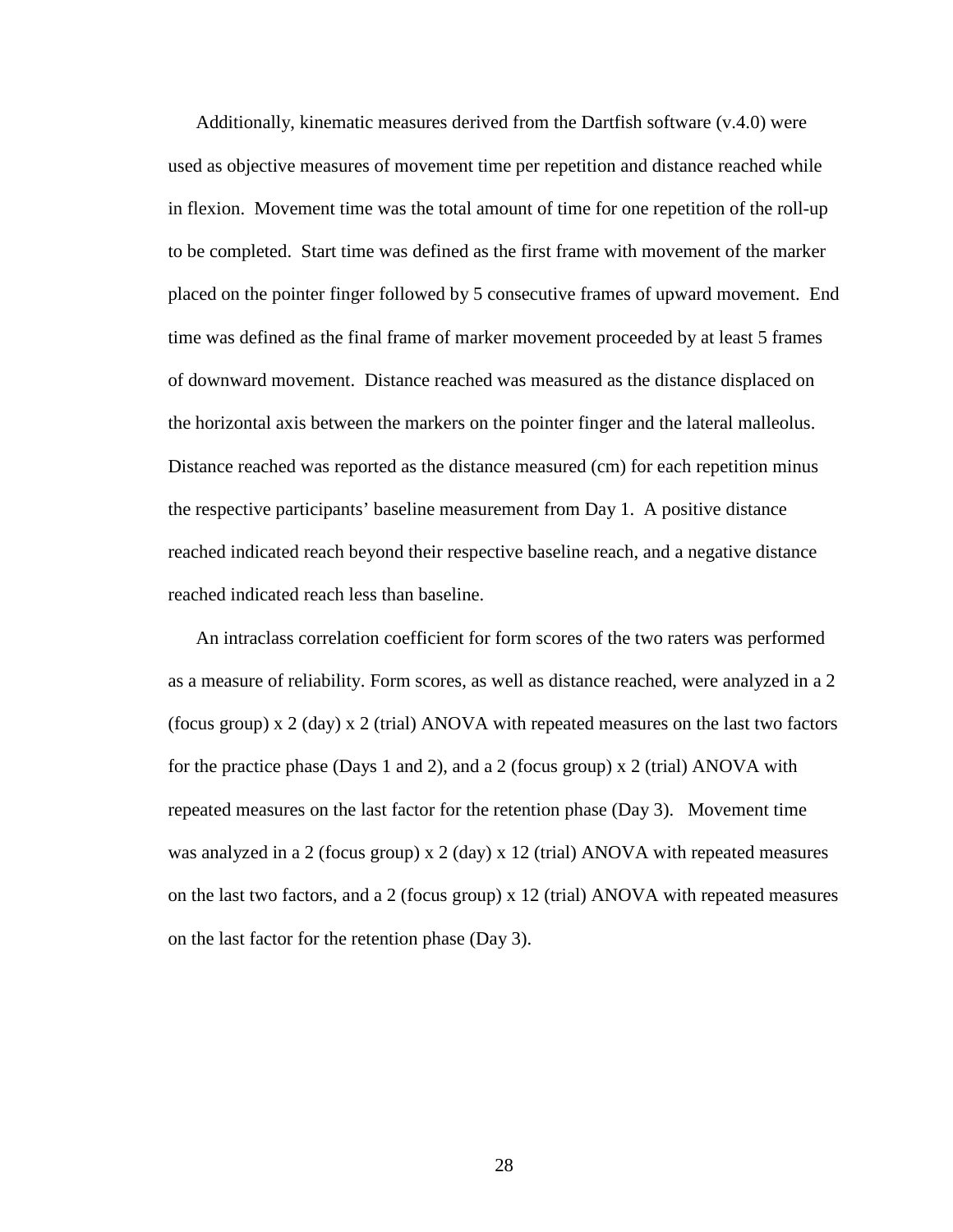## CHAPTER 4

#### RESULTS

#### Reliability of Form Scores

An intraclass correlation coefficient of  $R = .752$  was obtained for the two movement raters. An intraclass correlation coefficient measures the reliability of the mean test score for each participant (Baumgartner & Jackson, 1995). Further analysis of form scores on each trial was conducted by calculating a mean from the two rater's scores (Weeks, Borrousch, Bowen, Helper & Osterfoss, et al., 2005; Wulf et al. 2002).

#### Questionnaire Data

 Participants reported on four variables related to the task upon completion of the study. The purpose of the questionnaire was to supplement the findings of the main dependent variables (movement time, distance reached and form scores). Each question was answered on a 10 point scale with a score of zero as low and a score of 10 as high. Means and standard deviations for questionnaire data are displayed below (Table 1). Participants were generally motivated to learn the task and indicated a high amount of attention paid to the instructions. However, despite receiving instructions without direct references to body segments, participants in the external group reported a high amount of attention to specific placement of the body. Attention to thoughts or images unrelated to the body was lower than attention to specific placement of the body for both groups. An independent t-test for Question 3 confirmed no significant difference between focus groups and the external focus manipulation,  $t(19) = 1.603$ ,  $p = .125$ .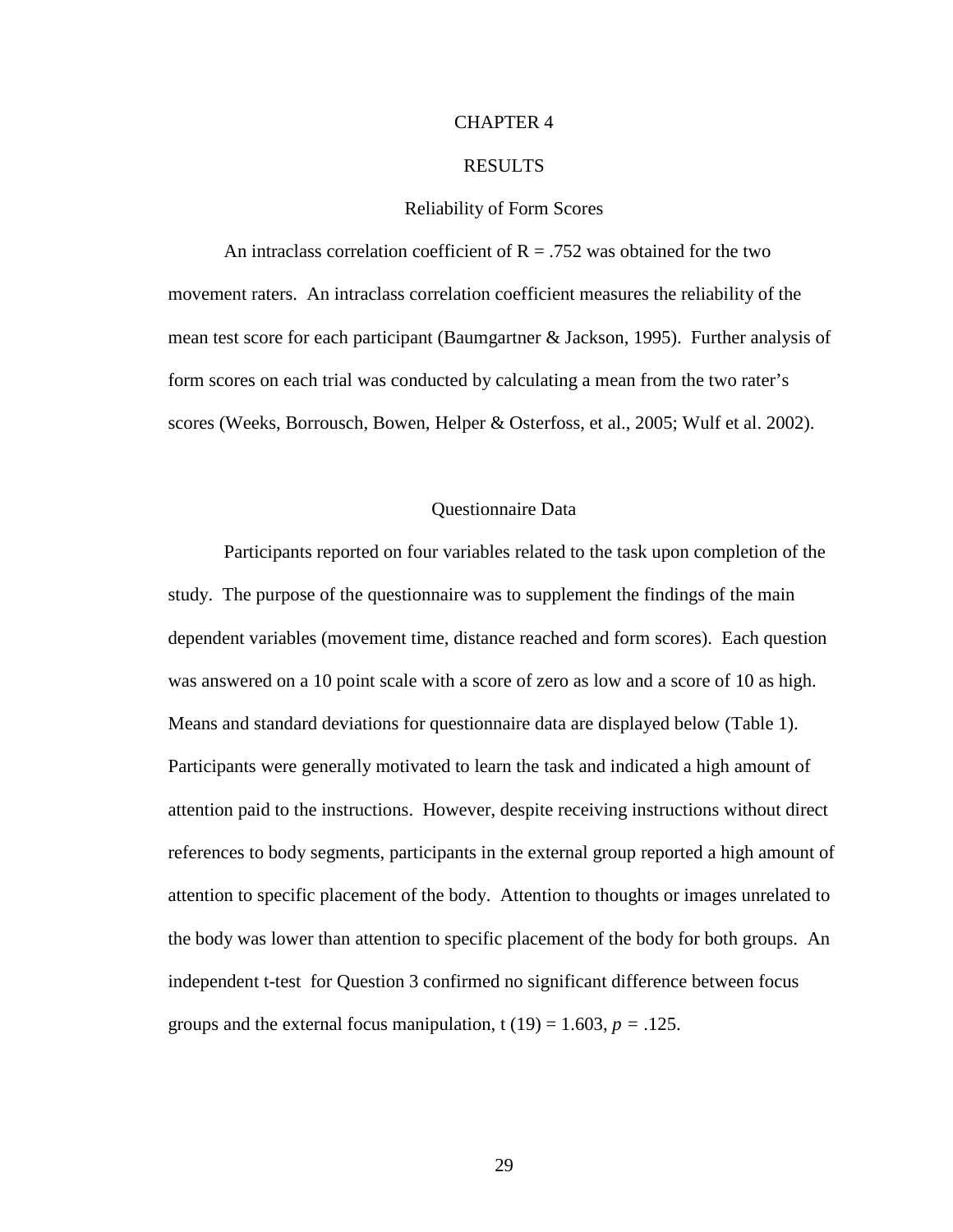# Table 3.

*Post-performance Questionnaire Results* 

|                                                                     |     | <b>External Group</b> |     | Internal Group |
|---------------------------------------------------------------------|-----|-----------------------|-----|----------------|
| Question                                                            | M   | <i>SD</i>             | M   | SD             |
| 1. How motivated were you<br>to learn the roll-up task?             | 7.3 | 2.54                  | 6.3 | 2.57           |
| 2. How much did you think about<br>specific placement of your body? | 8.1 | 2.23                  | 8.3 | 1.03           |
| 3. How much did you think about<br>images unrelated to your body?   | 5.1 | 3.21                  | 3.2 | 2.23           |
| 4. How much did the instructions<br>influence your thoughts?        | 8.3 | 1.64                  | 7.8 | 1.66           |

## Practice

#### Movement times

 Movement times were measured for all trials for each participant for a total of 36 trials. One participant was removed from analysis due to a missing trial. Movement times generally decreased across practice Days 1 and 2 (*Figure 1*). A repeated measures ANOVA indicated significant main effects of day, *F* (1,19) = 9.318, *p* < .05, and trial, *F*  $(11,19) = 24.739, p < .05$  (Figure 1). The Day x Group interaction was also significant, *F*  $(1,19) = 10.913$ ,  $p < .05$ ). Post-hoc tests indicated the internal group performed the movement significantly faster than the external group on Day 1 ( $t = 2.369$ ,  $p < .05$ ), but not Day 2.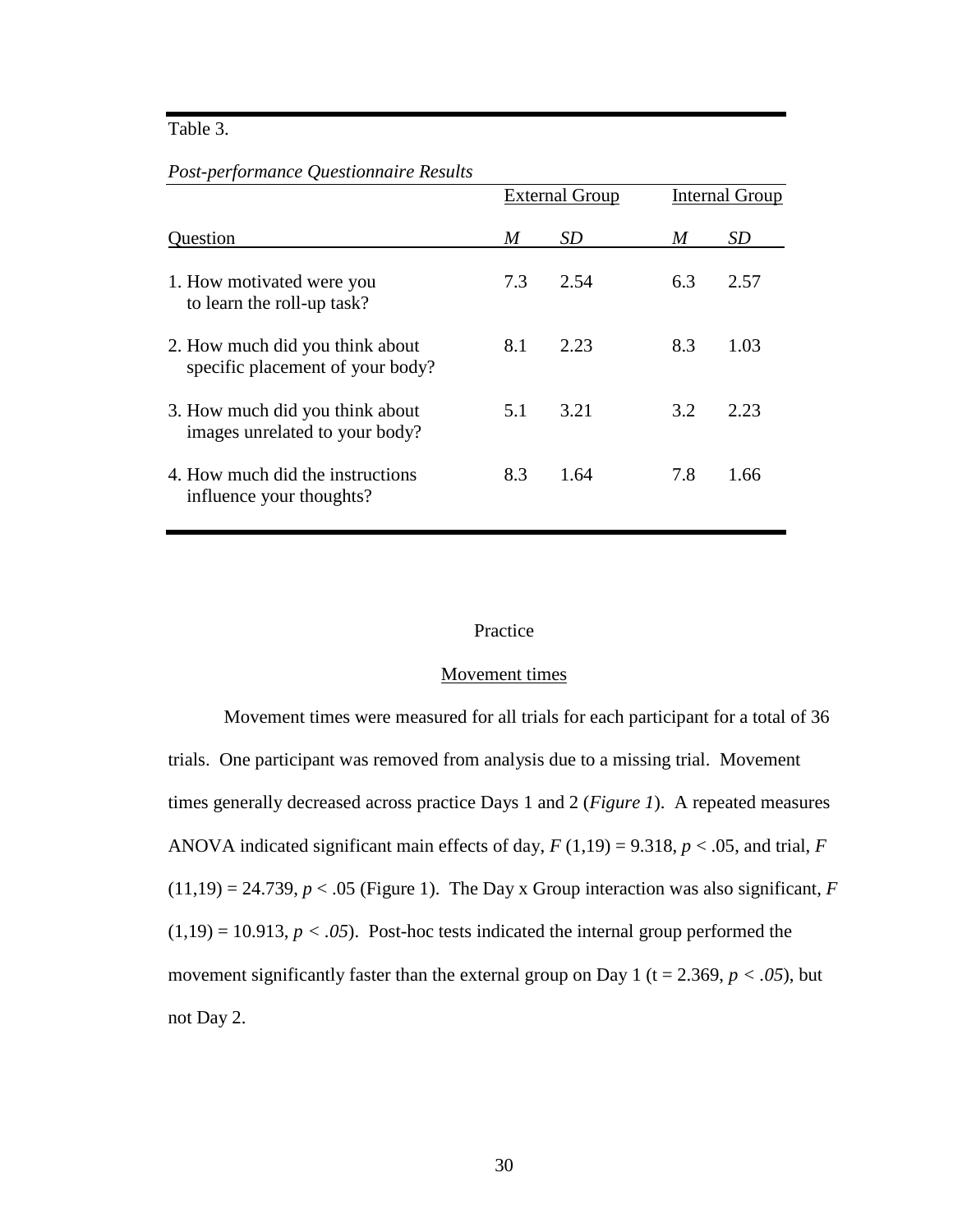

*Figure 1.* Movement times of both groups during practice and retention.

#### Distance Reached

 Distance reached relative to each participant's baseline measurement on the first and last trial of each practice day showed a decreasing trend on Days 1 and 2 for the external group (*Figure 2)*. The internal focus group demonstrated inconsistent patterns of distance reached from Day 1 to Day 2. No significant main effect of day,  $F(1, 20) =$ 1.352, *p =* .259, and no significant main effect of trial, *F* (1, 20) = 1.855, *p* = .188, were present. Neither group demonstrated greater performance on the reach over the other, *F*   $(1,20)$  < 1. There were no significant interactions of day x group,  $F(1,20)$  < 1, trial x group, *F* (1,20) = 2.338, *p* = .142, day x trial, *F* (1,20) = 1.297, *p* = .268, or day x trial x group,  $F(1,20) < 1$ .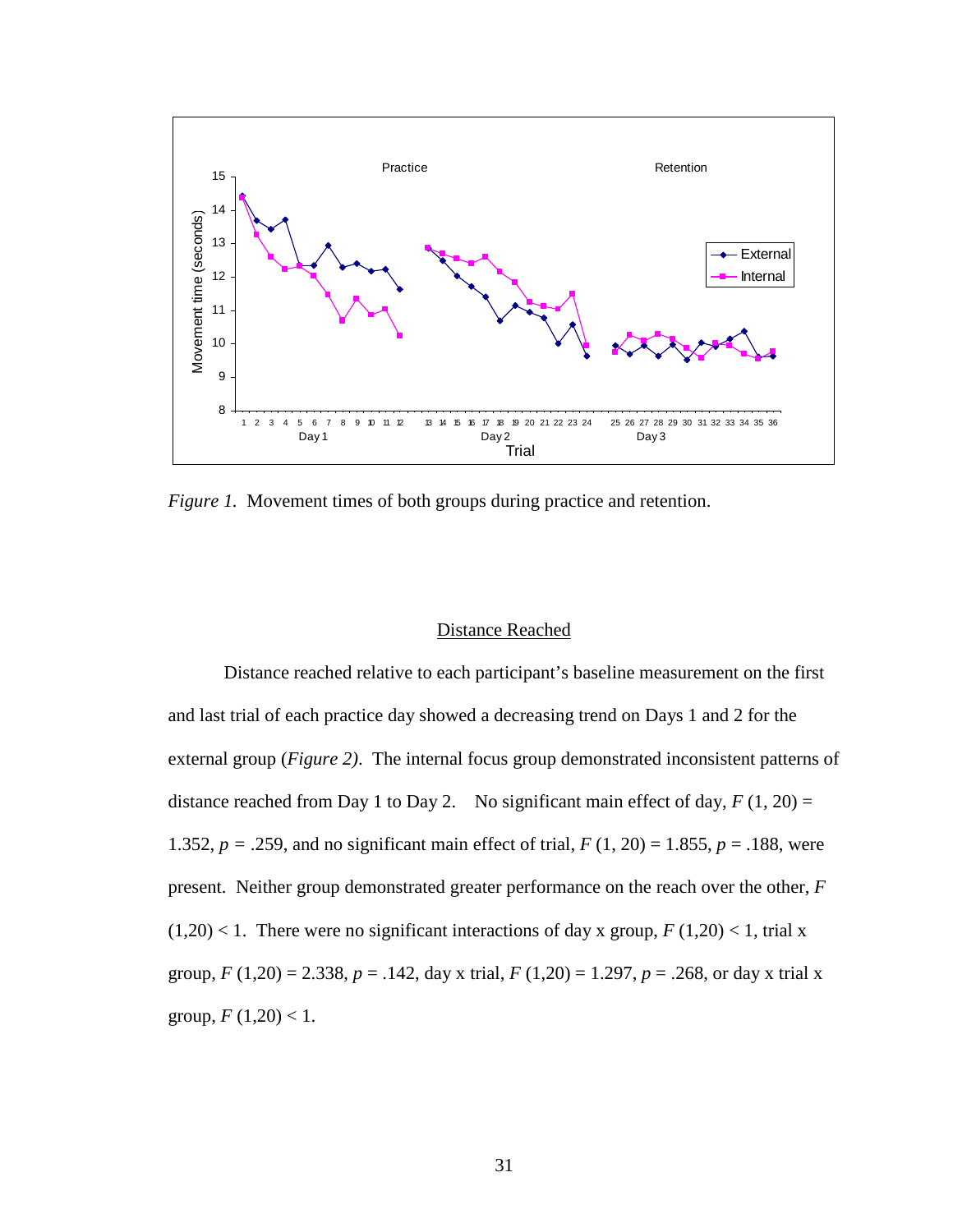

*Figure 2.* Distance reached relative to the participant's baseline reach measurement (0).

## Form Scores

 On Day 1, form scores decreased in both groups from the first practice trial to the last practice trial (*Figure 3)*. On Day 2, form scores remained more consistent. The main effect of day was significant,  $F(1, 20) = 7.530$ ,  $p < .05$ . Both groups demonstrated improved performance on Day 2. However, the main effect of trial was not significant, *F*  $(1, 20) = 3.193$ ,  $p = .089$ . There was no significant main effect of group,  $F(1, 20) < 1$ , indicating no difference in form between groups. No significant interactions were present for day x group,  $F(1, 20) < 1$ , trial x group,  $F(1, 20) < 1$ , day x trial,  $F(1, 20) =$ 2.293,  $p = .146$ , or day x trial x group,  $F(1, 20) < 1$ .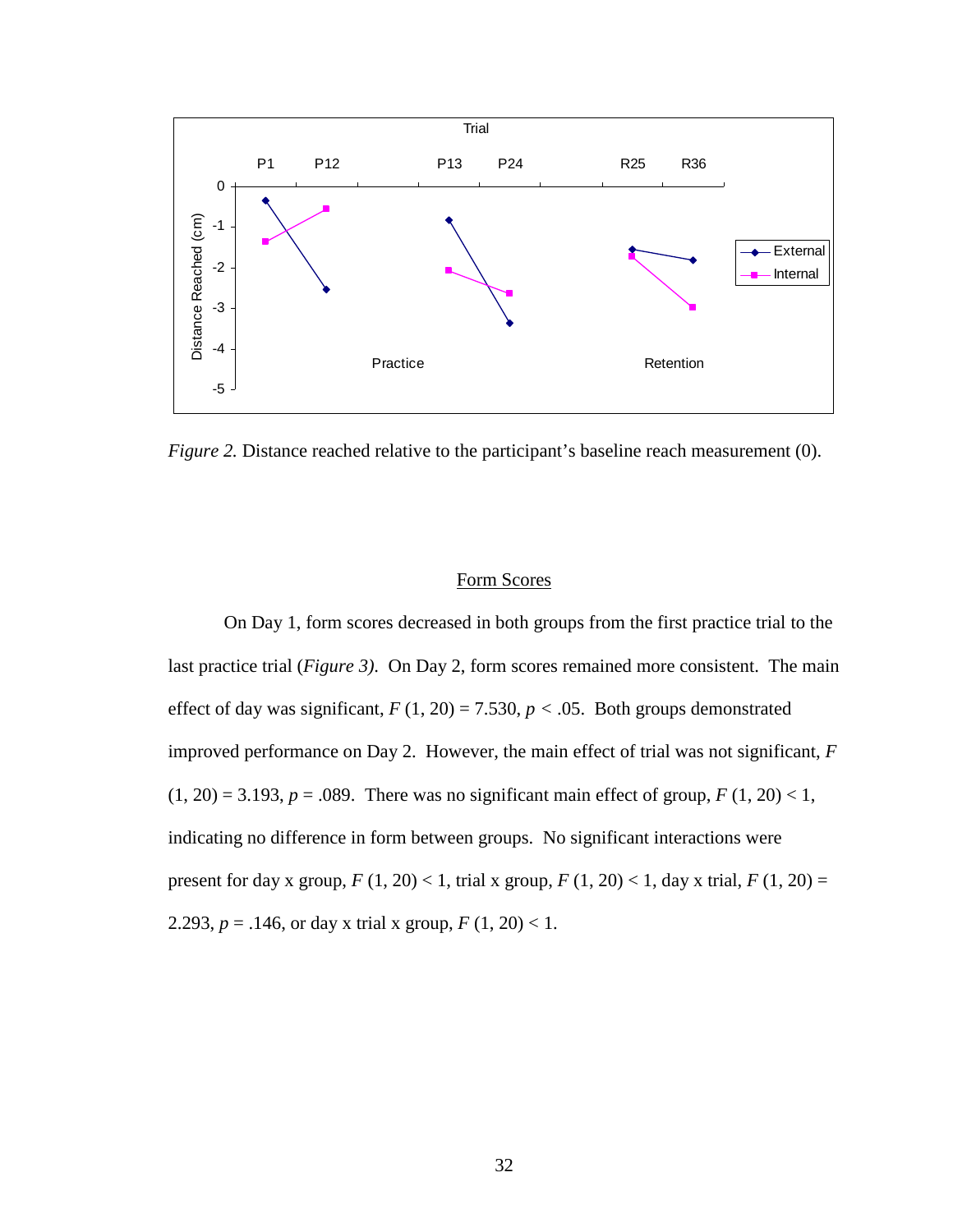

*Figure 3.* Form scores for both groups on the first and last trial of each practice day and retention test.

## Retention

# Movement Time

Movement time was consistent across groups and trials on Day 3 (*Figure 1*).

Mauchly's test indicated a violation of sphericity,  $p < .05$ , so the Huynh-Feldt correction was used. One participant was removed from analysis due to a missing trial. There was no significant main effect of trial,  $F(11, 209) < 1$ , and no significant main effect of group,  $F(1, 19) < 1$ . There was no significant Trial x Group interaction,  $F(11, 209)$  $=1.067, p=.388.$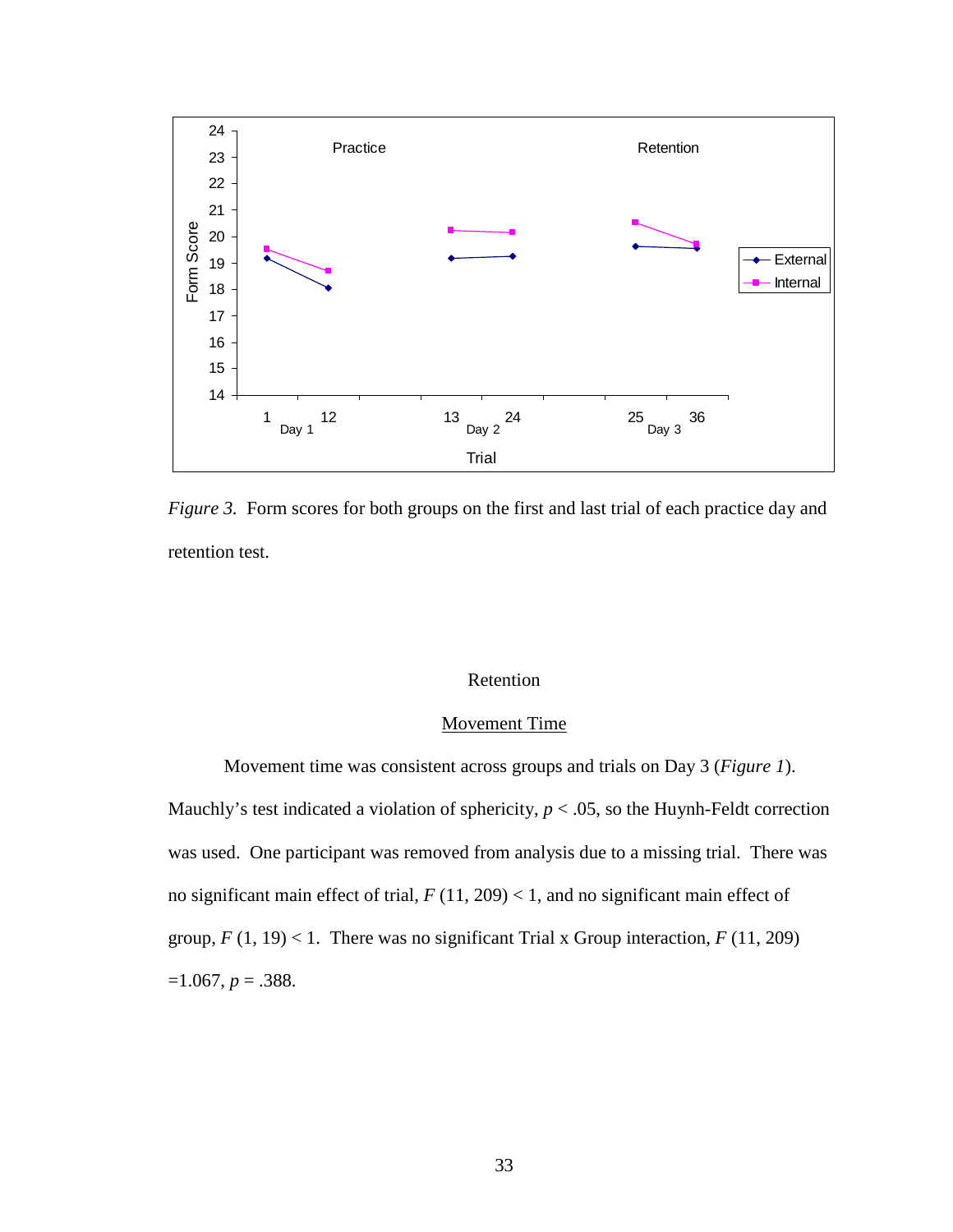## Distance Reached

 Both groups demonstrated a decrease in distance reached from the first trial on Day 3 to the last trial (*Figure 2*). The main effect of trial was not significant,  $F(1, 20)$  < 1, and there was no significant main effect of group,  $F(1, 20) < 1$ . Additionally, there was no Trial x Group interaction,  $F(1, 20) < 1$ .

# Form Scores

 On Day 3, form scores showed a decreasing trend for the internal group, and minimal variability for the external group (*Figure 3)*. For retention, there was no significant main effect of group,  $F(1, 20) < 1$ , and no significant main effect of trial,  $F$  $(1, 20)$  < 1. Additionally there was no significant Trial x Group interaction,  $F(1, 20)$  < 1.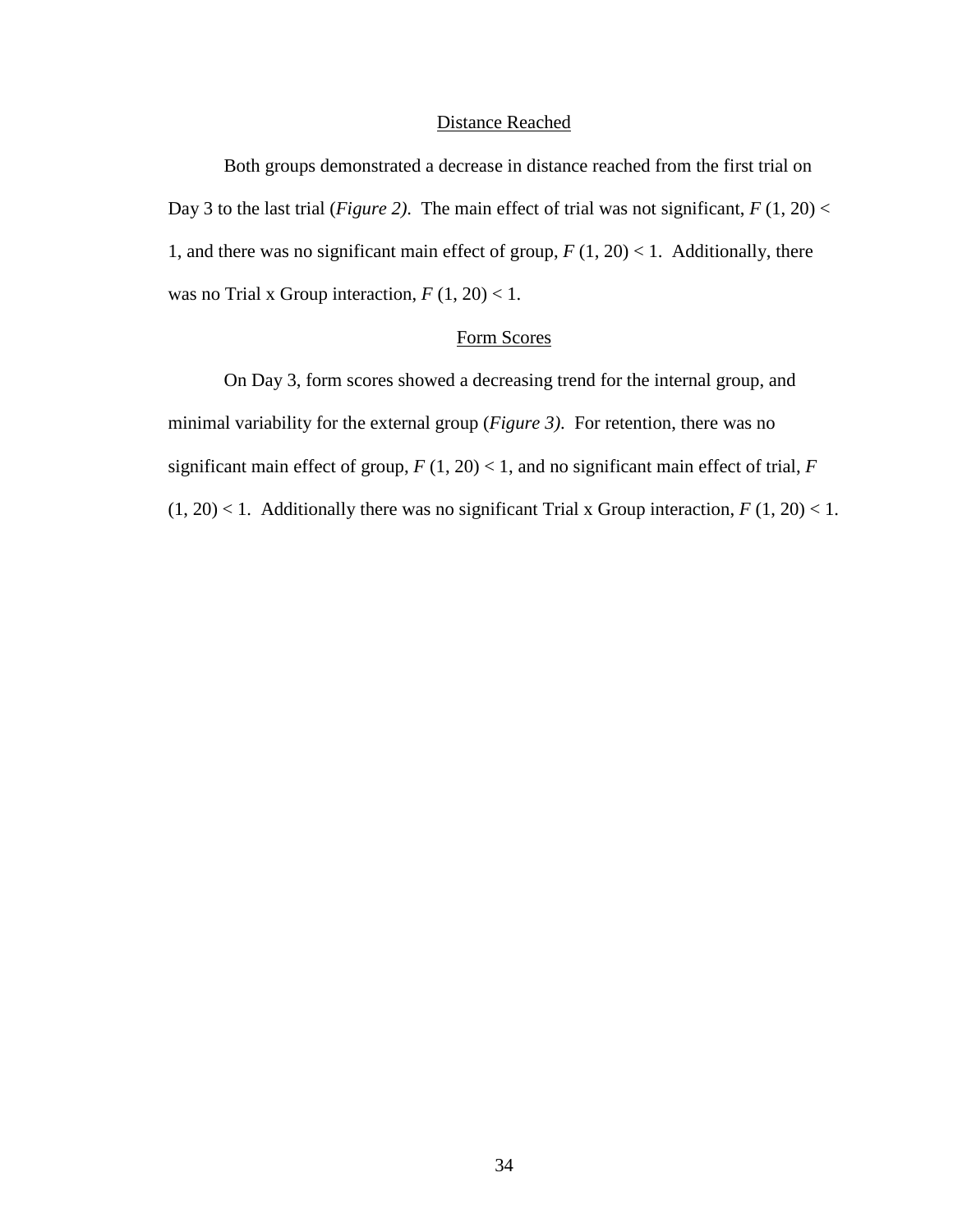## CHAPTER 5

#### **DISCUSSION**

## Discussion of Results

 The main purpose of this experiment was to determine whether inducing an internal or external focus of attention while learning a Pilates roll-up had an effect on movement technique acquisition. The assessed variables of movement time, distance reached while in flexion, and movement form scoring produced limited findings about the effect of attentional focus manipulation on novice learning of a Pilates roll-up. These results are in contrast to findings of previous studies in which an external focus of attention was found to have positive effects on performance of motor skills after practice (Wulf, 2007a). Limiting factors of practice time and the chosen skill itself may have contributed to the present findings, as well as differences in experimental design between the present study and previous research.

#### Movement Time

 Movement time decreased across both groups as practice time increased. Participants performed with greater movement time consistency on the retention day than during the practice phase. The difference in movement time between groups observed on the first day was not present on the second day or in retention. Therefore the initial group difference is not an indication of a true effect of focus on movement time. In certain skills, performing a movement faster may indicate the skill is being executed more efficiently, however this is not necessarily true of the roll-up. The goal of the movement was to achieve the proper modeled form. There was no indication that differences in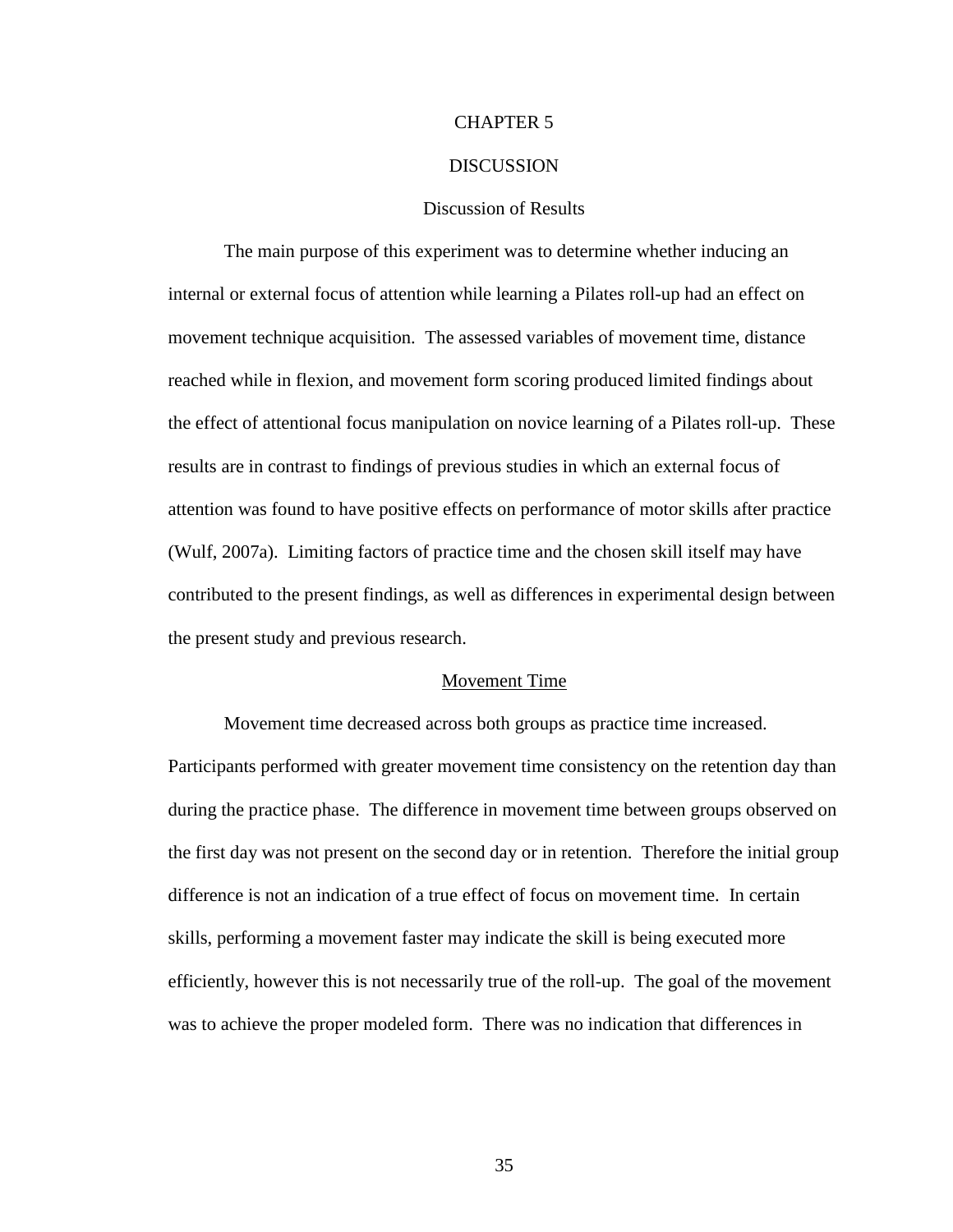movement time related to fluctuation in form scores, so a relationship between the two variables cannot be made.

#### Distance Reached

 Distance reached while in the flexion phase of the movement was evaluated as a measure of successful form. No group differences or effect of time spent practicing suggest that altering focus of attention influenced the participants' tendency to reach to or beyond their baseline reference point of pre-performance maximum reach (*Figure 2*). In previous literature, participants have been able to perform more effectively on skills such as biceps curls and basketball free throws under external focus (Vance et al., 2004; Zachry et al., 2005). This skill enhancement was linked to automaticity achievement, as demonstrated, for example, by reduced EMG activity, or constraint on the motor system. In the present experiment, it was not expected that participants would reach past their baseline measurement due to focus, but rather that the internal group would have been constrained from reaching as far as the external group. In both practice and retention, both groups reached comparable distances relative to baseline across all trials. This indicates that neither focus group necessarily constrained the action and therefore cannot be attributed to performance inhibition.

#### Form Scores

 Components of movement form were assessed and scored by raters trained in the skill components and scoring procedure. Both conditions showed similar patterns in movement form scores, but no significant effect on skill learning was found as a function of attentional focus. The main finding of the study was expected to produce evidence of skill enhancement through external focus as expressed by movement form scores.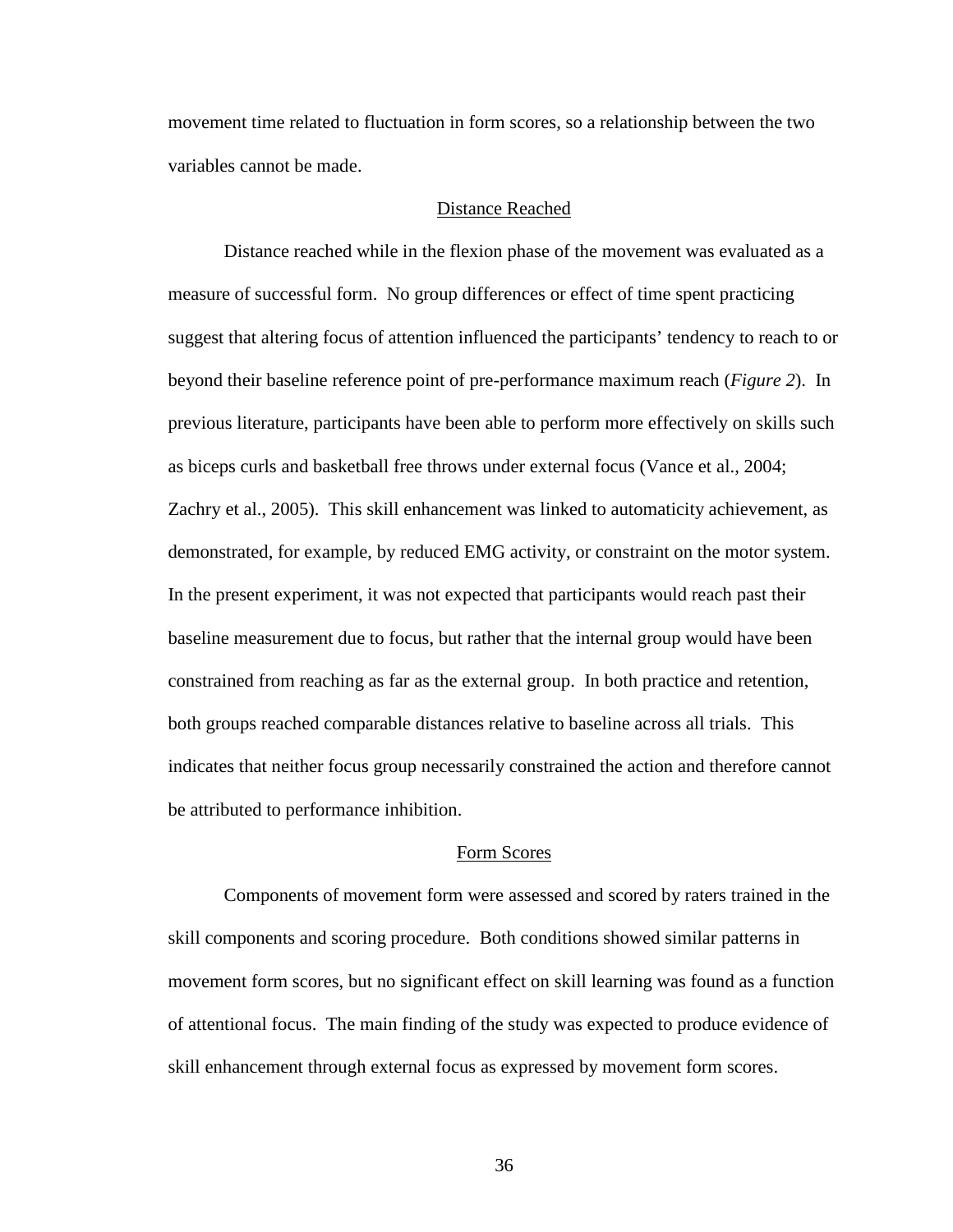Limitations in the chosen skill and study design provide possible explanation for the observed results.

 The Pilates roll-up was the chosen skill because it is a task which requires adherence to technique in order to complete the movement successfully. Task difficulty was not an issue because all participants were able to complete the roll-up on every trial. A major difference that arises between the roll-up task and tasks observed in previous experiments is the lack of object manipulation. In laboratory tasks such as balancing on the stabilometer or ski-simulator, or in sport examples such as golf or basketball, the external focus instruction guided the performer's attention to the object the movement was to have an effect on (Wulf et al., 1997, 1998, 1999; Zachary et al., 2005). In the present study, external focus instructions referred to images or locations outside the body in attempt to remove focus from the movement of the body segments themselves. When the goal of the movement is to make the body achieve a certain form, external focus instructions may not be applicable in the way they are for tasks with object manipulation. In the post-participation questionnaire administered to participants, both the internal and external groups reported a strong focus on the specific placement of their body and less attention paid to images unrelated to their bodies. This occurred despite the participants also reporting that the instructions given to them highly influenced their learning of the task. Thus, an added challenge emerges in assigning external focus instructions for a skill in which the movement effect is body-related, not object-related.

 A second divergent factor from the previous literature was the lack of observable learning of the roll-up during retention testing. The form scores of both groups on Day 2 was significantly better than the form scores on Day 1, but the learning effect did not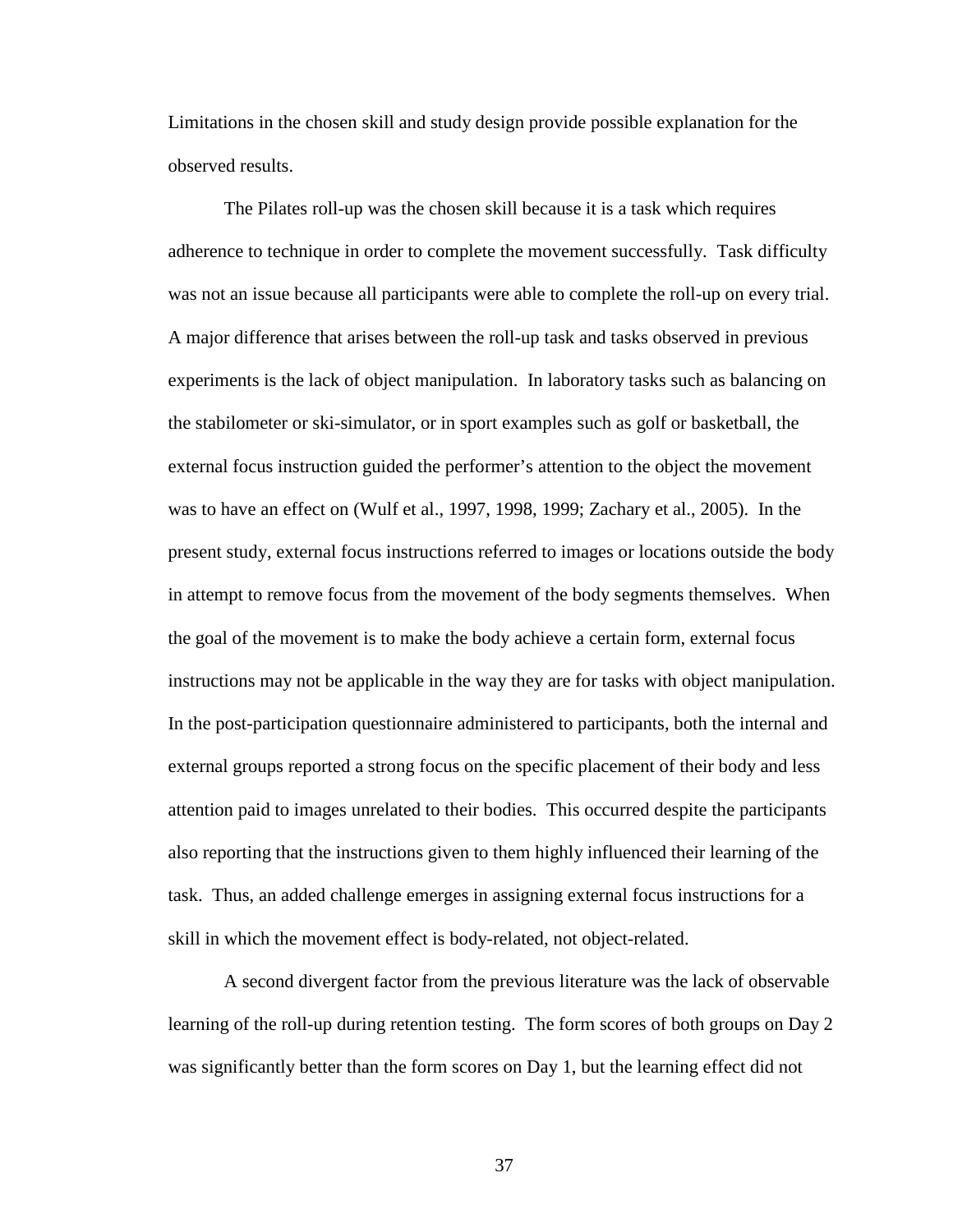carry over to retention testing (*Figure 3)*. In studies that have found an external focus advantage, the effect occurs in conjunction with demonstration of skill learning or expertise at the task (Perkins-Ceccato et al., 2003; Wulf et al., 1998). In other words, a certain amount of practice and learning of the skill may be necessary before an external focus advantage can take place in complex movement tasks. The practice time allowed by the current experiment does not indicate the type of effect attentional focus may have had under prolonged practice periods.

 It has also been found that complex skill performance benefits from a combination of awareness and nonawareness strategies as proposed in the Five-Step Approach (Singer et al. 1993). In this strategy there is an added element of allowing the performer both time to mentally prepare for the act before execution, and time to evaluate post-performance outcome. With the roll-up task, a strategy such as the Five-Step Approach would be possible as there is no time constraint. The nature of the task also requires a specific movement routine to be planned and executed.

 Finally, a previously validated rating scale was not available for the task at hand. Previous research involving rating scales have used varied approaches in methodology (Uehara et al., 2008; Weeks et al., 2005; Zentgraf & Munzert, 2009; Wulf et al., 2002). The present experiment required development of a new rating scale and interpretation of results based on limited availability of raters. There is a trend in the literature of inconclusive findings with performance rating systems that reveals a weakness in the implementation of such studies (Uehara et al.; Weeks et al., Wulf et al.). For future research to continue in the subjective evaluation of movement form, a reliable scale needs to be developed.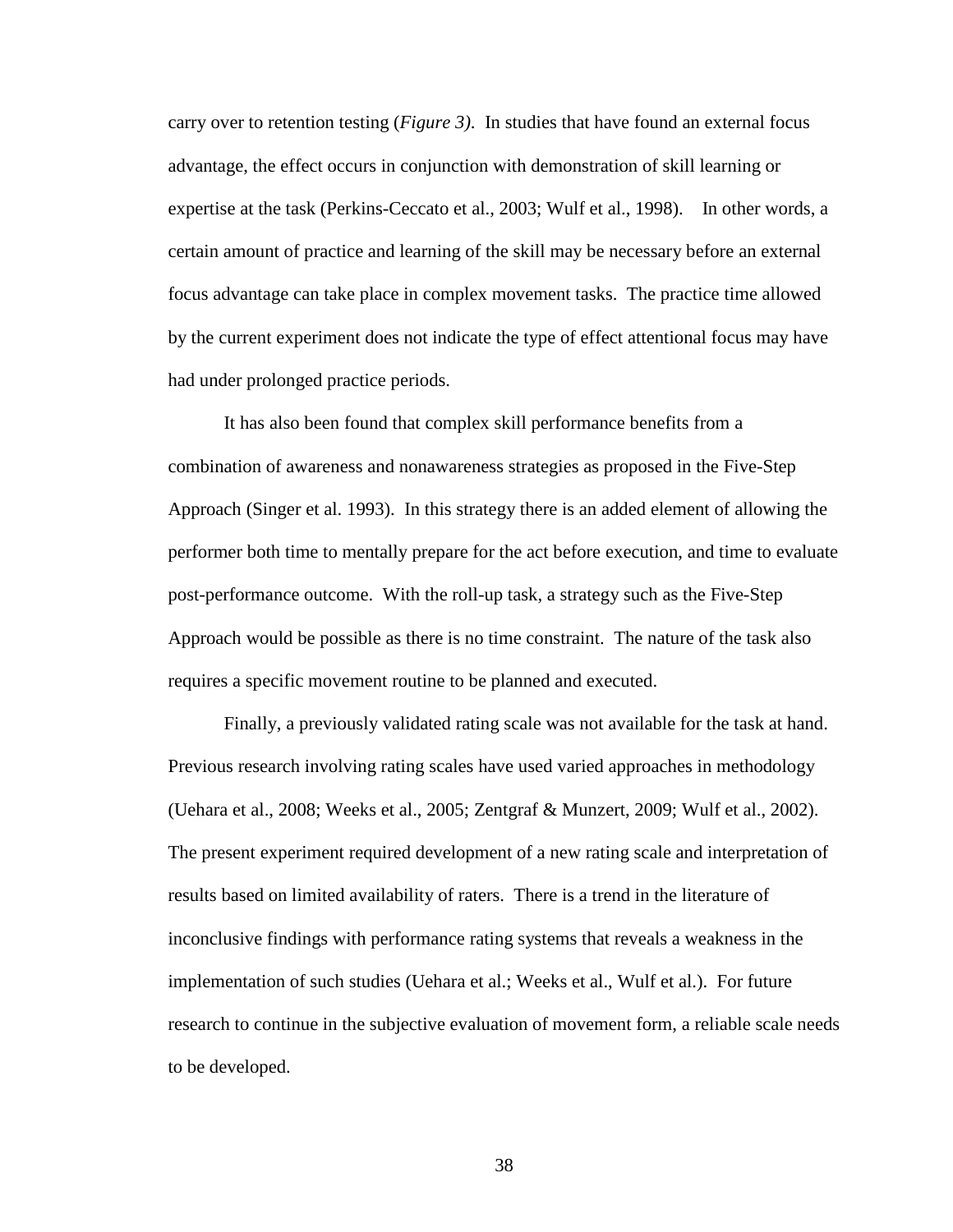Conclusions and Recommendations for Further Research

 In conclusion, guided instruction for the Pilates roll-up with different focus of attention manipulations did not result in group differences for the learning and performance of the task. Further research is needed to establish a relationship between focus of attention and complex skill learning in which movement form is emphasized in execution. Factors such as level of the performer, adequate practice time, inclusion of additional focus strategies, and use of validated rating scales should be considered.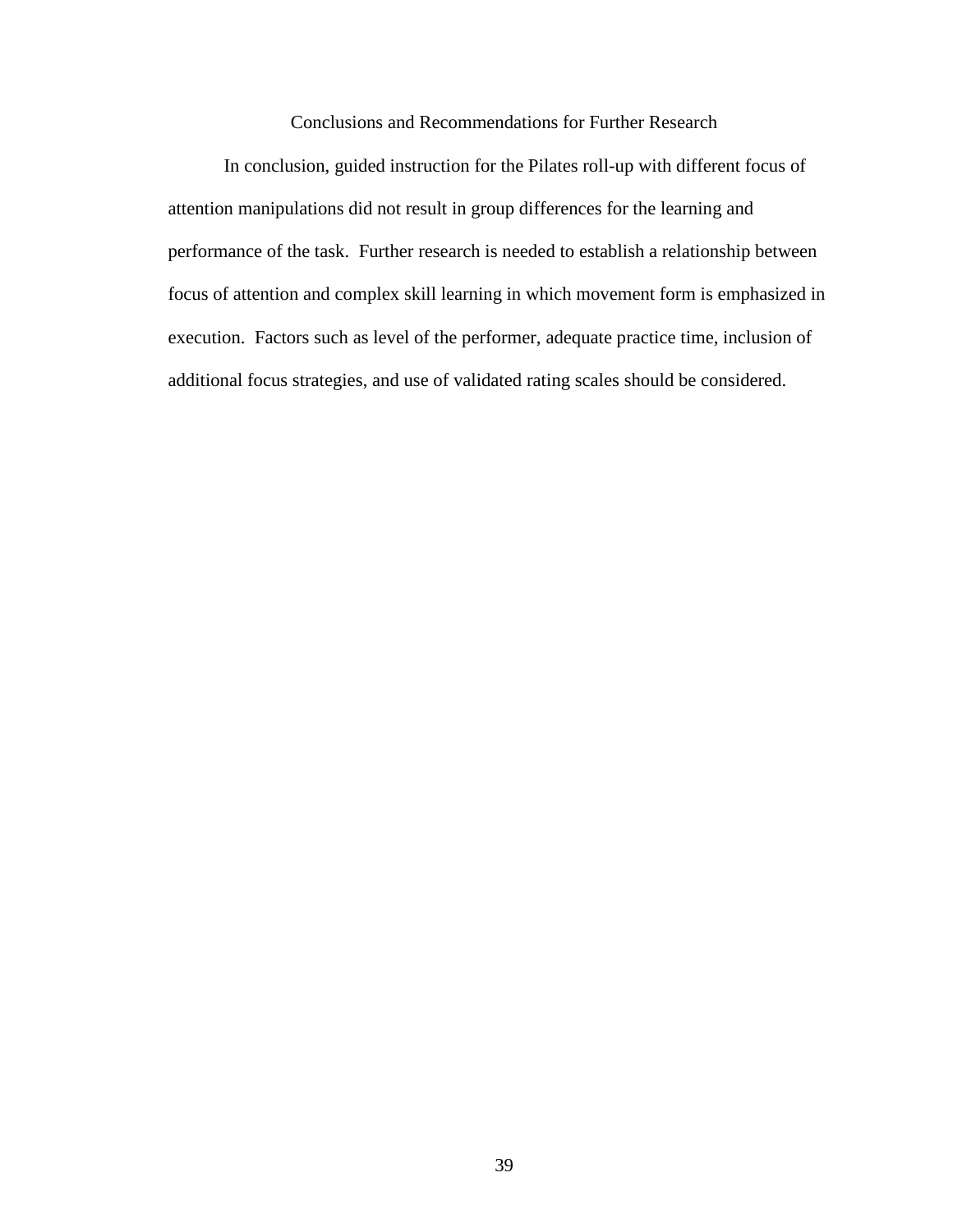# APPENDIX 1

# **STATISTICS**

# Movement Time: Practice Phase

## **Within-Subjects Factors**

| Measure:MEASURE_1 |                |                 |  |  |  |  |
|-------------------|----------------|-----------------|--|--|--|--|
|                   | Day Trial      | Dependent       |  |  |  |  |
|                   |                | Variable        |  |  |  |  |
| 1                 | 1              | P <sub>1</sub>  |  |  |  |  |
|                   | $\overline{c}$ | P <sub>2</sub>  |  |  |  |  |
|                   | 3              | P3              |  |  |  |  |
|                   | 4              | P <sub>4</sub>  |  |  |  |  |
|                   | 5              | P <sub>5</sub>  |  |  |  |  |
|                   | 6              | P <sub>6</sub>  |  |  |  |  |
|                   | $\overline{7}$ | P7              |  |  |  |  |
|                   | 8              | P <sub>8</sub>  |  |  |  |  |
|                   | 9              | P9              |  |  |  |  |
|                   | 10             | P <sub>10</sub> |  |  |  |  |
|                   | 11             | P11             |  |  |  |  |
|                   | 12             | P12             |  |  |  |  |
| $\overline{c}$    | 1              | P <sub>13</sub> |  |  |  |  |
|                   | $\overline{c}$ | P14             |  |  |  |  |
|                   | 3              | P <sub>15</sub> |  |  |  |  |
|                   | 4              | P <sub>16</sub> |  |  |  |  |
|                   | 5              | P17             |  |  |  |  |
|                   | 6              | P18             |  |  |  |  |
|                   | $\overline{7}$ | P19             |  |  |  |  |
|                   | 8              | P <sub>20</sub> |  |  |  |  |
|                   | 9              | P21             |  |  |  |  |
|                   | 10             | P <sub>22</sub> |  |  |  |  |
|                   | 11             | P <sub>23</sub> |  |  |  |  |
|                   | 12             | P <sub>24</sub> |  |  |  |  |

| <b>Between-Subjects Factors</b> |      |          |    |  |  |  |  |
|---------------------------------|------|----------|----|--|--|--|--|
| Value Label                     |      |          |    |  |  |  |  |
| Group                           | 1.00 | External | 11 |  |  |  |  |
|                                 | 2.00 | Internal |    |  |  |  |  |
|                                 |      |          |    |  |  |  |  |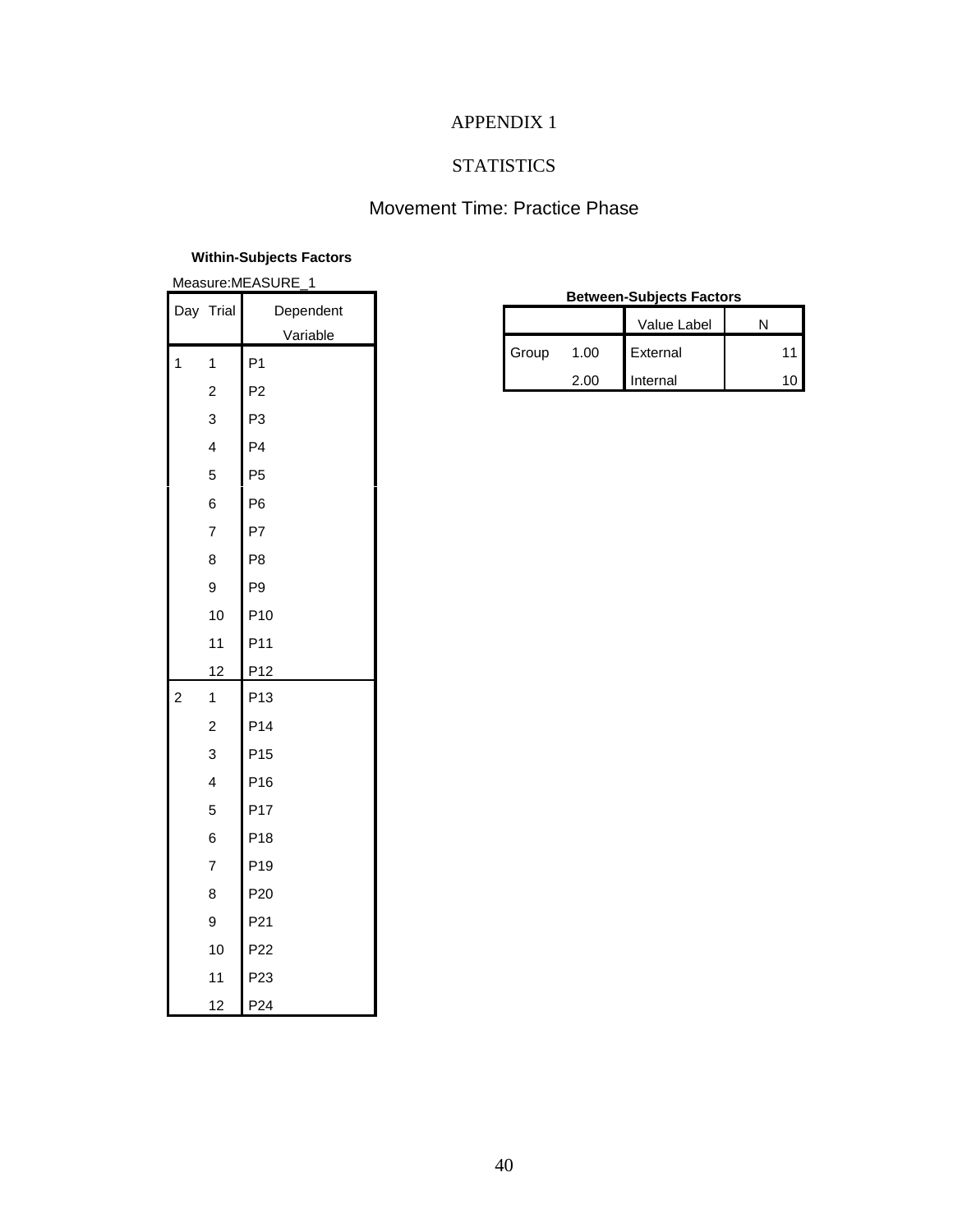#### **Tests of Within-Subjects Effects**

| Measure: MEASURE 1     |                       |                    |     |        |        |      |                |           |                    |
|------------------------|-----------------------|--------------------|-----|--------|--------|------|----------------|-----------|--------------------|
| Source                 |                       | Type III<br>Sum of |     | Mean   |        |      | Partial<br>Eta | Noncent.  | Observed           |
|                        |                       | Squares            | df  | Square | F      | Sig. | Squared        | Parameter | Power <sup>a</sup> |
| Day                    | Sphericity<br>Assumed | 75.214             | 1   | 75.214 | 9.318  | .007 | .329           | 9.318     | .825               |
| Day * Group            | Sphericity<br>Assumed | 88.087             | 1   | 88.087 | 10.913 | .004 | .365           | 10.913    | .880               |
| Error(Day)             | Sphericity<br>Assumed | 153.359            | 19  | 8.072  |        |      |                |           |                    |
| Trial                  | Sphericity<br>Assumed | 382.877            | 11  | 34.807 | 24.739 | .000 | .566           | 272.129   | 1.000              |
| Trial * Group          | Sphericity<br>Assumed | 13.842             | 11  | 1.258  | .894   | .547 | .045           | 9.838     | .492               |
| Error(Trial)           | Sphericity<br>Assumed | 294.057            | 209 | 1.407  |        |      |                |           |                    |
| Day * Trial            | Sphericity<br>Assumed | 13.167             | 11  | 1.197  | 1.077  | .381 | .054           | 11.848    | .588               |
| Day * Trial *<br>Group | Sphericity<br>Assumed | 15.968             | 11  | 1.452  | 1.306  | .223 | .064           | 14.368    | .693               |
| Error(Day*Trial)       | Sphericity<br>Assumed | 232.268            | 209 | 1.111  |        |      |                |           |                    |

a. Computed using alpha = .05

#### **Tests of Between-Subjects Effects**

Measure:MEASURE\_1

Transformed Variable:Average

| Source    | Type III  |    |                   |      |      |                    |           |                    |
|-----------|-----------|----|-------------------|------|------|--------------------|-----------|--------------------|
|           | Sum of    |    | Mean              |      |      | <b>Partial Eta</b> | Noncent.  | Observed           |
|           | Squares   | df | Square            | F    | Sig. | Squared            | Parameter | Power <sup>a</sup> |
|           |           |    |                   |      |      |                    |           |                    |
| Intercept | 69620.475 |    | 69620.475 376.849 |      | .000 | .952               | 376.849   | 1.000              |
| Group     | 25.047    |    | 25.047            | .136 | .717 | .007               | .136      | .064               |

a. Computed using alpha = .05

# Simple Main Effects: Day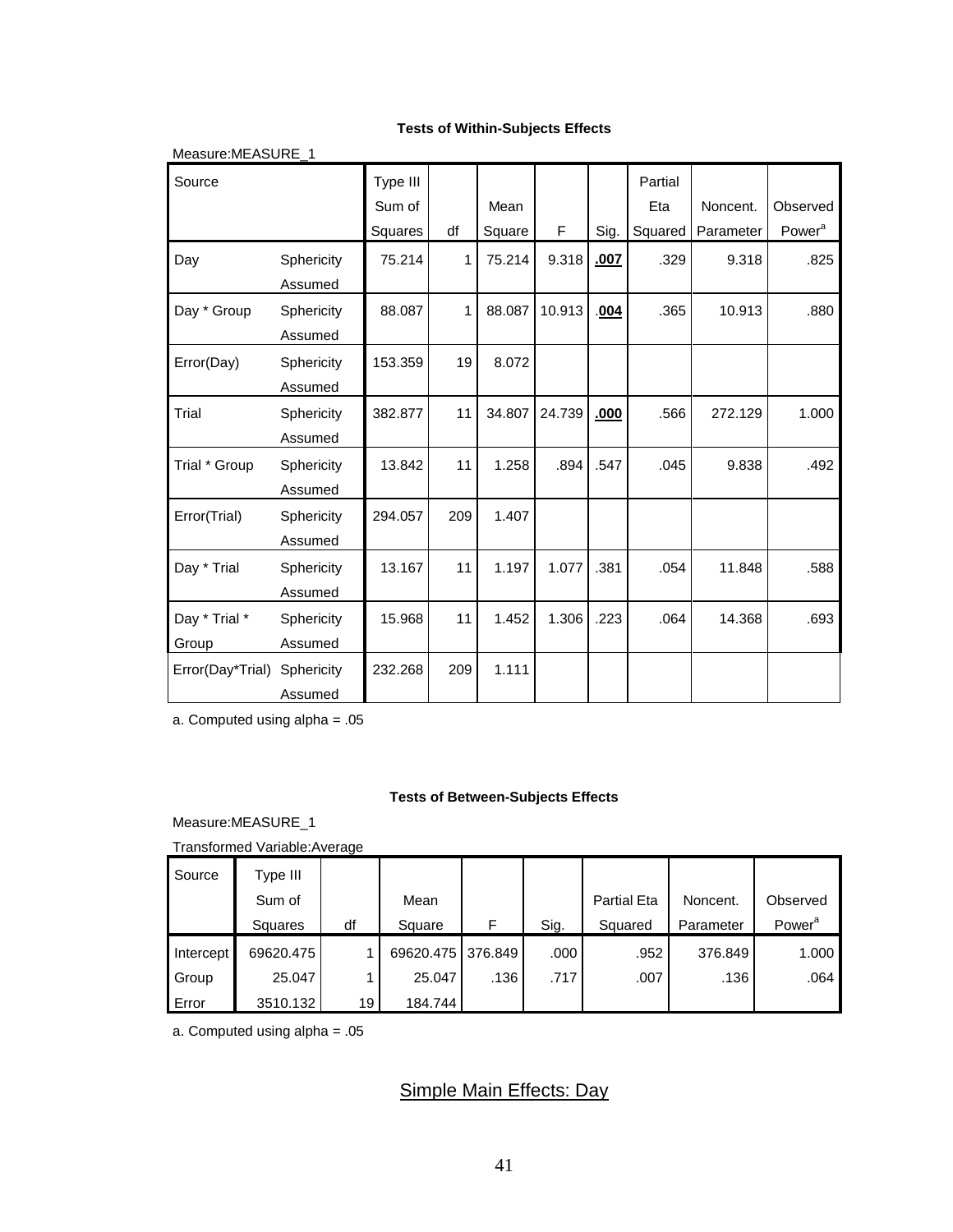#### **Estimates**

| Measure: MEASURE 1 |        |            |             |                         |  |  |  |  |  |  |
|--------------------|--------|------------|-------------|-------------------------|--|--|--|--|--|--|
| Jaγ                |        |            |             | 95% Confidence Interval |  |  |  |  |  |  |
|                    | Mean   | Std. Error | Lower Bound | Upper Bound             |  |  |  |  |  |  |
|                    | 12.153 | .626       | 10.842      | 13.464                  |  |  |  |  |  |  |
| ົ                  | 11.380 | .612       | 10.099      | 12.661                  |  |  |  |  |  |  |

# Day \* Group Interaction

# **4. Group \* Day**

| Measure: MEASURE 1 |     |        |            |                         |                    |  |  |  |  |  |
|--------------------|-----|--------|------------|-------------------------|--------------------|--|--|--|--|--|
| Group              | Day |        |            | 95% Confidence Interval |                    |  |  |  |  |  |
|                    |     | Mean   | Std. Error | Lower Bound             | <b>Upper Bound</b> |  |  |  |  |  |
| <b>External</b>    |     | 12.795 | .864       | 10.986                  | 14.604             |  |  |  |  |  |
|                    | 2   | 11.184 | .845       | 9.416                   | 12.953             |  |  |  |  |  |
| Internal           |     | 11.511 | .906       | 9.614                   | 13.409             |  |  |  |  |  |
|                    | 2   | 11.575 | .886       | 9.721                   | 13.430             |  |  |  |  |  |

# Post Hoc Analysis

|                 | <b>Group Statistics</b> |     |         |                |                 |  |  |  |  |  |
|-----------------|-------------------------|-----|---------|----------------|-----------------|--|--|--|--|--|
|                 | Group                   |     | Mean    | Std. Deviation | Std. Error Mean |  |  |  |  |  |
| IP <sub>1</sub> | External                | 132 | 12.7949 | 3.54555        | .30860          |  |  |  |  |  |
|                 | Internal                | 132 | 11.8706 | 2.74317        | .23876          |  |  |  |  |  |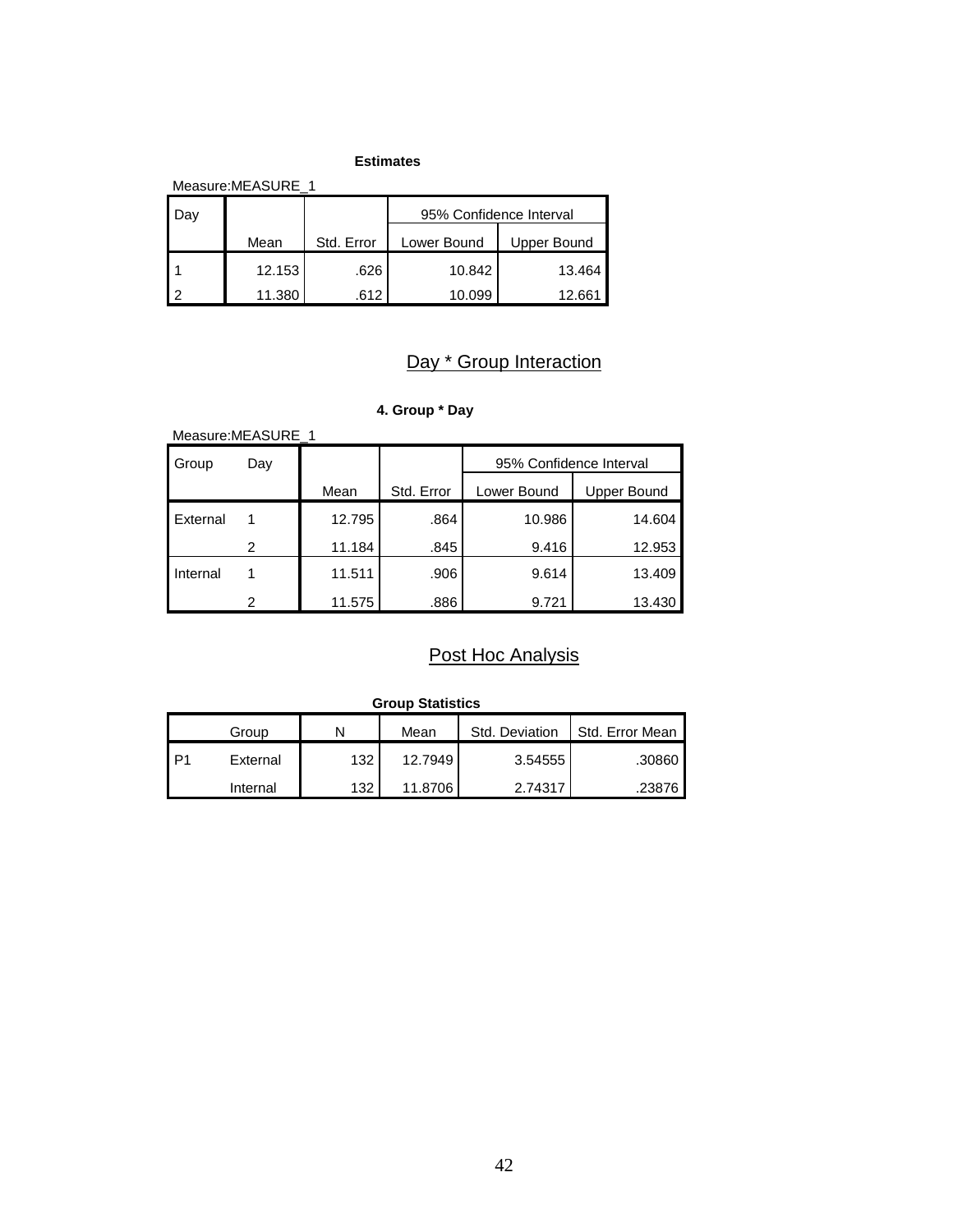|                | Independent Samples Test |       |                 |       |         |             |                              |            |        |                   |
|----------------|--------------------------|-------|-----------------|-------|---------|-------------|------------------------------|------------|--------|-------------------|
|                |                          |       | Levene's Test   |       |         |             |                              |            |        |                   |
|                |                          |       | for Equality of |       |         |             |                              |            |        |                   |
|                |                          |       | Variances       |       |         |             | t-test for Equality of Means |            |        |                   |
|                |                          |       |                 |       |         |             |                              |            |        | 95% Confidence    |
|                |                          |       |                 |       |         | Sig.        |                              |            |        | Interval of the   |
|                |                          |       |                 |       |         | $(2 -$      | Mean                         | Std. Error |        | <b>Difference</b> |
|                |                          | F     | Sig.            | t     | df      | tailed)     | Difference                   | Difference | Lower  | Upper             |
| P <sub>1</sub> | Equal                    | 9.488 | .002            | 2.369 | 262     | .019        | .92437                       | .39018     | .15608 | 1.69266           |
|                | variances                |       |                 |       |         |             |                              |            |        |                   |
|                | assumed                  |       |                 |       |         |             |                              |            |        |                   |
|                | Equal                    |       |                 | 2.369 | 246.461 | <u>.019</u> | .92437                       | .39018     | .15586 | 1.69289           |
|                | variances                |       |                 |       |         |             |                              |            |        |                   |
|                | not                      |       |                 |       |         |             |                              |            |        |                   |
|                | assumed                  |       |                 |       |         |             |                              |            |        |                   |

# **Independent Samples Test**

# Simple Main Effects: Trial

| Measure:MEASURE_1 |        |            |                         |                    |  |  |  |  |  |
|-------------------|--------|------------|-------------------------|--------------------|--|--|--|--|--|
| Trial             |        |            | 95% Confidence Interval |                    |  |  |  |  |  |
|                   | Mean   | Std. Error | Lower Bound             | <b>Upper Bound</b> |  |  |  |  |  |
| 1                 | 13.471 | .599       | 12.217                  | 14.724             |  |  |  |  |  |
| 2                 | 12.863 | .673       | 11.454                  | 14.272             |  |  |  |  |  |
| 3                 | 12.462 | .698       | 11.002                  | 13.922             |  |  |  |  |  |
| 4                 | 12.412 | .650       | 11.052                  | 13.771             |  |  |  |  |  |
| 5                 | 12.006 | .571       | 10.811                  | 13.201             |  |  |  |  |  |
| 6                 | 11.598 | .646       | 10.246                  | 12.951             |  |  |  |  |  |
| 7                 | 11.702 | .654       | 10.334                  | 13.070             |  |  |  |  |  |
| 8                 | 11.155 | .612       | 9.874                   | 12.436             |  |  |  |  |  |
| 9                 | 11.236 | .614       | 9.951                   | 12.521             |  |  |  |  |  |
| 10                | 10.858 | .603       | 9.595                   | 12.121             |  |  |  |  |  |
| 11                | 11.143 | .664       | 9.754                   | 12.532             |  |  |  |  |  |
| 12                | 10.293 | .575       | 9.090                   | 11.495             |  |  |  |  |  |

#### **Estimates**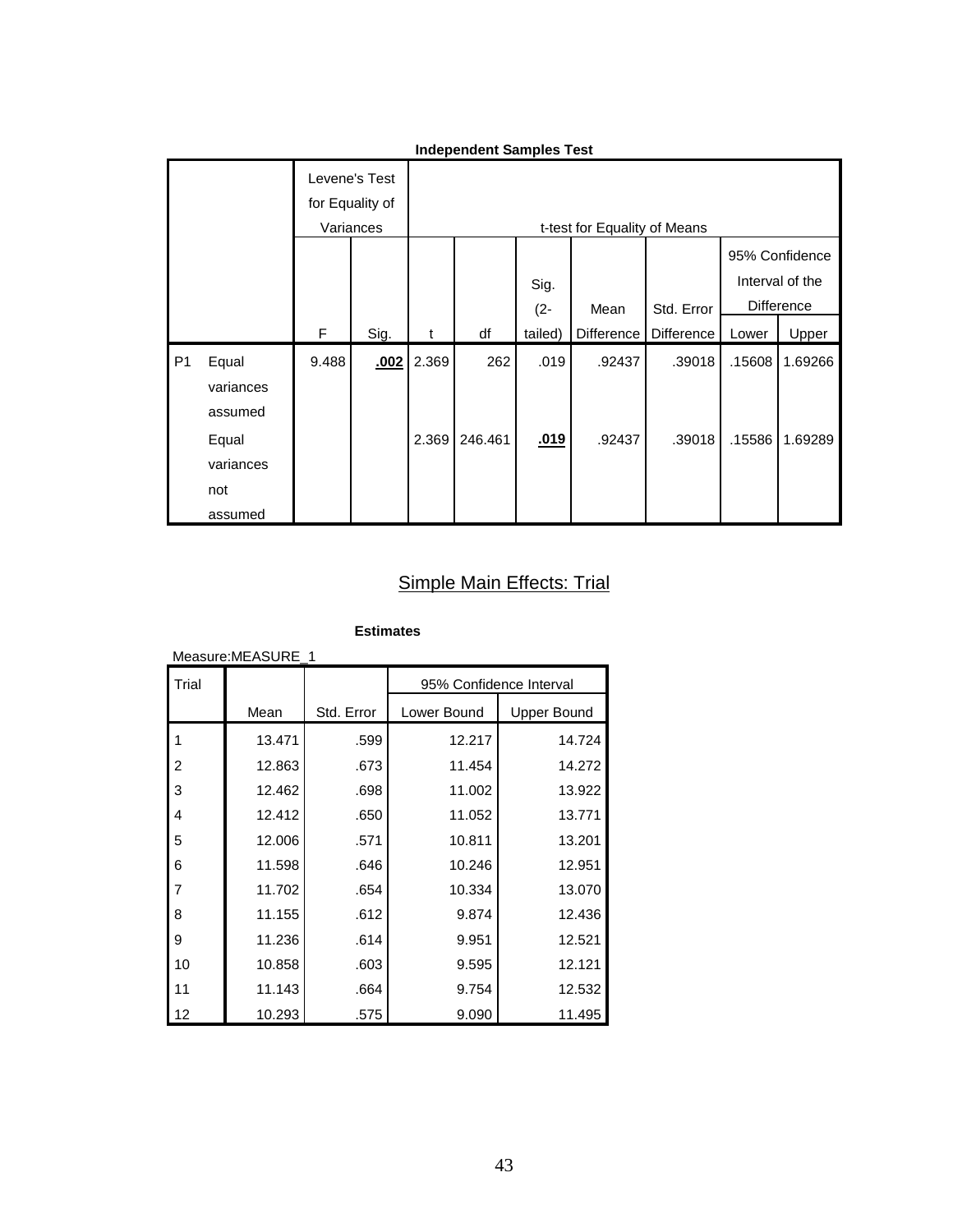# Movement Time: Retention Phase

#### **Within-Subjects Factors**

| Measure:MEASURE_1 |                 |  |  |  |  |  |
|-------------------|-----------------|--|--|--|--|--|
| Trial             | Dependent       |  |  |  |  |  |
|                   | Variable        |  |  |  |  |  |
| 1                 | R <sub>1</sub>  |  |  |  |  |  |
| $\overline{c}$    | R <sub>2</sub>  |  |  |  |  |  |
| 3                 | R <sub>3</sub>  |  |  |  |  |  |
| 4                 | R4              |  |  |  |  |  |
| 5                 | R <sub>5</sub>  |  |  |  |  |  |
| 6                 | R <sub>6</sub>  |  |  |  |  |  |
| $\overline{7}$    | R7              |  |  |  |  |  |
| 8                 | R <sub>8</sub>  |  |  |  |  |  |
| 9                 | R9              |  |  |  |  |  |
| 10                | R <sub>10</sub> |  |  |  |  |  |
| 11                | R <sub>11</sub> |  |  |  |  |  |
| 12                | R <sub>12</sub> |  |  |  |  |  |

#### **Between-Subjects Factors**

|       |      | Value Label |  |
|-------|------|-------------|--|
| Group | 1.00 | External    |  |
|       | 2.00 | Internal    |  |

# **Mauchly's Test of Sphericity<sup>b</sup>**

| Measure: MEASURE 1     |           |            |    |      |             |                      |        |  |  |  |  |
|------------------------|-----------|------------|----|------|-------------|----------------------|--------|--|--|--|--|
| <b>Within Subjects</b> |           |            |    |      |             | Epsilon <sup>a</sup> |        |  |  |  |  |
| <b>Effect</b>          | Mauchly's | Approx.    |    |      | Greenhouse- | Huynh-               | Lower- |  |  |  |  |
|                        | W         | Chi-Square | df | Sig. | Geisser     | Feldt                | bound  |  |  |  |  |
| Trial                  | .000      | 138.399    | 65 | .000 | .437        | .635                 | .091   |  |  |  |  |

Tests the null hypothesis that the error covariance matrix of the orthonormalized transformed dependent variables is proportional to an identity matrix.

a. May be used to adjust the degrees of freedom for the averaged tests of significance. Corrected tests are displayed in the Tests of Within-Subjects Effects table.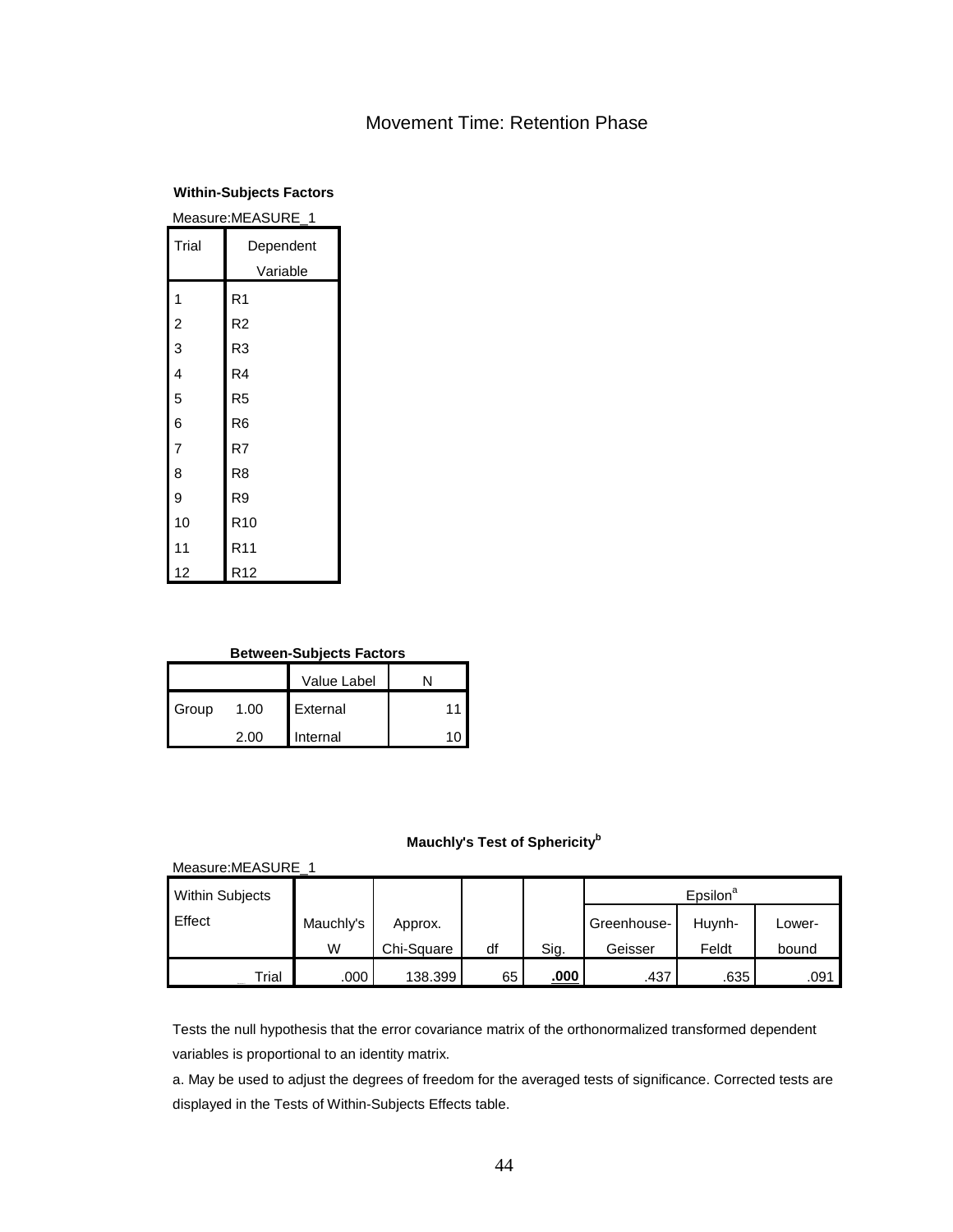#### **Mauchly's Test of Sphericity<sup>b</sup>**

| Measure: MEASURE 1     |           |            |    |             |             |                      |        |  |  |  |  |
|------------------------|-----------|------------|----|-------------|-------------|----------------------|--------|--|--|--|--|
| <b>Within Subjects</b> |           |            |    |             |             | Epsilon <sup>a</sup> |        |  |  |  |  |
| Effect                 | Mauchly's | Approx.    |    |             | Greenhouse- | Huvnh-               | Lower- |  |  |  |  |
|                        | W         | Chi-Square | df | Sig.        | Geisser     | Feldt                | bound  |  |  |  |  |
| Trial                  | .000      | 138.399    | 65 | <u>.000</u> | .437        | .635                 | .091   |  |  |  |  |

Tests the null hypothesis that the error covariance matrix of the orthonormalized transformed dependent variables is proportional to an identity matrix.

a. May be used to adjust the degrees of freedom for the averaged tests of significance. Corrected tests are displayed in the Tests of Within-Subjects Effects table.

b. Design: Intercept + Group

Within Subjects Design: Trial

#### **Tests of Within-Subjects Effects**

|                  | Measure: MEASURE 1 |                               |         |                |       |      |                           |                       |                                |
|------------------|--------------------|-------------------------------|---------|----------------|-------|------|---------------------------|-----------------------|--------------------------------|
| Source           |                    | Type III<br>Sum of<br>Squares | df      | Mean<br>Square | F     | Sig. | Partial<br>Eta<br>Squared | Noncent.<br>Parameter | Observed<br>Power <sup>a</sup> |
| Trial            | Huynh-Feldt        | 5.811                         | 6.980   | .832           | .774  | .610 | .039                      | 5.399                 | .323                           |
| Trial *<br>Group | Huynh-Feldt        | 8.014                         | 6.980   | 1.148          | 1.067 | .388 | .053                      | 7.447                 | .446                           |
| Trial<br>(Error) | Huynh-Feldt        | 142.728                       | 132.619 | 1.076          |       |      |                           |                       |                                |

a. Computed using alpha = .05

#### **Tests of Between-Subjects Effects**

Measure:MEASURE\_1

| Transformed Variable: Average |  |
|-------------------------------|--|
|-------------------------------|--|

| Source             | Type III  |    |           |         |      |                    |           |                    |
|--------------------|-----------|----|-----------|---------|------|--------------------|-----------|--------------------|
|                    | Sum of    |    | Mean      |         |      | <b>Partial Eta</b> | Noncent.  | Observed           |
|                    | Squares   | df | Square    | F       | Sig. | Squared            | Parameter | Power <sup>a</sup> |
|                    |           |    |           |         |      |                    |           |                    |
|                    | 24105.298 |    | 24105.298 | 255.715 | .000 | .931               | 255.715   | 1.000              |
| Intercept<br>Group | 1.410     |    | 1.410     | .015    | .904 | .001               | .015      | .052               |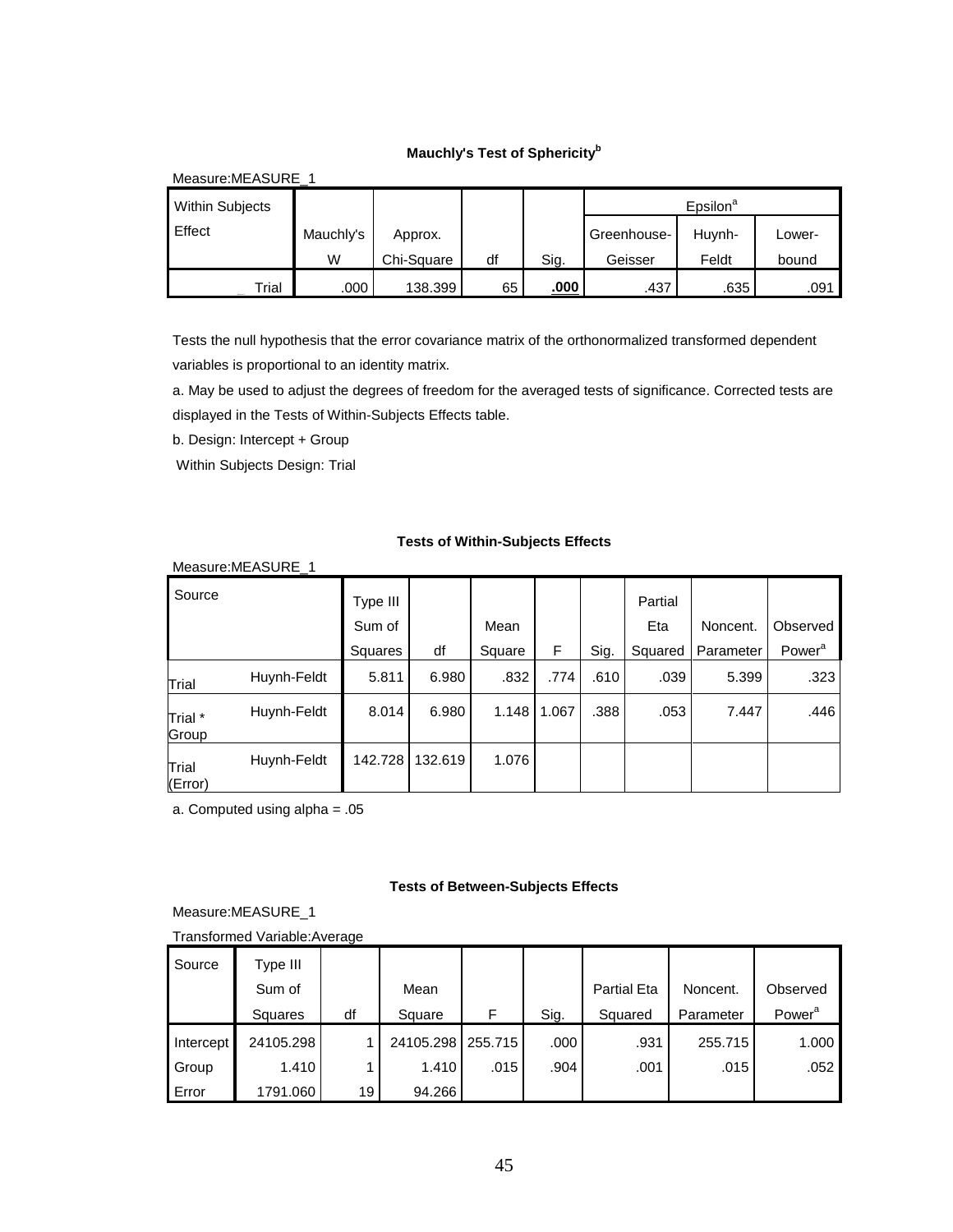#### **Tests of Between-Subjects Effects**

Measure:MEASURE\_1

Transformed Variable:Average

| Source    | Type III  |    |           |         |      |                    |           |                    |
|-----------|-----------|----|-----------|---------|------|--------------------|-----------|--------------------|
|           | Sum of    |    | Mean      |         |      | <b>Partial Eta</b> | Noncent.  | Observed           |
|           | Squares   | df | Square    | F       | Sig. | Squared            | Parameter | Power <sup>a</sup> |
| Intercept | 24105.298 |    | 24105.298 | 255.715 | .000 | .931               | 255.715   | 1.000              |
| Group     | 1.410     |    | 1.410     | .015    | .904 | .001               | .015      | .052               |
| Error     | 1791.060  | 19 | 94.266    |         |      |                    |           |                    |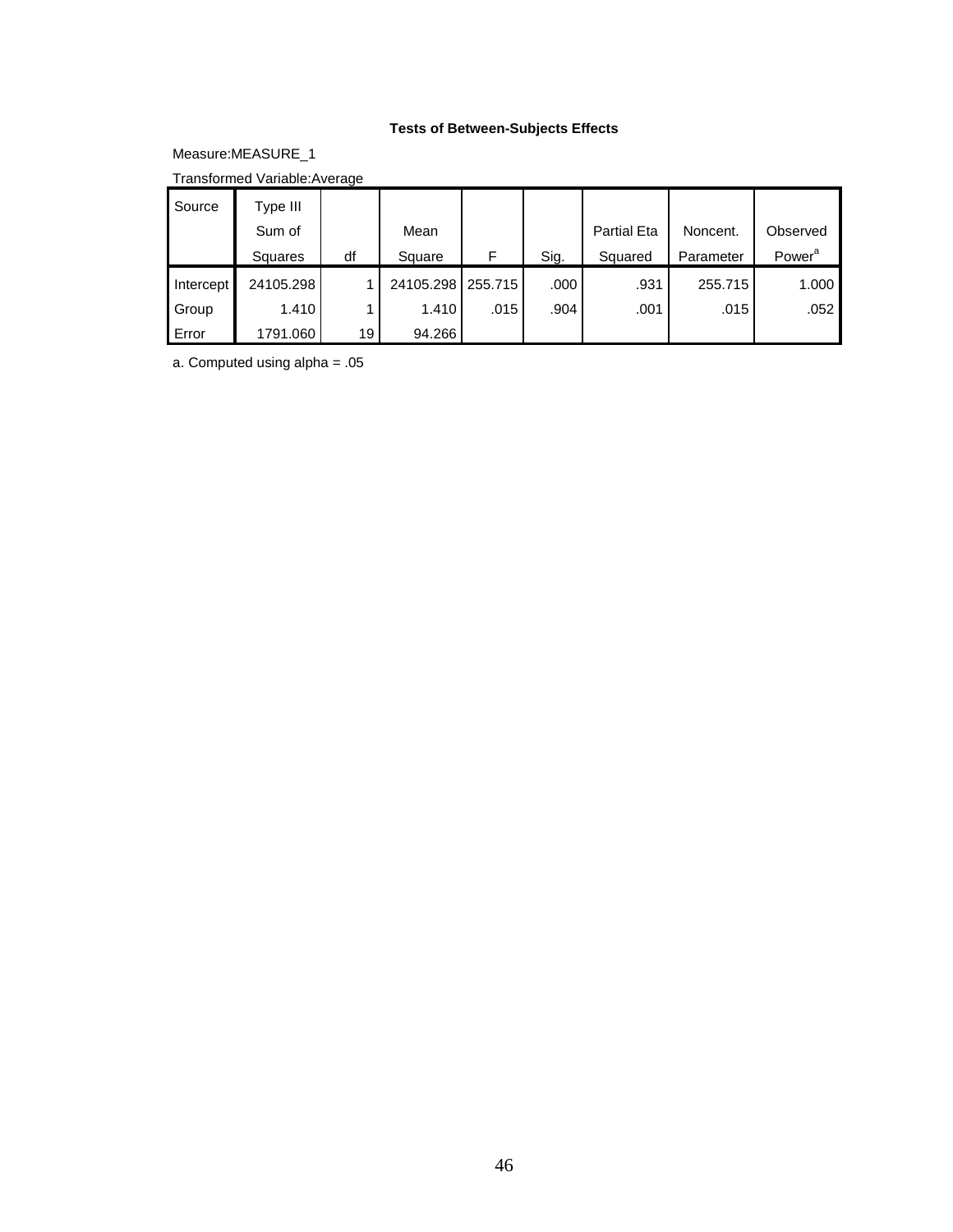# Distance Reached: Practice Phase

#### **Within-Subjects Factors**

Measure:MEASURE\_1

| Day | Trial | Dependent<br>Variable |
|-----|-------|-----------------------|
|     | 1     | P1                    |
|     | 2     | P12                   |
| 2   | 1     | P <sub>13</sub>       |
|     | 2     | P <sub>24</sub>       |

## **Between-Subjects Factors**

|       |      | Value Label |    |
|-------|------|-------------|----|
| Group | 1.00 | External    | 11 |
|       | 2 UU | Internal    |    |

| <b>Descriptive Statistics</b> |          |           |                |    |  |  |  |  |  |
|-------------------------------|----------|-----------|----------------|----|--|--|--|--|--|
|                               | Group    | Mean      | Std. Deviation | N  |  |  |  |  |  |
| P <sub>1</sub>                | External | $-0.0036$ | .02335         | 11 |  |  |  |  |  |
|                               | Internal | $-0.0136$ | .04456         | 11 |  |  |  |  |  |
|                               | Total    | $-0.0086$ | .03509         | 22 |  |  |  |  |  |
| P <sub>12</sub>               | External | $-0.0255$ | .05502         | 11 |  |  |  |  |  |
|                               | Internal | $-0.0055$ | .03205         | 11 |  |  |  |  |  |
|                               | Total    | $-0.0155$ | .04512         | 22 |  |  |  |  |  |
| P <sub>13</sub>               | External | $-0.0082$ | .04729         | 11 |  |  |  |  |  |
|                               | Internal | $-0.0209$ | .05049         | 11 |  |  |  |  |  |
|                               | Total    | $-0145$   | .04818         | 22 |  |  |  |  |  |
| P <sub>24</sub>               | External | $-0.0336$ | .07433         | 11 |  |  |  |  |  |
|                               | Internal | $-0.0264$ | .04130         | 11 |  |  |  |  |  |
|                               | Total    | $-0.0300$ | .05880         | 22 |  |  |  |  |  |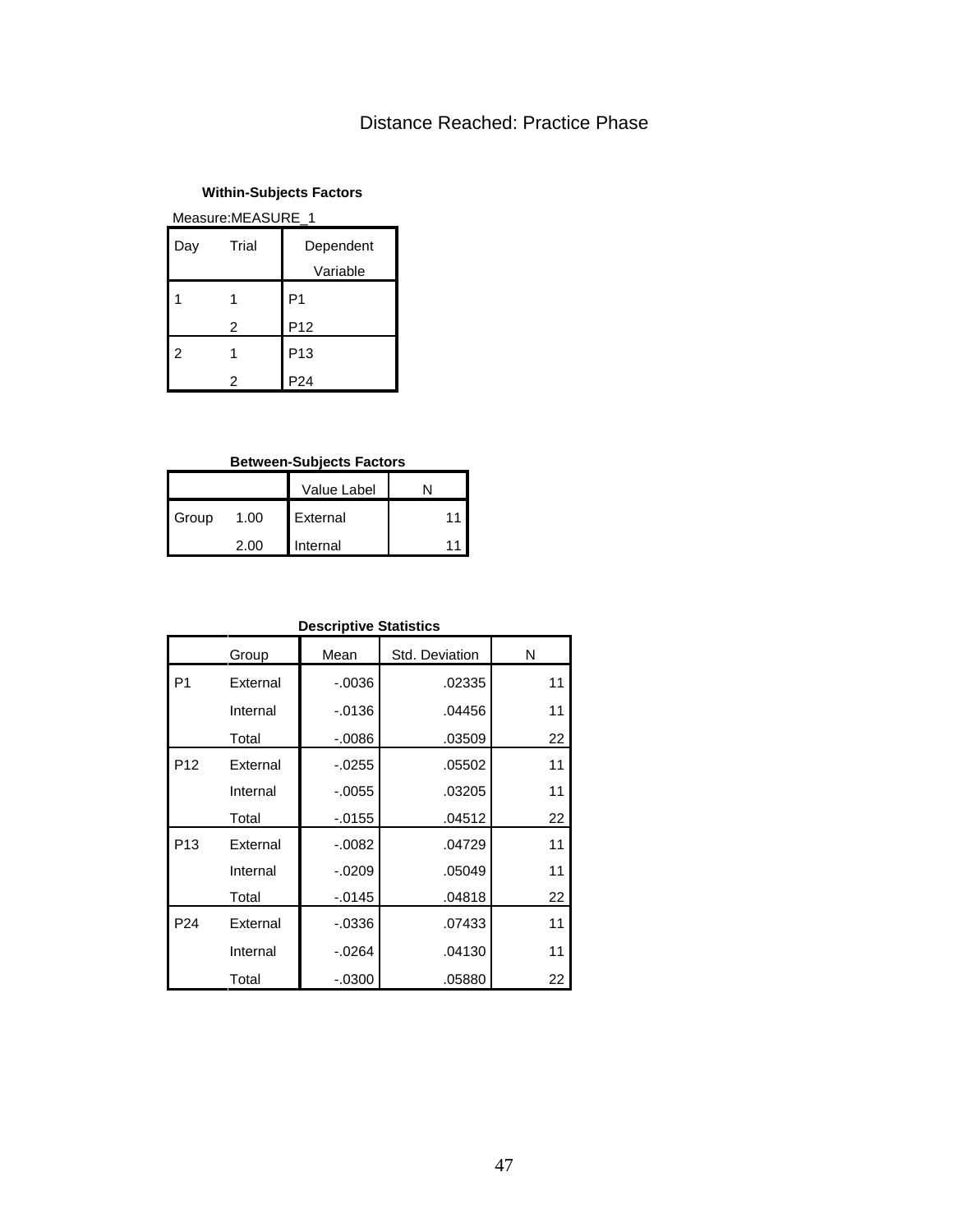#### **Tests of Within-Subjects Effects**

| Measure: MEASURE 1 |            |                    |    |        |       |      |                |           |                    |
|--------------------|------------|--------------------|----|--------|-------|------|----------------|-----------|--------------------|
| Source             |            | Type III<br>Sum of |    | Mean   |       |      | Partial<br>Eta | Noncent.  | Observed           |
|                    |            | Squares            | df | Square | F     | Sig. | Squared        | Parameter | Power <sup>a</sup> |
| Day                | Sphericity | .002               | 1  | .002   | 1.352 | .259 | .063           | 1.352     | .198               |
|                    | Assumed    |                    |    |        |       |      |                |           |                    |
| Day * Group        | Sphericity | .000               | 1  | .000   | .193  | .665 | .010           | .193      | .070               |
|                    | Assumed    |                    |    |        |       |      |                |           |                    |
| Error(Day)         | Sphericity | .034               | 20 | .002   |       |      |                |           |                    |
|                    | Assumed    |                    |    |        |       |      |                |           |                    |
| Trial              | Sphericity | .003               | 1  | .003   | 1.855 | .188 | .085           | 1.855     | .254               |
|                    | Assumed    |                    |    |        |       |      |                |           |                    |
| Trial * Group      | Sphericity | .003               | 1  | .003   | 2.338 | .142 | .105           | 2.338     | .307               |
|                    | Assumed    |                    |    |        |       |      |                |           |                    |
| Error(Trial)       | Sphericity | .029               | 20 | .001   |       |      |                |           |                    |
|                    | Assumed    |                    |    |        |       |      |                |           |                    |
| Day * Trial        | Sphericity | .000               | 1  | .000   | 1.297 | .268 | .061           | 1.297     | .192               |
|                    | Assumed    |                    |    |        |       |      |                |           |                    |
| Day * Trial *      | Sphericity | .000               | 1  | .000   | .435  | .517 | .021           | .435      | .096               |
| Group              | Assumed    |                    |    |        |       |      |                |           |                    |
| Error(Day*Trial)   | Sphericity | .006               | 20 | .000   |       |      |                |           |                    |
|                    | Assumed    |                    |    |        |       |      |                |           |                    |

a. Computed using alpha = .05

#### **Tests of Between-Subjects Effects**

Measure:MEASURE\_1

Transformed Variable:Average

| Source    | Type III     |    |              |       |      |                    |           |                    |
|-----------|--------------|----|--------------|-------|------|--------------------|-----------|--------------------|
|           | Sum of       |    | Mean         |       |      | <b>Partial Eta</b> | Noncent.  | Observed           |
|           | Squares      | df | Square       | F     | Sig. | Squared            | Parameter | Power <sup>a</sup> |
| Intercept | .026         |    | .026         | 4.458 | .048 | .182               | 4.458     | .520               |
| Group     | $2.841E - 5$ |    | $2.841E - 5$ | .005  | .945 | .000               | .005      | .051               |
| Error     | .116         | 20 | .006         |       |      |                    |           |                    |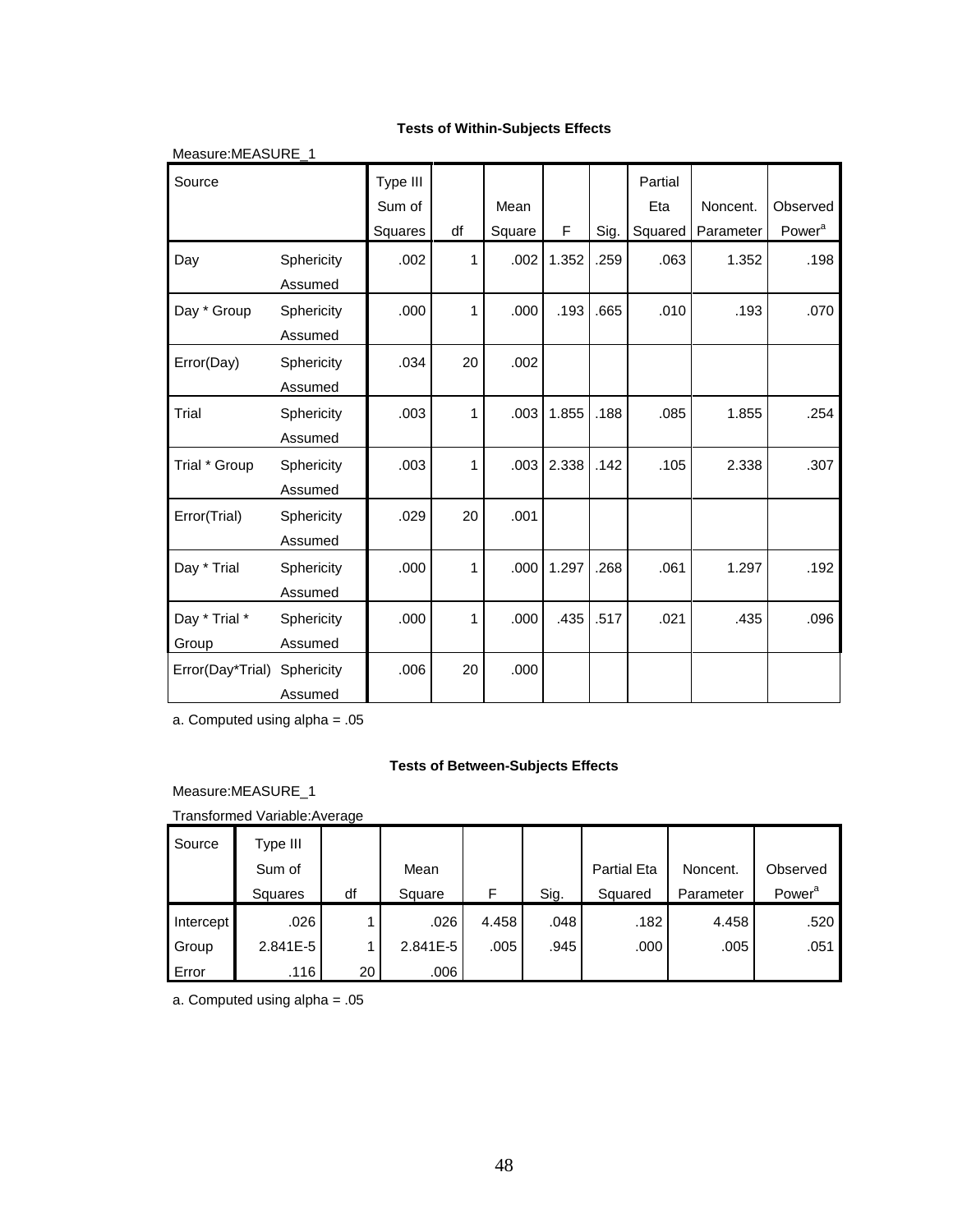# Distance Reached: Retention Phase

## **Within-Subjects Factors**

#### Measure:MEASURE\_1

| Trial | Dependent |
|-------|-----------|
|       | Variable  |
|       | R25       |
|       | R36       |

#### **Between-Subjects Factors**

|       |      | Value Label |    |
|-------|------|-------------|----|
| Group | 1.00 | External    | 11 |
|       | 2 UU | Internal    | 11 |

#### **Descriptive Statistics**

|                 | Group    | Mean      | Std. Deviation | N  |
|-----------------|----------|-----------|----------------|----|
| R <sub>25</sub> | External | $-0.0155$ | .04865         | 11 |
|                 | Internal | $-0173$   | .05461         | 11 |
|                 | Total    | $-0.0164$ | .05048         | 22 |
| R36             | External | $-0.0182$ | .05344         | 11 |
|                 | Internal | $-0.0300$ | .06826         | 11 |
|                 | Total    | $-0241$   | .06013         | 22 |

#### **Tests of Within-Subjects Effects**

#### Measure:MEASURE\_1

| Source       |            | Type III |                 |        |      |      | Partial |           |                    |
|--------------|------------|----------|-----------------|--------|------|------|---------|-----------|--------------------|
|              |            | Sum of   |                 | Mean   |      |      | Eta     | Noncent.  | Observed           |
|              |            | Squares  | df              | Square | F.   | Sig. | Squared | Parameter | Power <sup>a</sup> |
| Trial        | Sphericity | .001     | 1               | .001   | .937 | .345 | .045    | .937      | .152               |
|              | Assumed    |          |                 |        |      |      |         |           |                    |
| Trial *      | Sphericity | .000     | $\mathbf{1}$    | .000   | .392 | .538 | .019    | .392      | .092               |
| Group        | Assumed    |          |                 |        |      |      |         |           |                    |
| Error(Trial) | Sphericity | .014     | 20 <sup>1</sup> | .001   |      |      |         |           |                    |
|              | Assumed    |          |                 |        |      |      |         |           |                    |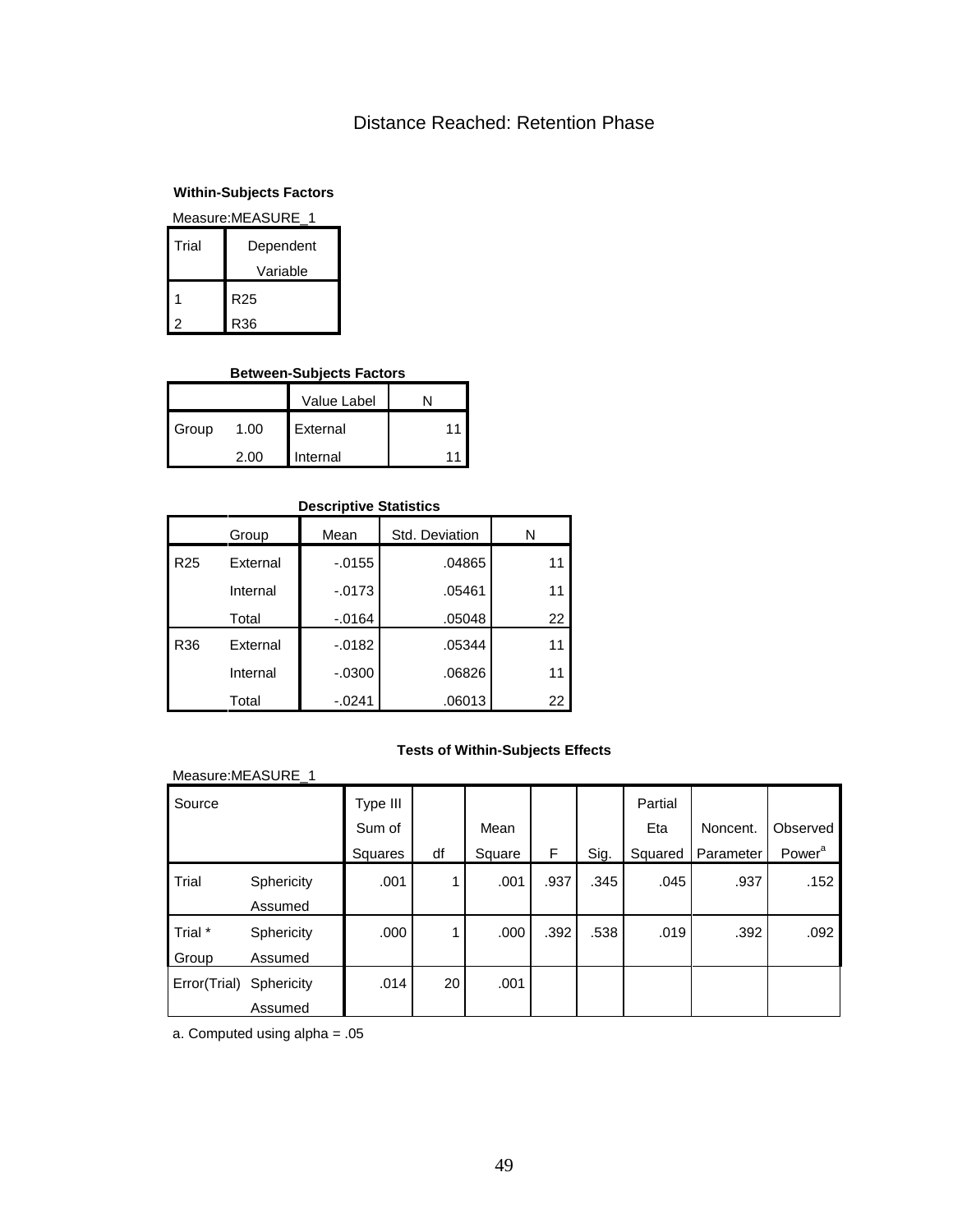# **Tests of Between-Subjects Effects**

Measure:MEASURE\_1

Transformed Variable:Average

| Source    | Type III          |    |        |       |      |                    |           |                    |
|-----------|-------------------|----|--------|-------|------|--------------------|-----------|--------------------|
|           | Sum of            |    | Mean   |       |      | <b>Partial Eta</b> | Noncent.  | Observed           |
|           | Squares           | df | Square | F     | Sig. | Squared            | Parameter | Power <sup>a</sup> |
| Intercept | .018              |    | .018   | 3.141 | .092 | .136               | 3.141     | .393               |
| Group     | .001              |    | .001   | .089  | .768 | .004               | .089      | .059               |
| Error     | .115 <sup>1</sup> | 20 | .006   |       |      |                    |           |                    |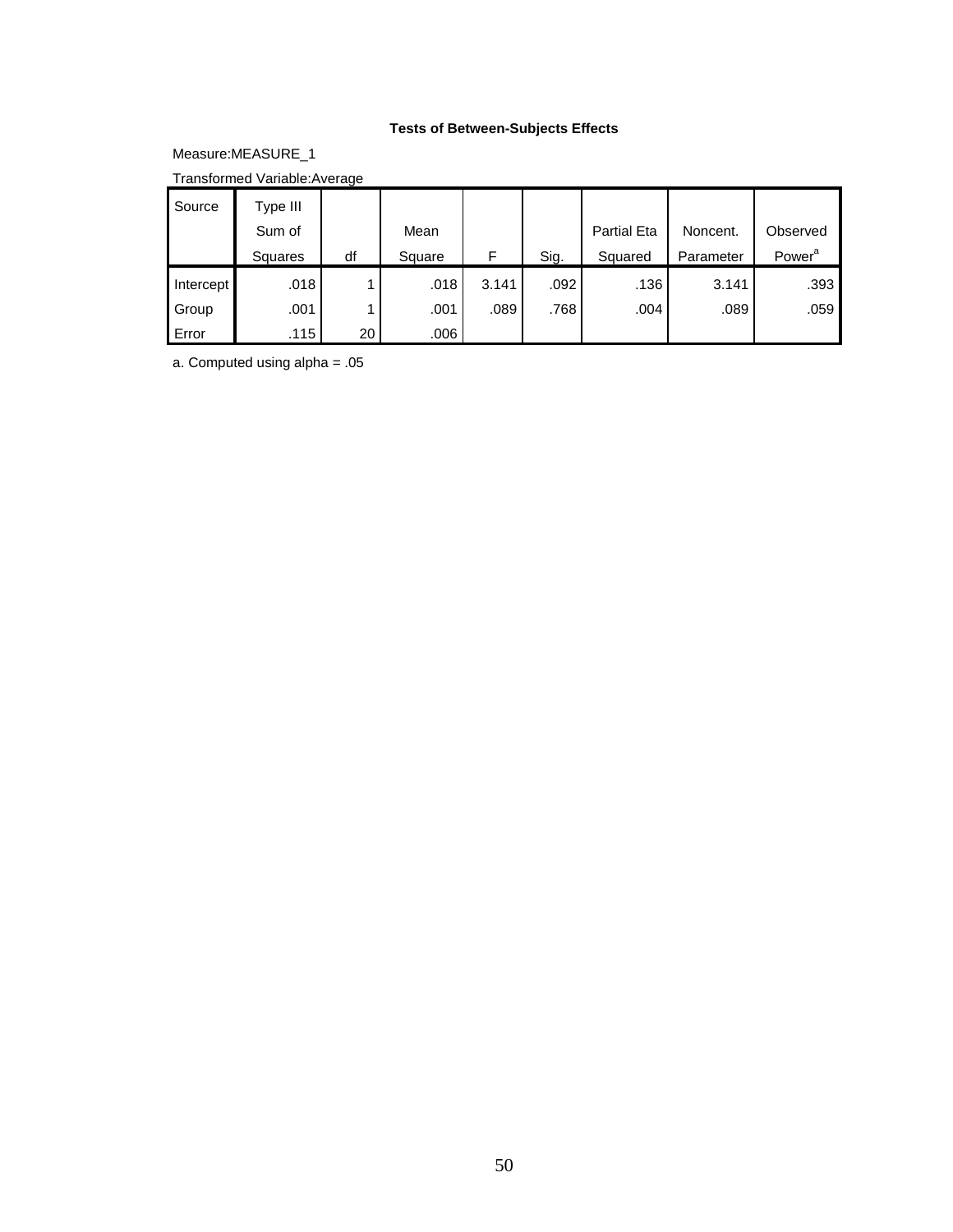# Intraclass Correlation Coefficient

| <b>Case Processing Summary</b> |                       |     |       |  |  |  |
|--------------------------------|-----------------------|-----|-------|--|--|--|
| %<br>N                         |                       |     |       |  |  |  |
| Cases                          | Valid                 | 132 | 100.0 |  |  |  |
|                                | Excluded <sup>a</sup> | 0   |       |  |  |  |
|                                | Total                 | 132 | 100.0 |  |  |  |

a. Listwise deletion based on all variables in the procedure.

|                 |                          | 95% Confidence Interval |       | F Test with True Value 0 |     |                 |      |
|-----------------|--------------------------|-------------------------|-------|--------------------------|-----|-----------------|------|
|                 | <b>Intraclass</b>        | Upper<br>Lower          |       |                          |     |                 |      |
|                 | Correlation <sup>a</sup> | Bound                   | Bound | Value                    | df1 | df <sub>2</sub> | Sig  |
| Single Measures | .752 <sup>b</sup>        | .666                    | .818  | 7.248                    | 131 | 131             | .000 |
| Average         | .858                     | .799                    | .900  | 7.248                    | 131 | 131             | .000 |
| Measures        |                          |                         |       |                          |     |                 |      |

#### **Intraclass Correlation Coefficient**

Two-way random effects model where both people effects and measures effects are random.

a. Type A intraclass correlation coefficients using an absolute agreement definition.

b. The estimator is the same, whether the interaction effect is present or not.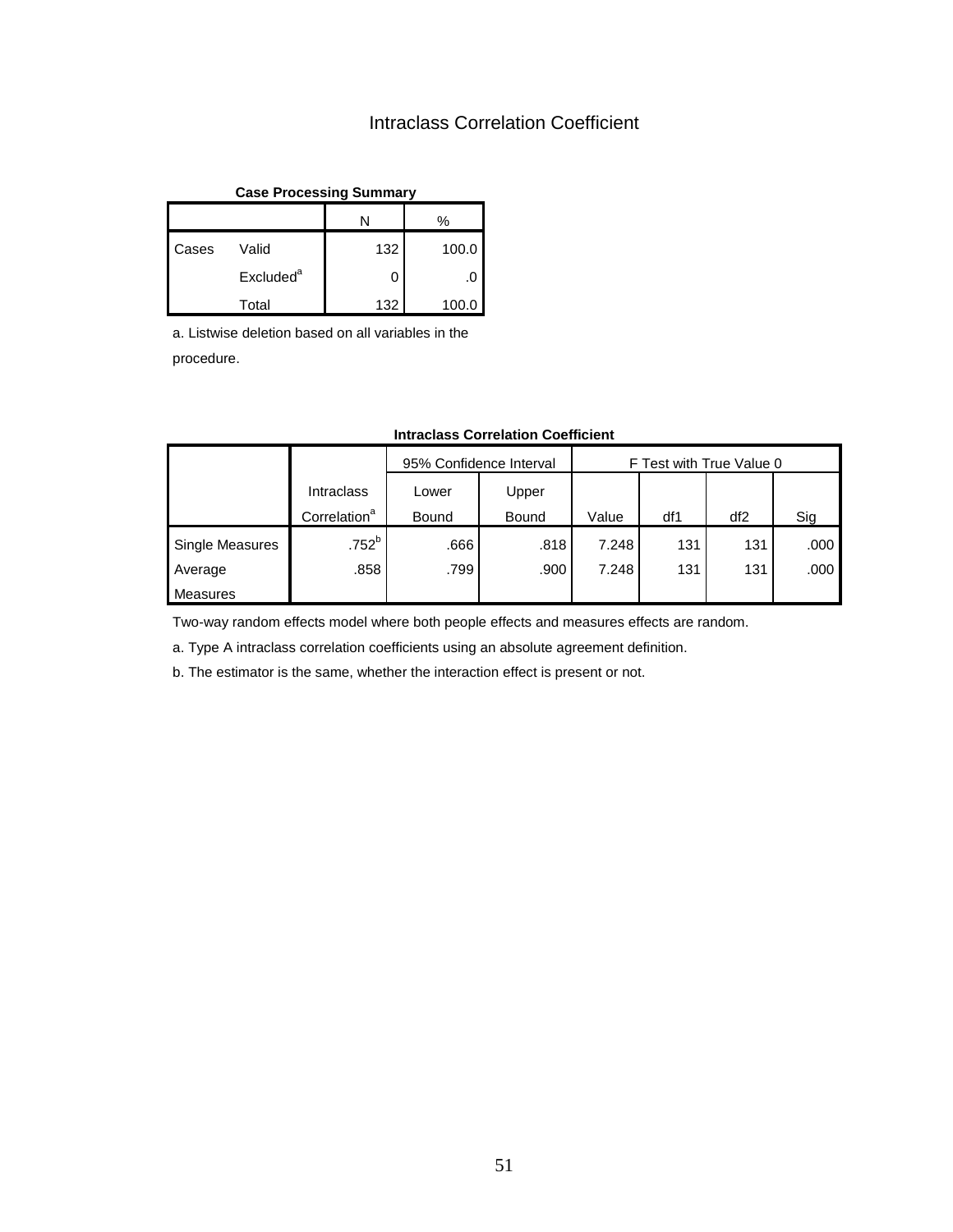# Form Scores: Practice Phase

### **Within-Subjects Factors**

Measure:MEASURE\_1

| Day | Trial | Dependent       |
|-----|-------|-----------------|
|     |       | Variable        |
|     | 1     | P1              |
|     | 2     | P12             |
| 2   | 1     | P13             |
|     | 2     | P <sub>24</sub> |

## **Between-Subjects Factors**

|       |      | Value Label |  |
|-------|------|-------------|--|
| Group | 1.00 | External    |  |
|       | 2 00 | Internal    |  |

# **Descriptive Statistics**

|                 | Group    | Mean    | Std. Deviation | N  |
|-----------------|----------|---------|----------------|----|
| P <sub>1</sub>  | External | 19.1818 | 5.17819        | 11 |
|                 | Internal | 19.5000 | 3.14643        | 11 |
|                 | Total    | 19.3409 | 4.18440        | 22 |
| P <sub>12</sub> | External | 18.0455 | 4.44103        | 11 |
|                 | Internal | 18.6818 | 4.29693        | 11 |
|                 | Total    | 18.3636 | 4.27669        | 22 |
| P <sub>13</sub> | External | 19.1818 | 4.33747        | 11 |
|                 | Internal | 20.2273 | 3.25087        | 11 |
|                 | Total    | 19.7045 | 3.77857        | 22 |
| P <sub>24</sub> | External | 19.2273 | 5.28850        | 11 |
|                 | Internal | 20.1364 | 3.20227        | 11 |
|                 | Total    | 19.6818 | 4.29159        | 22 |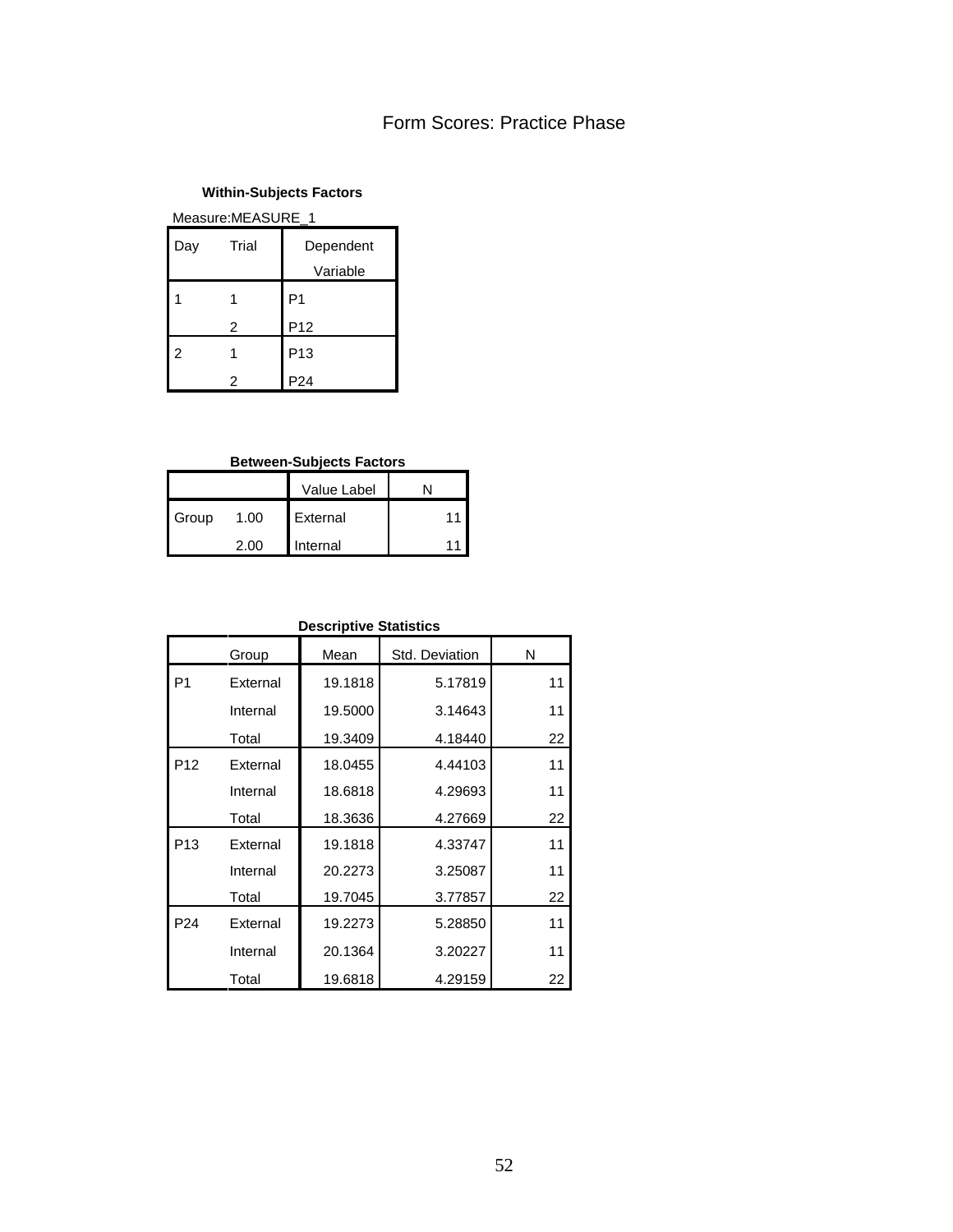#### **Tests of Within-Subjects Effects**

| Measure:MEASURE_1             |                       |                                   |    |                |       |      |                               |                           |                                 |
|-------------------------------|-----------------------|-----------------------------------|----|----------------|-------|------|-------------------------------|---------------------------|---------------------------------|
| Source                        |                       | Type III<br>Sum of<br>Square<br>s | df | Mean<br>Square | F     | Sig. | Partial<br>Eta<br>Square<br>d | Noncent.<br>Paramete<br>r | Observe<br>d Power <sup>a</sup> |
| Day                           | Sphericity<br>Assumed | 15.557                            | 1  | 15.557         | 7.530 | .013 | .274                          | 7.530                     | .742                            |
| Day * Group                   | Sphericity<br>Assumed | 1.375                             | 1  | 1.375          | .666  | .424 | .032                          | .666                      | .122                            |
| Error(Day)                    | Sphericity<br>Assumed | 41.318                            | 20 | 2.066          |       |      |                               |                           |                                 |
| Trial                         | Sphericity<br>Assumed | 5.500                             | 1  | 5.500          | 3.193 | .089 | .138                          | 3.193                     | .398                            |
| Trial * Group                 | Sphericity<br>Assumed | .045                              | 1  | .045           | .026  | .873 | .001                          | .026                      | .053                            |
| Error(Trial)                  | Sphericity<br>Assumed | 34.455                            | 20 | 1.723          |       |      |                               |                           |                                 |
| Day * Trial                   | Sphericity<br>Assumed | 5.011                             | 1  | 5.011          | 2.293 | .146 | .103                          | 2.293                     | .303                            |
| Day * Trial *<br>Group        | Sphericity<br>Assumed | .284                              | 1  | .284           | .130  | .722 | .006                          | .130                      | .064                            |
| Error(Day*Tria<br>$  \cdot  $ | Sphericity<br>Assumed | 43.705                            | 20 | 2.185          |       |      |                               |                           |                                 |

a. Computed using alpha = .05

#### **Tests of Between-Subjects Effects**

Measure:MEASURE\_1

Transformed Variable:Average

| Source    | Type III  |    |           |         |      |                    |           |                    |
|-----------|-----------|----|-----------|---------|------|--------------------|-----------|--------------------|
|           | Sum of    |    | Mean      |         |      | <b>Partial Eta</b> | Noncent.  | Observed           |
|           | Squares   | df | Square    |         | Sig. | Squared            | Parameter | Power <sup>a</sup> |
|           |           |    |           |         |      |                    |           |                    |
| Intercept | 32686.545 |    | 32686.545 | 500.725 | .000 | .962               | 500.725   | 1.000              |
| Group     | 11.636    |    | 11.636    | .178    | .677 | .009               | .178      | .069               |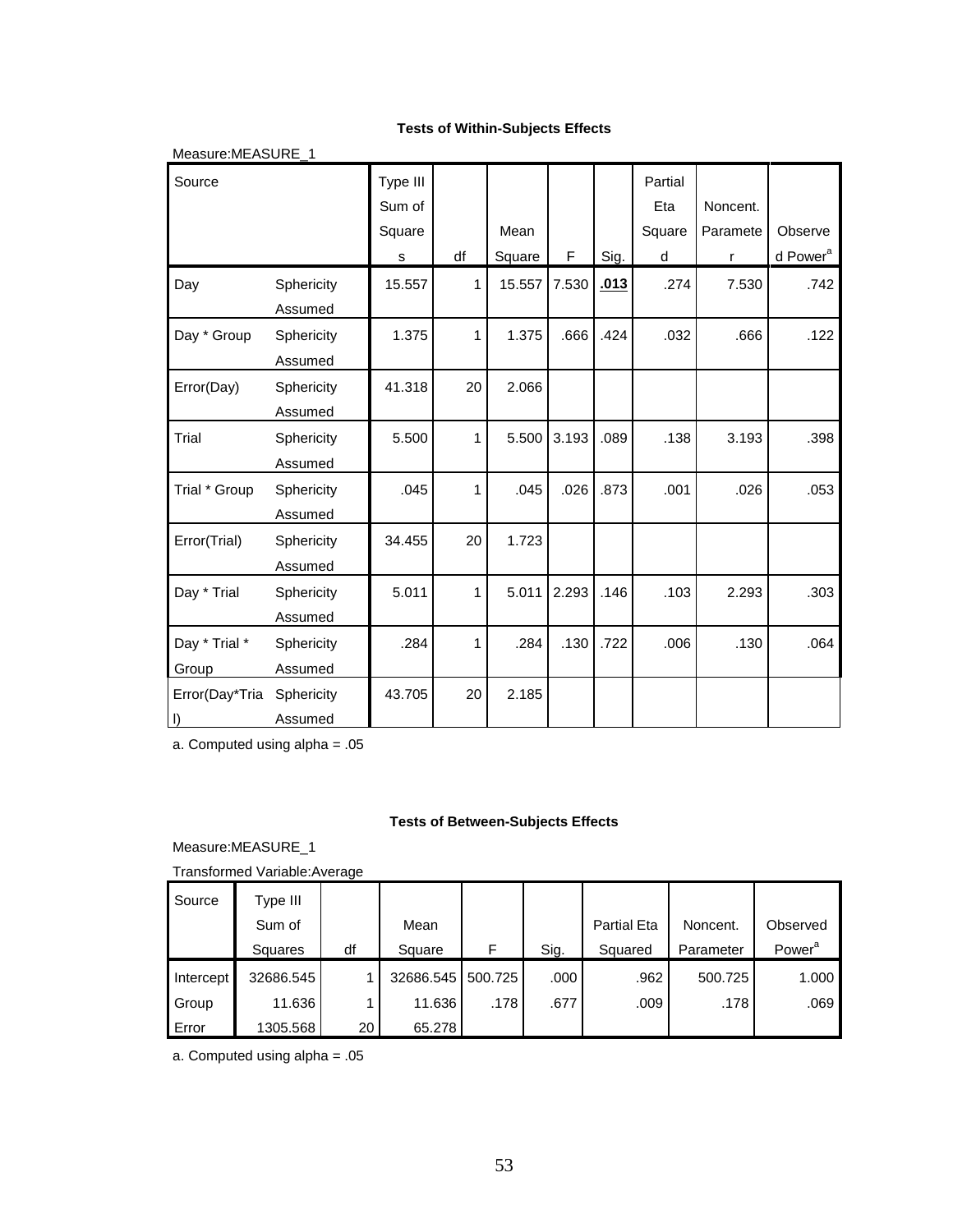# Simple Main Effects: Day

**Estimates**

Measure:MEASURE\_1

| Jaγ |        |            | 95% Confidence Interval |             |  |  |
|-----|--------|------------|-------------------------|-------------|--|--|
|     | Mean   | Std. Error | Lower Bound             | Upper Bound |  |  |
|     | 18.852 | .886       | 17.004                  | 20.700      |  |  |
|     | 19.693 | .864       | 17.892                  | 21.495      |  |  |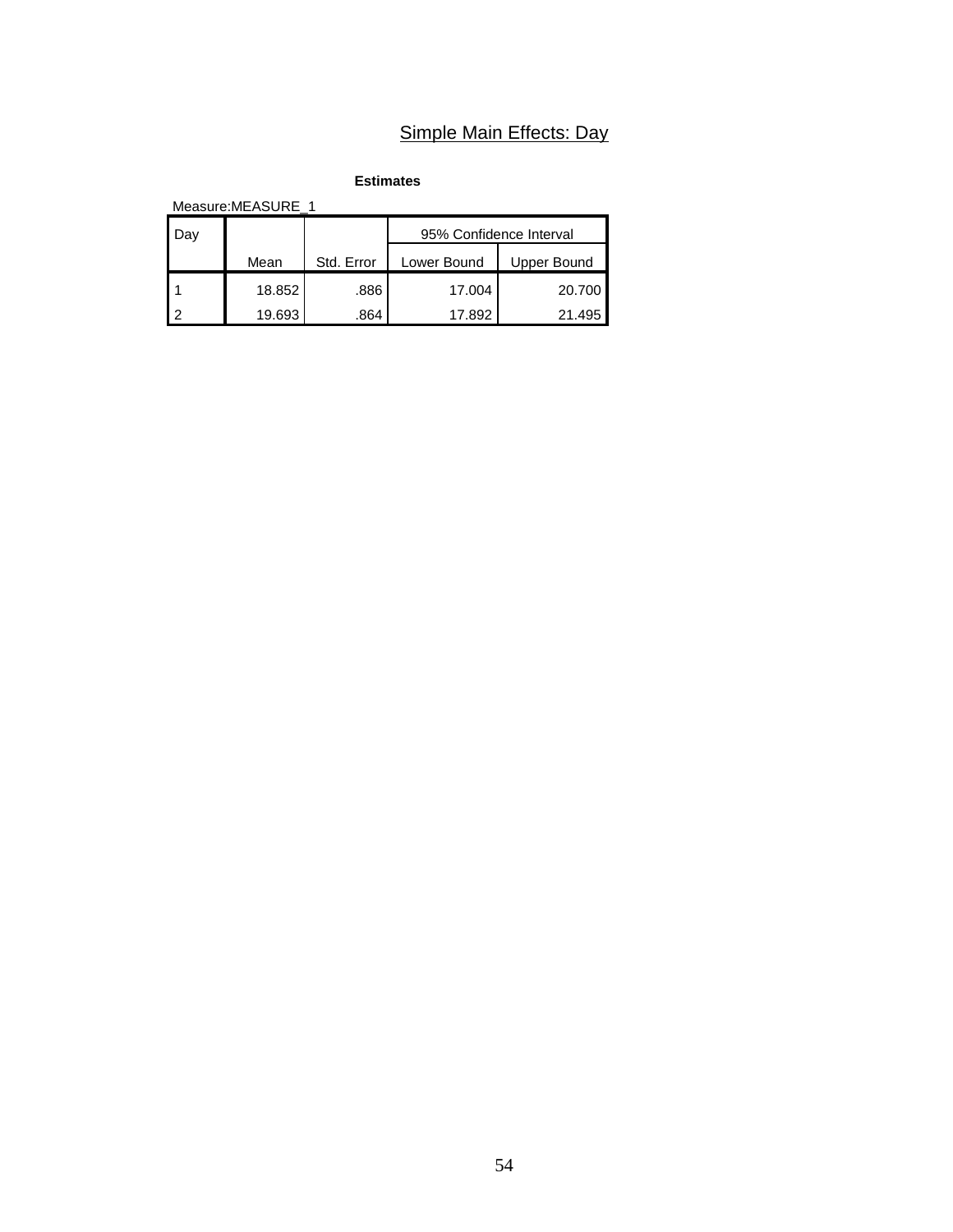# Form Scores: Retention Phase

## **Within-Subjects Factors**

| Measure:MEASURE 1  |                 |  |  |  |  |  |
|--------------------|-----------------|--|--|--|--|--|
| Trial<br>Dependent |                 |  |  |  |  |  |
|                    | Variable        |  |  |  |  |  |
|                    | R <sub>25</sub> |  |  |  |  |  |
|                    | R36             |  |  |  |  |  |

# **Between-Subjects Factors**

|       |      | <b>Value Label</b> |    |
|-------|------|--------------------|----|
| Group | 1.00 | External           | 11 |
|       | 2 UU | Internal           |    |

| <b>Descriptive Statistics</b> |          |         |                |    |  |  |  |  |
|-------------------------------|----------|---------|----------------|----|--|--|--|--|
|                               | Group    | Mean    | Std. Deviation | N  |  |  |  |  |
| R <sub>25</sub>               | External | 19.6364 | 4.89434        | 11 |  |  |  |  |
|                               | Internal | 20.5000 | 3.44238        | 11 |  |  |  |  |
|                               | Total    | 20.0682 | 4.15273        | 22 |  |  |  |  |
| R36                           | External | 19.5455 | 4.11980        | 11 |  |  |  |  |
|                               | Internal | 19.6818 | 4.45686        | 11 |  |  |  |  |
|                               | Total    | 19.6136 | 4.18879        | 22 |  |  |  |  |

# **Tests of Within-Subjects Effects**

| Measure:MEASURE_1 |                   |          |    |        |      |      |         |           |                    |
|-------------------|-------------------|----------|----|--------|------|------|---------|-----------|--------------------|
| Source            |                   | Type III |    |        |      |      | Partial |           |                    |
|                   |                   | Sum of   |    | Mean   |      |      | Eta     | Noncent.  | Observed           |
|                   |                   | Squares  | df | Square | F    | Sig. | Squared | Parameter | Power <sup>a</sup> |
| Trial             | <b>Sphericity</b> | 2.273    | 1  | 2.273  | .797 | .383 | .038    | .797      | .136               |
|                   | Assumed           |          |    |        |      |      |         |           |                    |
| Trial *           | <b>Sphericity</b> | 1.455    | 1  | 1.455  | .510 | .483 | .025    | .510      | .105               |
| Group             | Assumed           |          |    |        |      |      |         |           |                    |
| Error(Trial)      | Sphericity        | 57.023   | 20 | 2.851  |      |      |         |           |                    |
|                   | Assumed           |          |    |        |      |      |         |           |                    |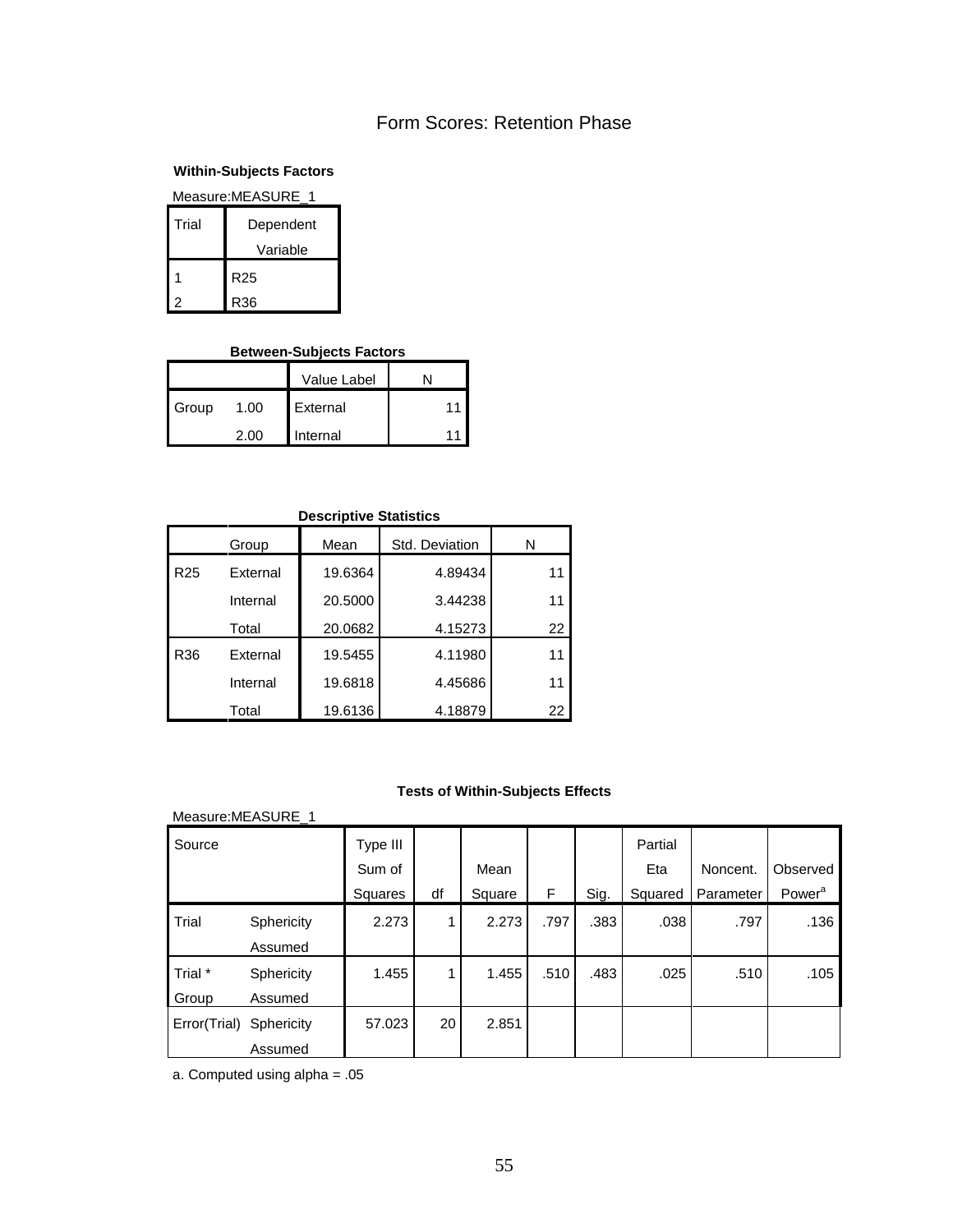# **Tests of Between-Subjects Effects**

Measure:MEASURE\_1

Transformed Variable:Average

| Source    | Type III  |    |                   |      |      |                    |           |                    |
|-----------|-----------|----|-------------------|------|------|--------------------|-----------|--------------------|
|           | Sum of    |    | Mean              |      |      | <b>Partial Eta</b> | Noncent.  | Observed           |
|           | Squares   | df | Square            | F    | Sig. | Squared            | Parameter | Power <sup>a</sup> |
| Intercept | 17321.114 |    | 17321.114 517.522 |      | .000 | .963               | 517.522   | 1.000              |
| Group     | 2.750     |    | 2.750             | .082 | .777 | .004               | .082      | .059               |
| Error     | 669.386   | 20 | 33.469            |      |      |                    |           |                    |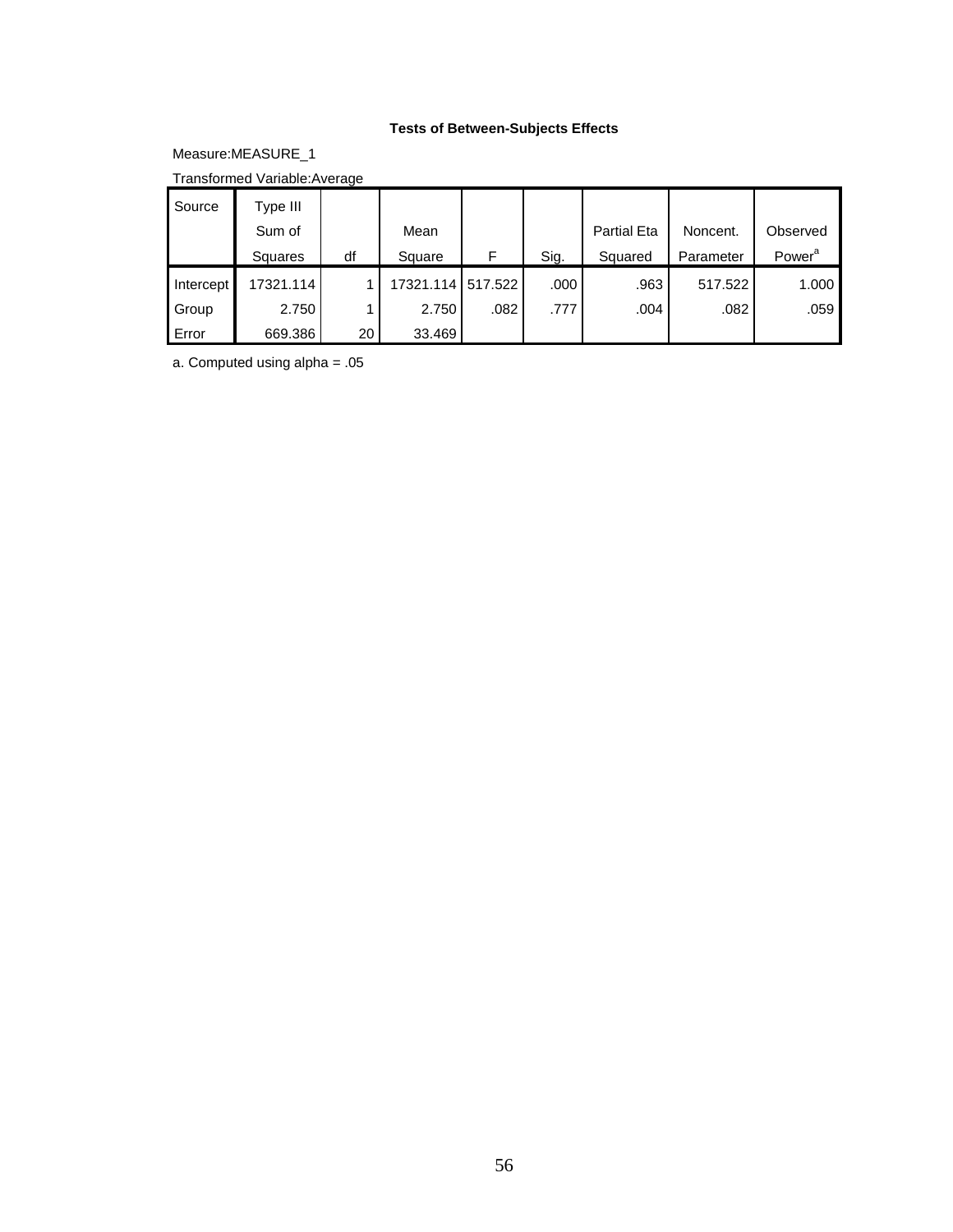#### REFERENCES

Balanced Body University, Inc. (2007). *Balanced Body instructor training manual: Mat I* [Manual]. Sacramento, CA: St. John, N.

Baumgartner, T. A., & Jackson, A. S. (1995). *Measurement for evaluation in physical education and exercise science* ( $5<sup>th</sup>$  ed.) (pp.117-120). Dubuque, IA: Brown & Benchmark.

Bearman, D., & Shafarman, S. (1999). The Feldenkrais method in the treatment of chronic pain: A study of efficacy and cost effectiveness. *American Journal of Pain Management, 9,* 22-27.

Bernardo, L.M. (2007). The effectiveness of Pilates training in healthy adults: An appraisal of the research literature. *Journal of Bodywork and Movement Therapies, 11,*  106-110.

Buchanan, P. A., & Ulrich, B. D. (2001). The Feldenkrais method: A dynamic approach to changing motor behavior. *Research Quarterly for Exercise and Sport, 72, 315-323.* 

Curnow, D., Cobbin, D., Wyndham, J., & Choy, S. T. B. (2009). Altered motor control, posture and the Pilates method of exercise. *Journal of Bodywork and Movement Therapies, 13,* 104-111.

Dunn, P. A., & Rogers, D. K. (2000). Feldenkrais sensory imagery and forward reach. *Perceptual Motor Skills, 91,* 755-757.

Franklin, E. (1996). *Dance imagery for technique and performance.* Champaign, IL: Human Kinetics.

Feldenkrais, M. *Awareness through movement.* New York: Harper and Row.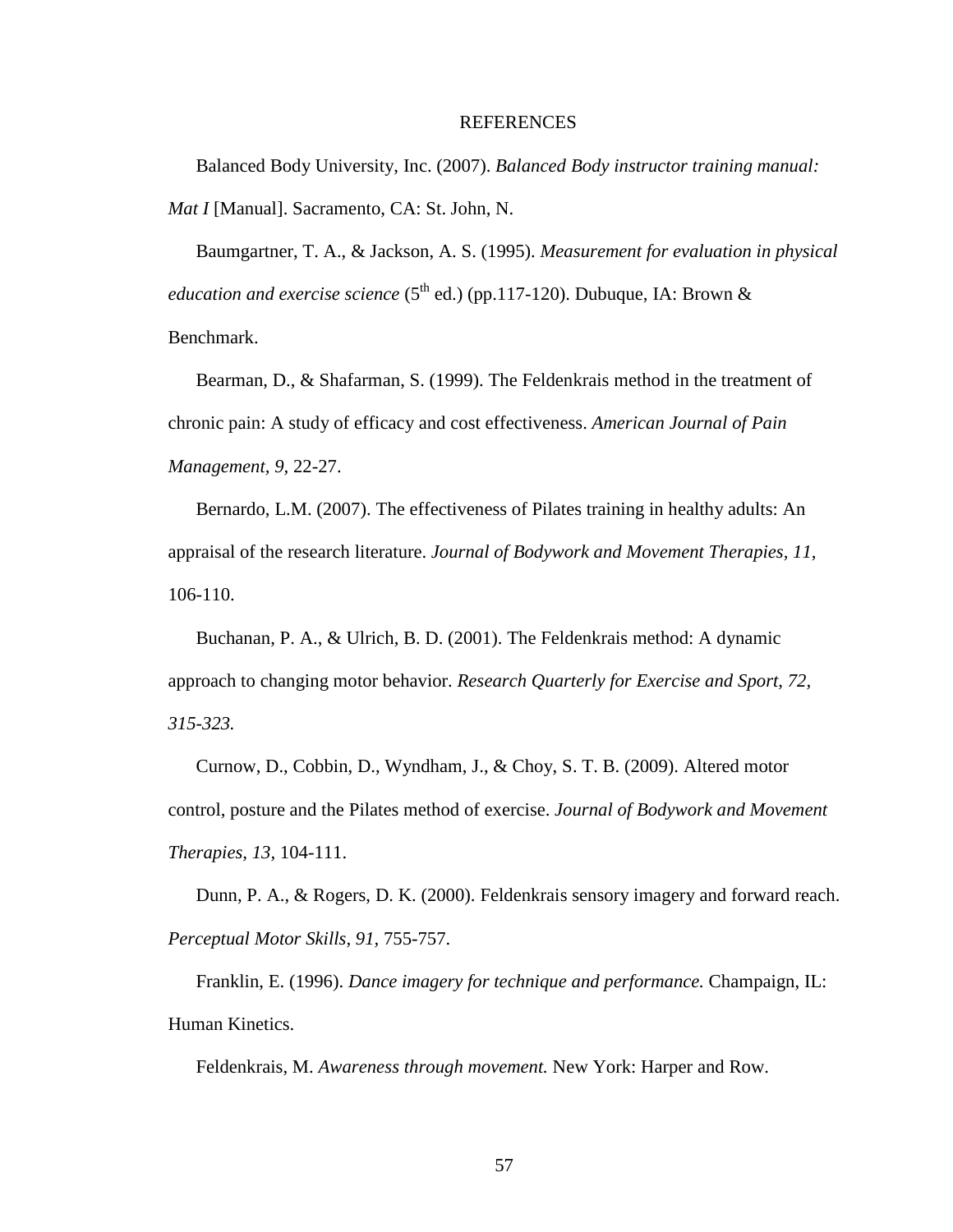Fortin, S., Long, W., & Lord, M. (2002). Three Voices: Researching how somatic education informs contemporary dance technique classes. *Research in Dance Education, 3,* 155-179.

Gallagher, S. P., & Kryzanowska, R. (1999). *The Pilates method of body conditioning.* Philadelphia: BainBridgeBooks.

Herman, E. (2007). *Pilates reformer* (2<sup>nd</sup> ed.) (pp. 12-13). San Francisco: Ellie Herman Books.

Herrington, L., & Davies, R. (2005). The influence of Pilates training on the ability to contract the transverse abdominal muscle in asymptomatic individuals. *Journal of Bodywork and Movement Therapies, 9,* 52-57.

Isacowitz, R. (2006). *Pilates* (pp. 2-12, 21, 52-53). Champaign, IL: Human Kinetics.

Isacowitz, R. (2005). Successful cuing for Pilates. *IDEA Fitness Journal, 2,* 113-115.

Ives, J.C. (2003). Comments on "The Feldenkrais method: A dynamic approach to changing motor behavior." *Research Quarterly for Exercise and Sport Science, 74,* 116- 123.

Keays, K.S., Harris, S.R., Lucyshyn, J.M., & Mac Intyre, D.L. (2008). Effects of pilates exercises on shoulder range of motion, pain, mood, and upper-extremity function in women living with breast cancer: A pilot study.

Kolt, G., & McConville, J. (2000). The effects of a Feldenkrais Awareness Through Movement program on state anxiety. *Journal of Bodywork and Movement Therapies, 4,*  216-220.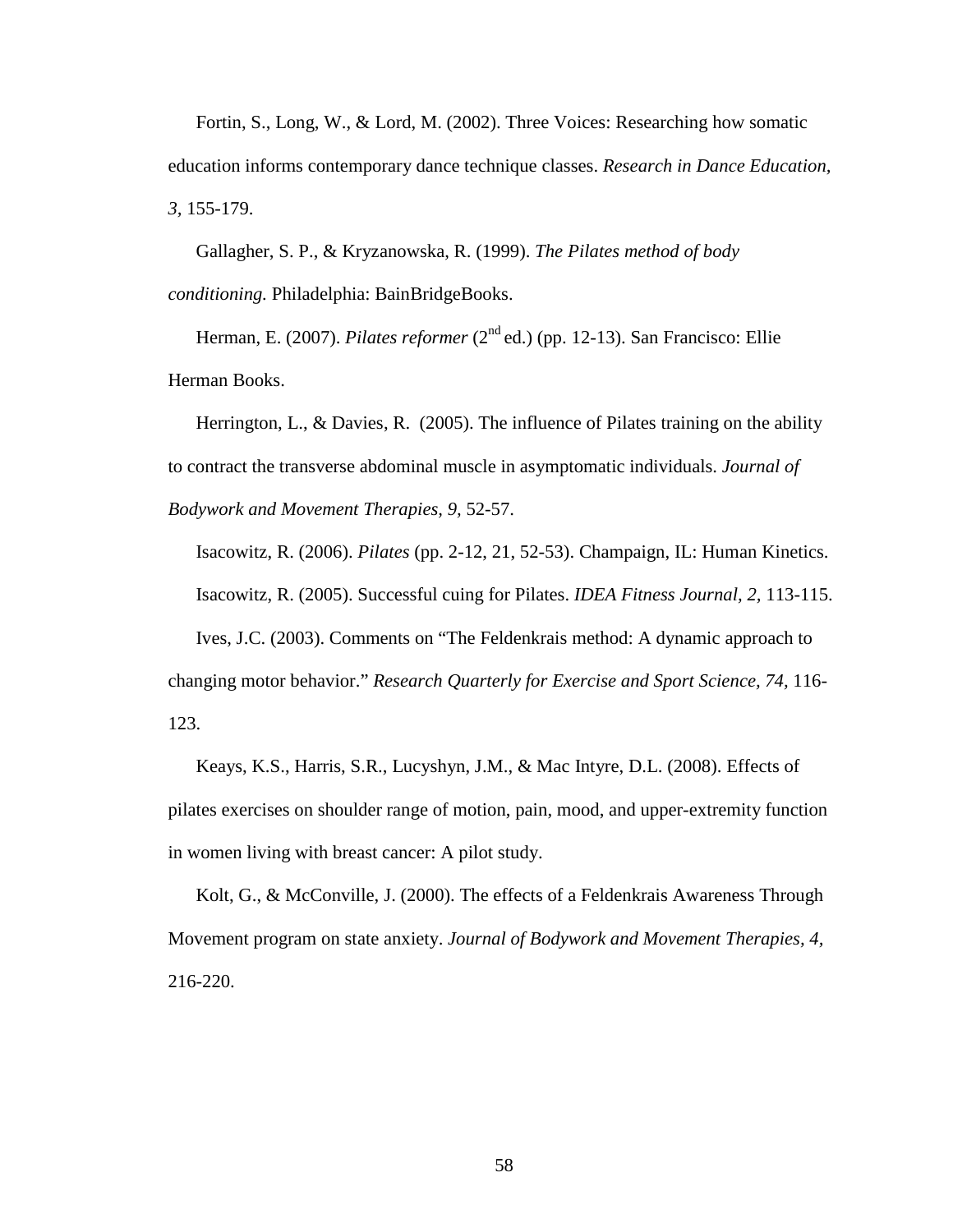Kolyniak, I. E. G. G., Cavalcanti, S. M. B., & Aoki, M. S. (2004). Isokinetic

evaluation of the musculature involved in trunk flexion and extension: Pilates method effect. *Revista Brasileira de Medicina do Esporte, 10,* 491-494.

Lange, C., Unnitham, V., Larkam, E., & Latta, P.M. (2000). Maximizing the benefits of Pilates-inspired exercise for learning motor skills. *Journal of Bodywork and Movement Therapies, 4,* 99-108.

Lynch, J. A., Chalmers, G.R., Knutzen, K.M., & Martin, L.T. (2009). Effect of learning a Pilates skill with or without a mirror on performance without a mirror. *Journal of Bodywork and Movement Therapies, 13,* 283-290.

Marchant, D., Clough, P., & Crawshaw, M. (2007). The effects of attentional focusing strategies on novice dart throwing performance and their task experiences. *International Journal of Sport and Exercise Psychology, 5,* 291-303.

Marchant, D., Greig, M., & Scott, C. (in press). Attentional focusing instructions influence force production and muscular activity during isokinetic elbow flexions. *Journal of Strength and Conditioning Research.* 

Merrithew Corporation (2009). Frequently asked questions. Retrieved May 20, 2009 from, http://www.stottpilates.com/faq.html#anchor\_method

Minton, S. C. (2003). *Dance: Mind and body.* Champaign, IL: Human Kinetics.

Perkins-Ceccato, N., Passmore, S.R, & Lee, T. D. (2003). Effects of focus attention depend on golfers' skill. *Journal of Sports Sciences, 21,* 593-600.

Pilates, J.H., & Miller, W.J. (1945). *Return to life through contrology*. Boston: Christopher Publishing House.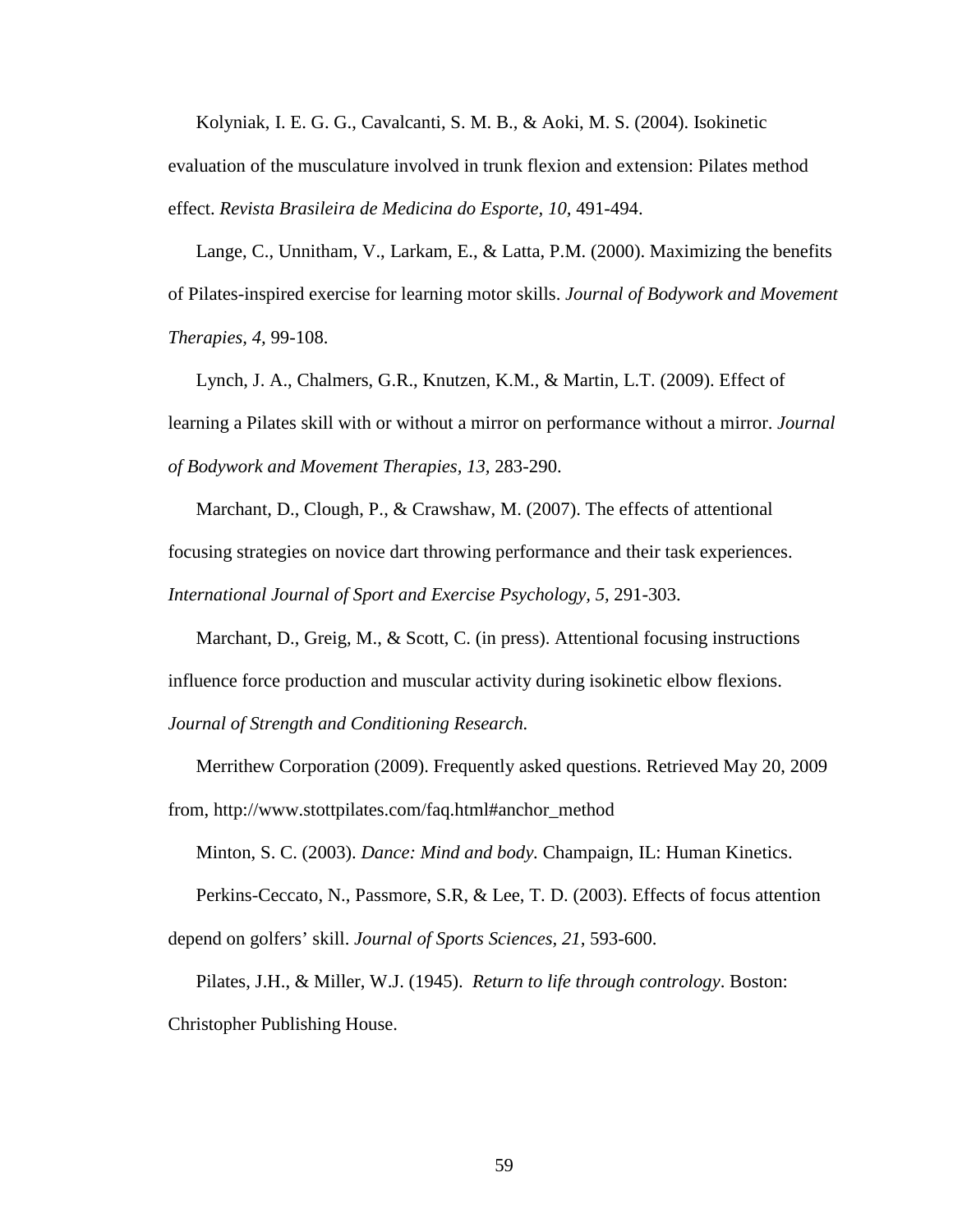Schmidt, R. A., & Wrisberg, C. A. (2008). *Motor learning and performance* (4<sup>th</sup> ed.). Champaign, IL: Human Kinetics.

Singer, R. N., Lidor, R., & Caraugh, J. H. (1993). To be aware or not aware? What to think about while learning and performing a motor skill. *The Sport Psychologist, 7,* 19- 30.

Shedden, M., & Kravitz, L. (2007). Pilates: A corrective system of exercise. *ACSM's Health & Fitness Journal, 11*(5), *7-12.* 

Totsika, V., & Wulf, G. (2003). The influence of external and internal foci of attention on transfer to novel situations and skills. *Research Quarterly for Exercise and Sport, 74,* 220-225.

Uehara, L. A., Button, C., & Davids, K. (2008). The effects of focus of attention instructions on novices learning soccer chip. *Brazilian Journal of Biomotricity, 2*(1), *63- 77.* 

Vance, J., Wulf, G., Töllner, T., McNevin, N.H., & Mercer, J. (2004). EMG activity as a function of the performer's focus of attention. *Journal of Motor Behavior, 36,* 450- 459.

Vernacchia, R. A. (2003). *Inner Strength.* Palo Alto, CA: Warde Publishers, Inc.

Weeks, D. L., Borrousch, S., Bowen, A., Helper, L, Osterfoss, M, Sandau, A., & Slevin, F. (2005). The influence of age and gender of an exercise model on self-efficacy and quality of therapeutic exercise performance in the elderly. *Physiotheraphy Therapy and Practice, 21*, 137-146.

 Wulf, G. (2007a). *Attention and motor skill learning.* Champaign, IL: Human Kinetics.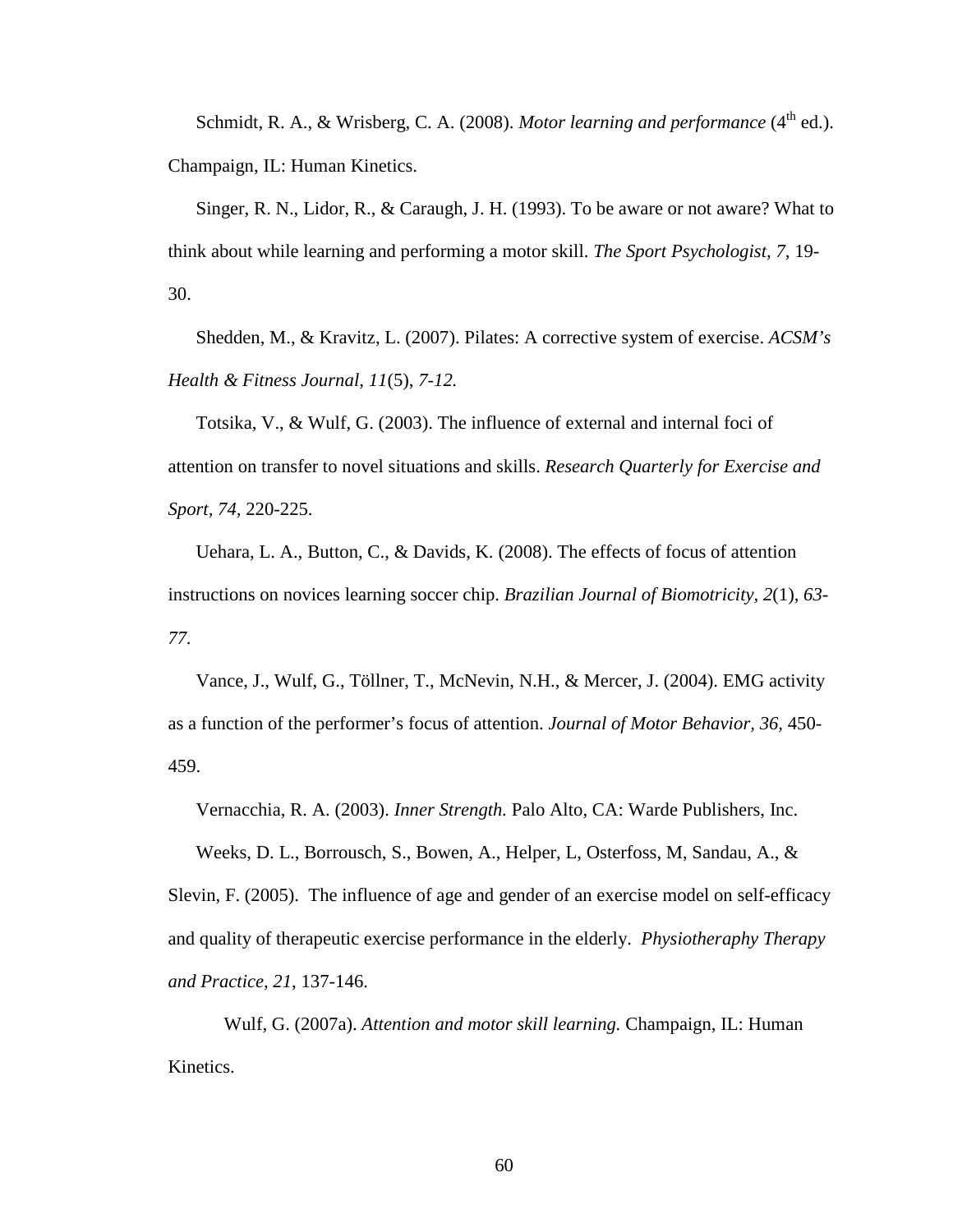Wulf, G. (2007b). Attentional focus and motor learning: A review of 10 years of research. *E-journal Bewegung und Training, 1,* 4-14.

Wulf, G., & Dufek, J.S. (2009). Increased jump height with an external attentional focus is due to augmented force production. *Journal of Motor Behavior, 41,* 401-409.

Wulf, G., Höβ, M., & Prinz, W. (1998). Instructions for motor learning: Differential effects of internal versus external focus of attention. *Journal of Motor Behavior, 30,* 169- 179.

Wulf, G., Lauterbach, B., Toole, T. (1999). Learning advantages of an external focus of attention in golf. *Research Quarterly for Exercise and Sport, 70,* 120-126.

Wulf, G., McConnel, N., Gärtner, M, & Schwarz, A. (2002). Enhancing the learning of sport skills through external-focus feedback. *Journal of Motor Behavior, 34,* 171-182.

Wulf, G., McNevin, N.H., & Shea, C.H. (2001). The automaticity of complex motor skill learning as a function of attentional focus. *Quarterly Journal of Experimental Psychology, 54A,* 1143-1154.

Wulf, G., & Su, J. (2007). An external focus of attention enhances golf shot accuracy in beginners and experts. *Research Quarterly for Exercise and Sport, 78,* 384-389.

Wulf, G., Töllner, T., & Shea, C. H. (2007). Attentional focus effects as a function of task difficulty. *Research Quarterly for Exercise and Sport, 78,* 257-264.

Wulf, G., Zachry, T., Granados, C., & Dufek, J.S. (2007). Increases in jump-andreach height through an external focus of attention. *International Journal of Sports Science & Coaching, 2,* 275-284.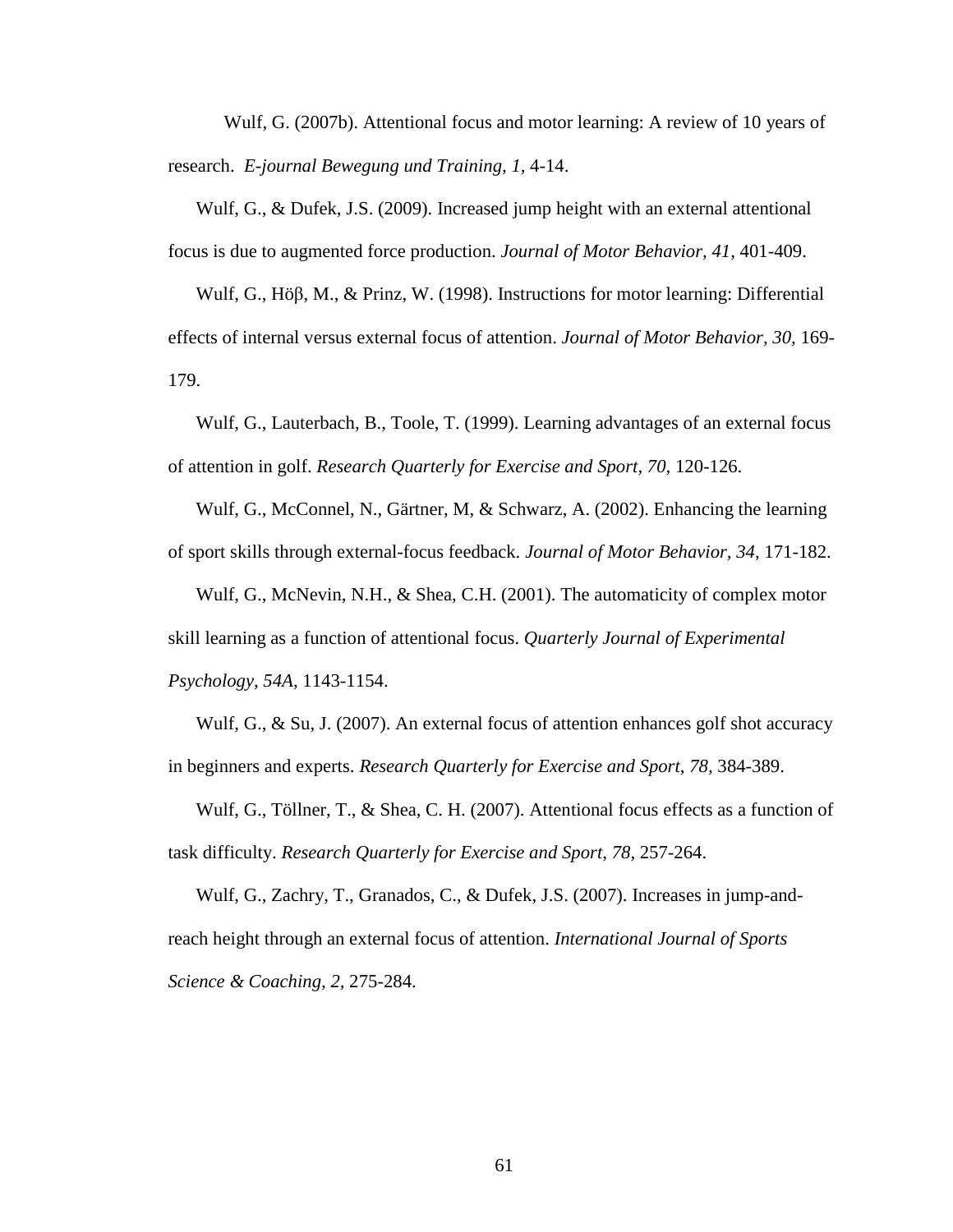Zachry, T., Wulf, G., Mercer, J., & Bezodis, N. (2005). Increased movement accuracy and reduced EMG activity as the result of adopting an external focus of attention. *Brain Research Bulletin, 64,* 304-309.

Zentgraf, K., & Munzert, J. (2009). Effects of attentional-focus instruction on movement kinematics, *Psychology of Sport and Exercise, 5, 520-525.*